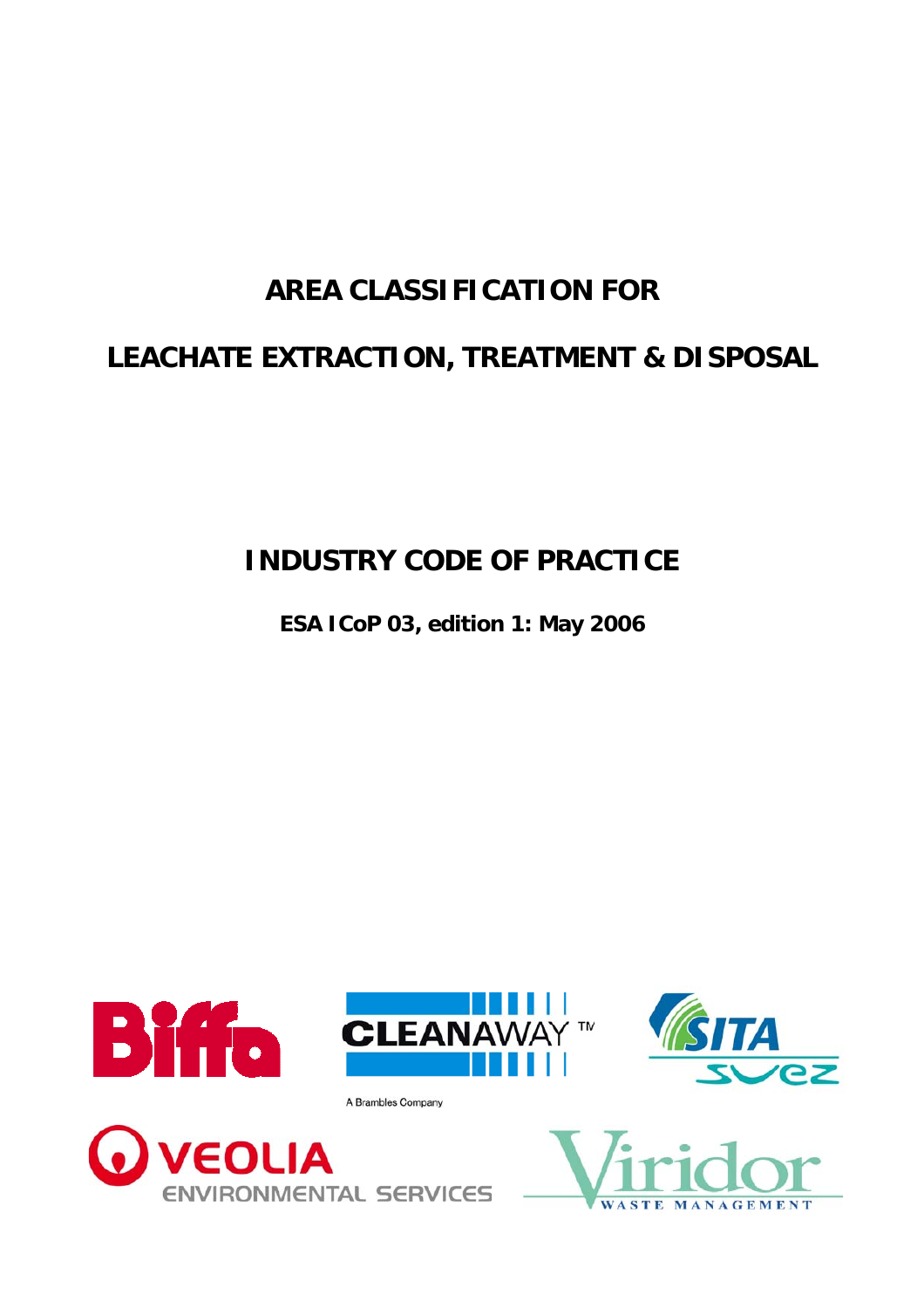This work was commissioned by ESA and funded by Biffa Waste Services Limited, Cleanaway, SITA UK, Veolia Environmental Services and Viridor Waste Management.

Sira Certification was contracted to produce this document for ESA Members and we acknowledge their technical contribution and assistance in preparation of this document.

May 2006

Published by ESA 154 Buckingham Palace Road London SW1W 9TR Tel: 0207 824 8882

Available for download from ESA's web site: [http://www.esauk.org/publications/reports/DSEAR\\_guidance.asp](http://www.esauk.org/publications/reports/DSEAR_guidance.asp)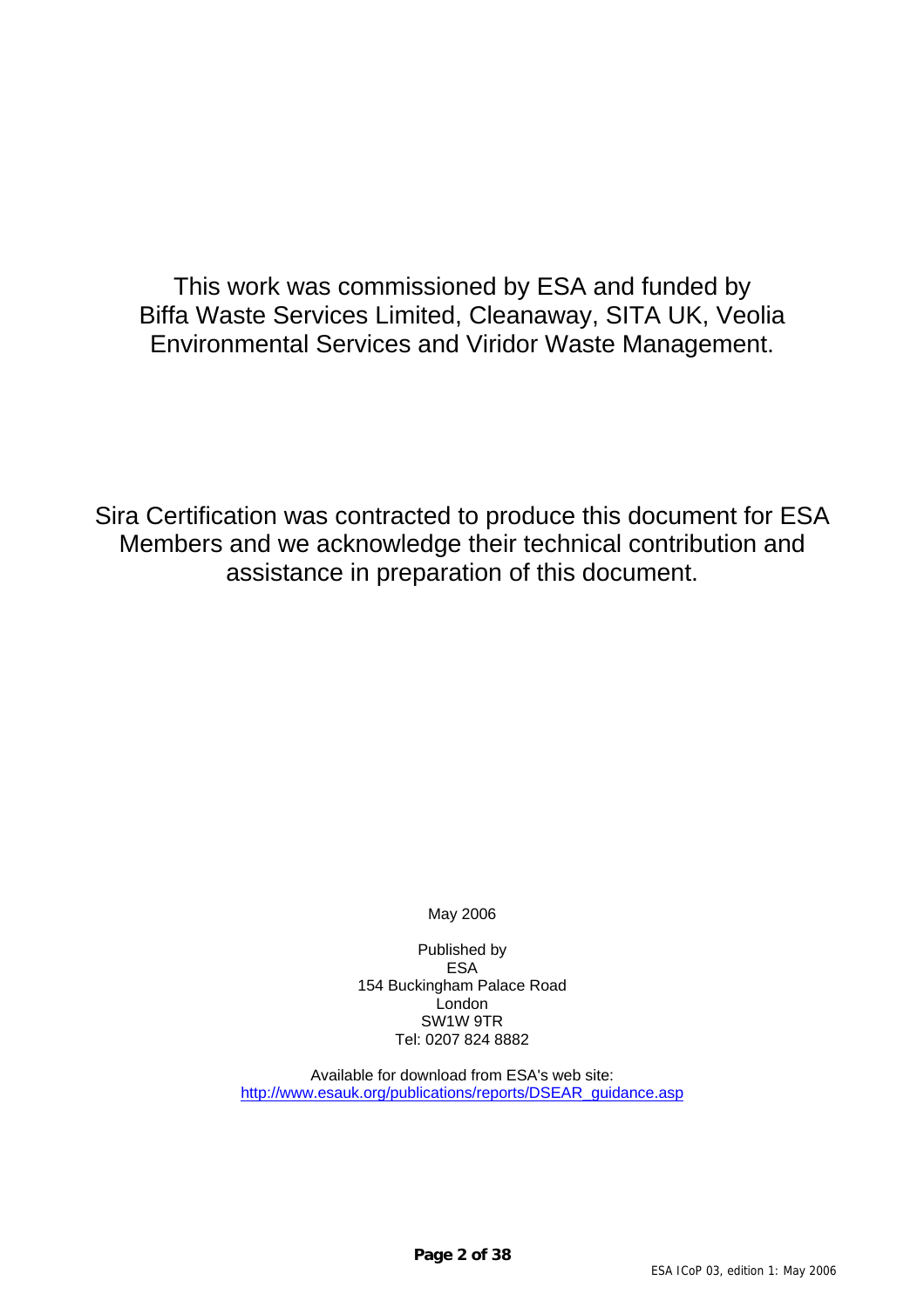|    | 1.1                                                                       |                                                                                   |  |  |  |  |  |
|----|---------------------------------------------------------------------------|-----------------------------------------------------------------------------------|--|--|--|--|--|
|    | 1.2                                                                       |                                                                                   |  |  |  |  |  |
|    | 1.3                                                                       |                                                                                   |  |  |  |  |  |
|    | 1.4                                                                       |                                                                                   |  |  |  |  |  |
| 2  |                                                                           |                                                                                   |  |  |  |  |  |
| 3  |                                                                           |                                                                                   |  |  |  |  |  |
|    | 3.1                                                                       |                                                                                   |  |  |  |  |  |
|    | 3.2                                                                       |                                                                                   |  |  |  |  |  |
|    | 3.3                                                                       | Properties of flammable liquids and gases encountered in leachate handling 10     |  |  |  |  |  |
|    | 3.4                                                                       |                                                                                   |  |  |  |  |  |
| 4  |                                                                           |                                                                                   |  |  |  |  |  |
|    | 4.1                                                                       |                                                                                   |  |  |  |  |  |
|    | 4.2                                                                       |                                                                                   |  |  |  |  |  |
|    |                                                                           | 4.2.1                                                                             |  |  |  |  |  |
|    |                                                                           | 422                                                                               |  |  |  |  |  |
|    |                                                                           | Relationship between grades of release, zones and installed equipment 12<br>4.2.3 |  |  |  |  |  |
|    |                                                                           | 4.2.4                                                                             |  |  |  |  |  |
|    | 4.3                                                                       |                                                                                   |  |  |  |  |  |
| 5  |                                                                           |                                                                                   |  |  |  |  |  |
|    | 5.1                                                                       |                                                                                   |  |  |  |  |  |
|    | 5.2                                                                       |                                                                                   |  |  |  |  |  |
|    | 5.3                                                                       |                                                                                   |  |  |  |  |  |
| 6  |                                                                           |                                                                                   |  |  |  |  |  |
|    | 6.1                                                                       |                                                                                   |  |  |  |  |  |
|    | 6.2                                                                       |                                                                                   |  |  |  |  |  |
|    | 6.3                                                                       |                                                                                   |  |  |  |  |  |
| 7  |                                                                           |                                                                                   |  |  |  |  |  |
|    | 7.1                                                                       |                                                                                   |  |  |  |  |  |
|    | 7.2                                                                       |                                                                                   |  |  |  |  |  |
|    | 7.3                                                                       |                                                                                   |  |  |  |  |  |
|    | 7.4                                                                       |                                                                                   |  |  |  |  |  |
| 8  |                                                                           |                                                                                   |  |  |  |  |  |
|    | 8.1                                                                       |                                                                                   |  |  |  |  |  |
|    | 8.2                                                                       |                                                                                   |  |  |  |  |  |
|    | 8.3                                                                       |                                                                                   |  |  |  |  |  |
|    | 8.4                                                                       |                                                                                   |  |  |  |  |  |
|    | 8.5                                                                       |                                                                                   |  |  |  |  |  |
| 9  |                                                                           |                                                                                   |  |  |  |  |  |
|    | 9.1                                                                       |                                                                                   |  |  |  |  |  |
|    | 9.2                                                                       |                                                                                   |  |  |  |  |  |
|    | 9.3                                                                       |                                                                                   |  |  |  |  |  |
|    | 9.4                                                                       |                                                                                   |  |  |  |  |  |
|    | 9.5                                                                       |                                                                                   |  |  |  |  |  |
| 10 |                                                                           |                                                                                   |  |  |  |  |  |
|    |                                                                           |                                                                                   |  |  |  |  |  |
|    |                                                                           |                                                                                   |  |  |  |  |  |
|    |                                                                           |                                                                                   |  |  |  |  |  |
|    |                                                                           |                                                                                   |  |  |  |  |  |
|    |                                                                           |                                                                                   |  |  |  |  |  |
|    | APPENDIX 1: CALCULATION OF MAXIMUM METHANE CONCENTRATION ABOVE LEACHATE37 |                                                                                   |  |  |  |  |  |
|    |                                                                           |                                                                                   |  |  |  |  |  |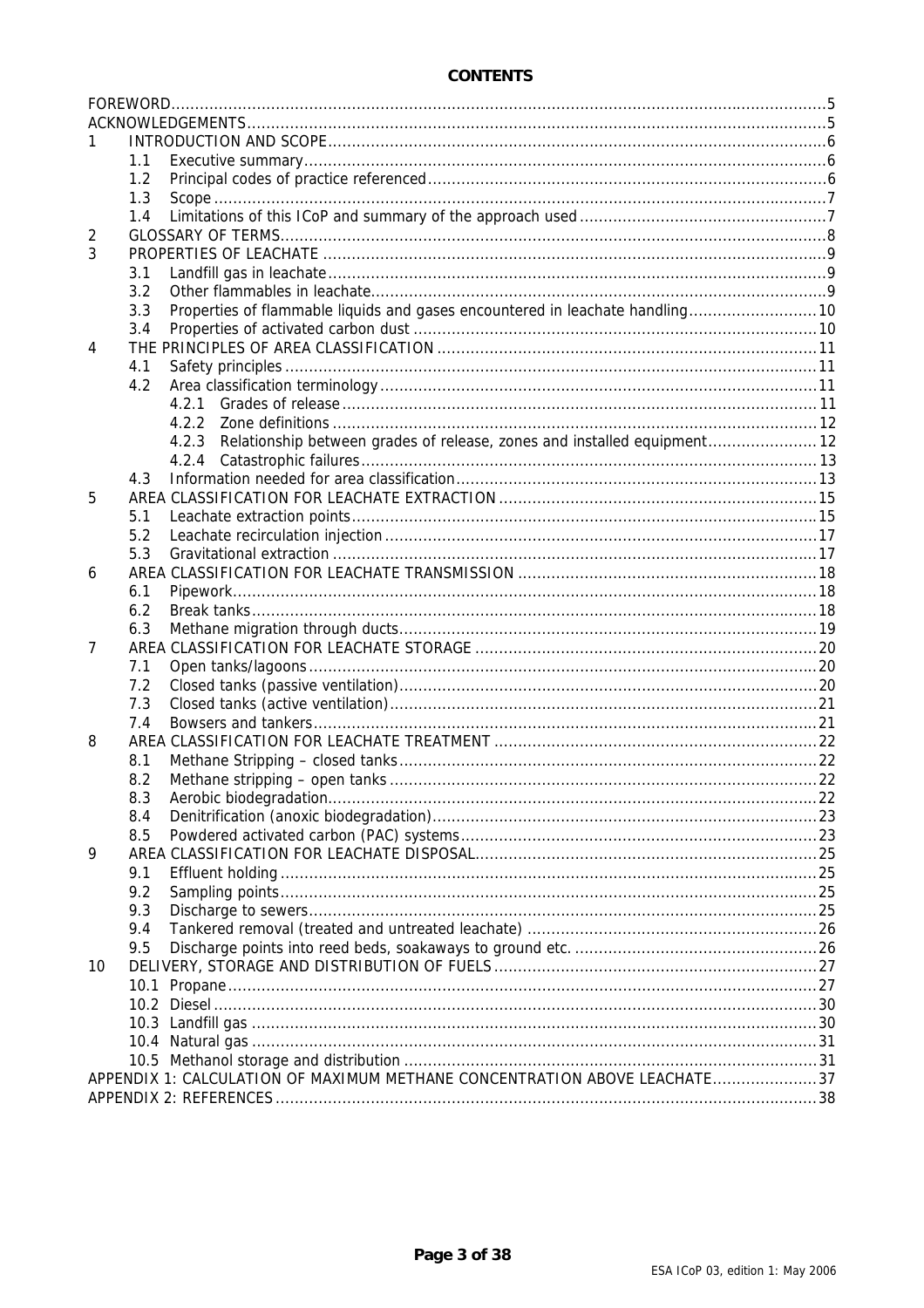### **LIST OF FIGURES**

| Figure 11: zoning drawing for tanker unloading a low flashpoint liquid (side elevation) 31          |  |
|-----------------------------------------------------------------------------------------------------|--|
|                                                                                                     |  |
|                                                                                                     |  |
| Figure 14: zoning drawing for an indoor tank containing a low flashpoint liquid with remote vent 33 |  |
| Figure 15: zoning drawing for joint or valve carrying low flashpoint liquid - outdoors 34           |  |
|                                                                                                     |  |

# **LIST OF TABLES**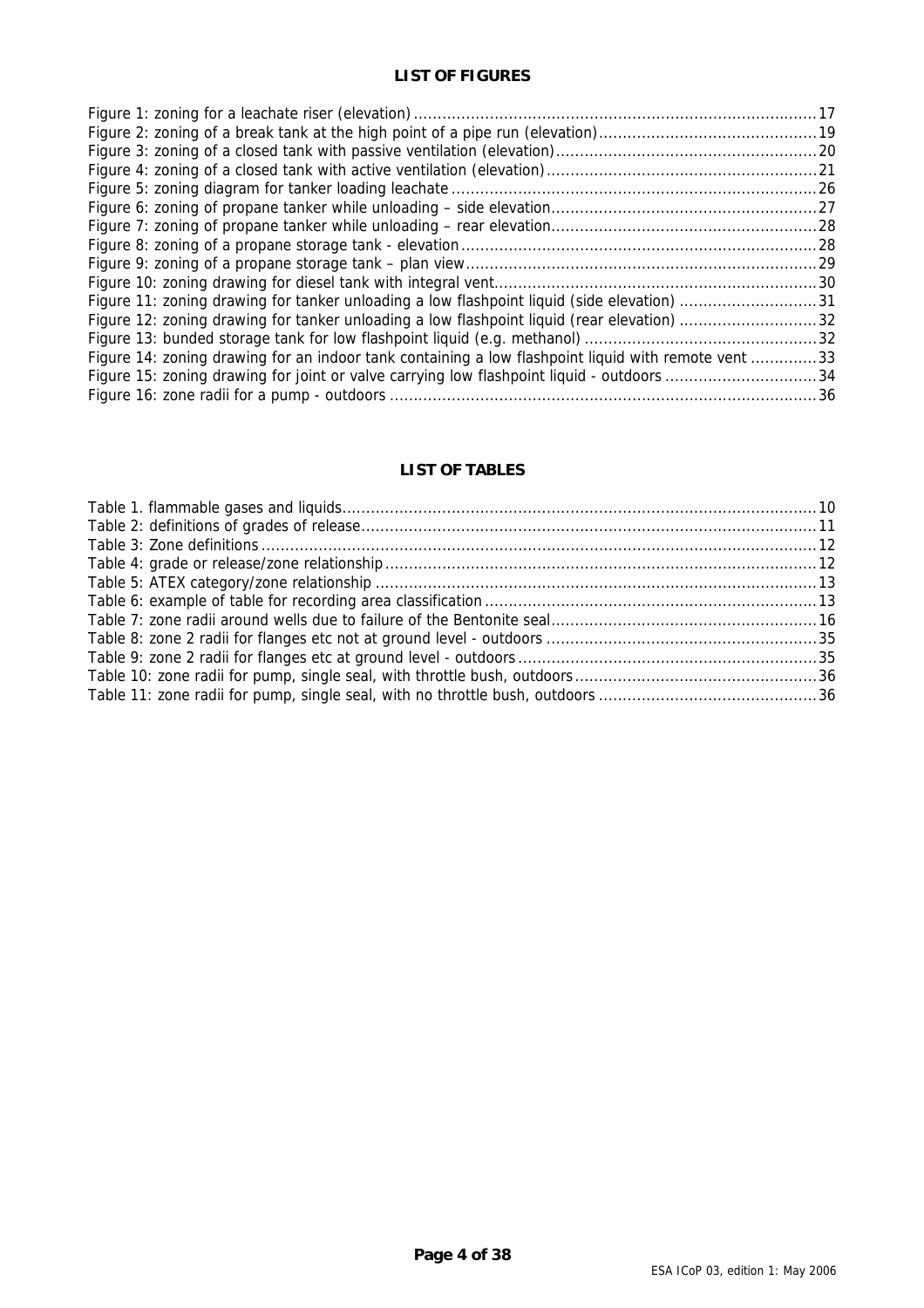# <span id="page-4-0"></span>**FOREWORD**

James Barrett, Head of the Manufacturing Sector of the Health and Safety Executive

This code has been prepared by the Environmental Services Association in consultation with the Health and Safety Executive and has been endorsed by the Waste Industry Safety and Health (WISH) Forum which represents the interests of the industry.

This Code should not be regarded as an authoritative interpretation of the law, but if you follow the advice set out in it you will normally be doing enough to comply with health and safety law in respect of those specific issues on which the Code gives advice. Similarly, Health and Safety Inspectors seeking to secure compliance with the law may refer to this Guidance as illustrating good practice.

The HSE believes that the contents of this Code demonstrate good practice in the waste management industry and commends its use.

# **ACKNOWLEDGEMENTS**

This Leachate Industry Code of Practice was prepared by the following members of the Steering Group representing the waste management industry and external consultants:

| Adam Bentham       | SITA UK                             |  |  |  |
|--------------------|-------------------------------------|--|--|--|
| David Holton       | Sira Certification                  |  |  |  |
| Steve Last         | <b>Enviros Consulting</b>           |  |  |  |
| Peter Murdoch      | Sira Certification                  |  |  |  |
| Paul Rogers        | for Biffa Waste Services Limited    |  |  |  |
| Dave Robinson-Todd | <b>Biffa Waste Services Limited</b> |  |  |  |
| Neil Taylor        | Viridor Waste Management            |  |  |  |
| Nick Sinclair      | Cleanaway Ltd                       |  |  |  |

Contributions from the following persons and/or bodies are gratefully acknowledged:

|                       | <b>ESA Executive Committee</b>                             |  |  |  |
|-----------------------|------------------------------------------------------------|--|--|--|
|                       | <b>ESA Landfill, Pre-Treatment and Logistics Committee</b> |  |  |  |
|                       | ESA Health & Safety Working Group                          |  |  |  |
|                       | <b>Health and Safety Executive</b>                         |  |  |  |
| Stuart Hayward-Higham | SITA UK; Chair of ESA Working Group                        |  |  |  |
| Marian Kelly          | <b>ESA Working Group</b>                                   |  |  |  |
| Mark Langabeer        | Onyx UK Ltd.                                               |  |  |  |
| Mark Scanlon          | Energy Institute                                           |  |  |  |
| Dick Turner           | Viridor Waste Management; ESA Working Group                |  |  |  |

In this report, footnotes are indicated with number  $(1)$ and endnotes (references to documents used) with a letter  $(^{A})$ .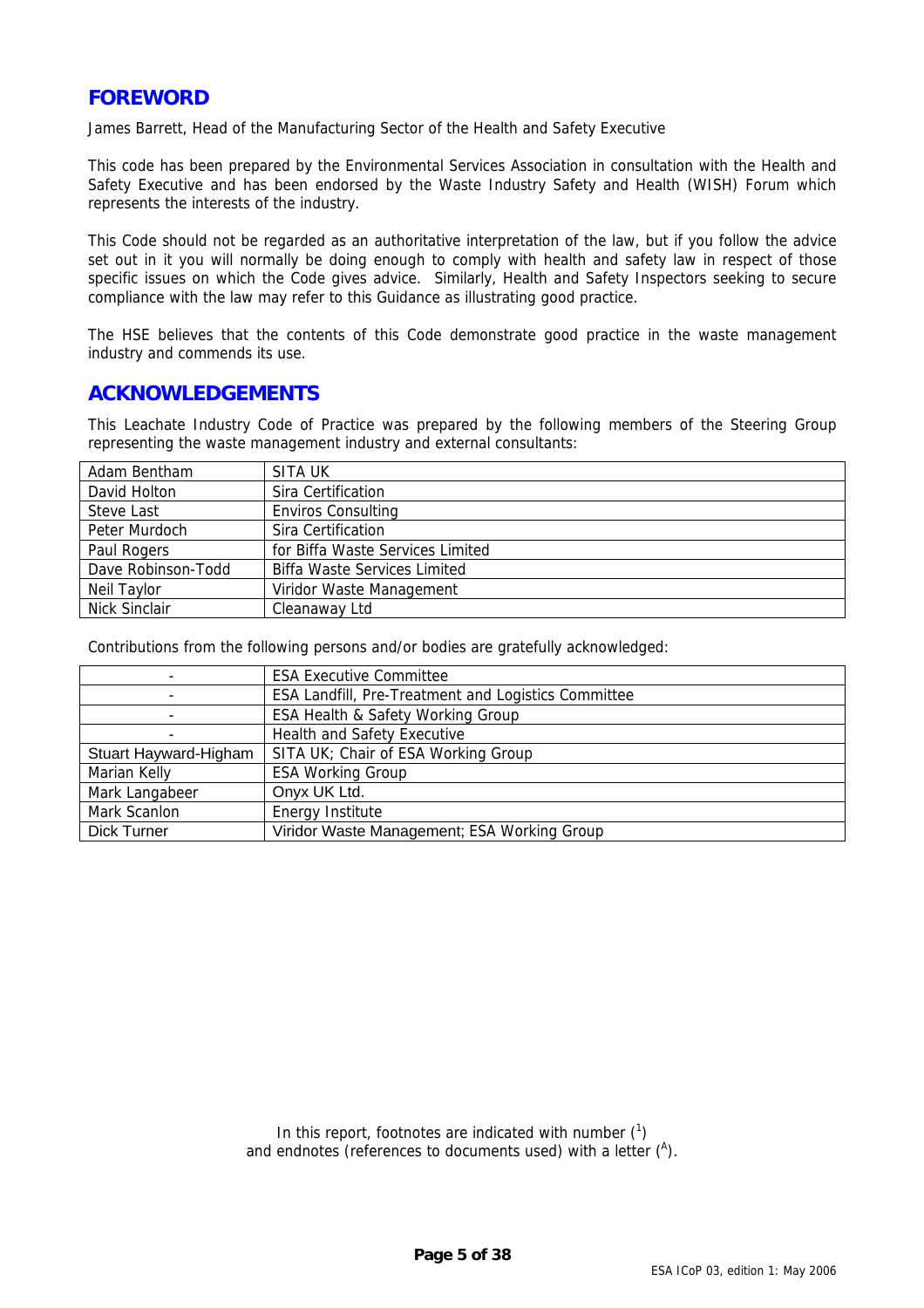# <span id="page-5-0"></span>**1 INTRODUCTION AND SCOPE**

### **1.1 Executive summary**

<span id="page-5-1"></span>This document (ESA ICoP 3) is one of a number called up by the primary document (ESA ICoP 01 – see section 1.3) that, together, advise on how to fulfil the requirements of the Dangerous Substances and Explosive [A](#page-37-1)tmospheres Regulations: 2002 ('DSEAR')<sup>A</sup> for the waste management industry. This document is concerned only with leachate, which is a water-based liquid by-product from landfill sites. Depending on the constituents of the landfill mass, leachate may contain sufficient dissolved landfill gas (containing methane) to be able to generate a potentially explosive atmosphere when stored in confined spaces. As a result, DSEAR requires that the process of area classification be carried out to identify where potentially explosive atmospheres could form in leachate extraction, transport, storage, treatment and disposal.

This waste management industry Code of Practice for area classification (referred to throughout this document as [ICoP 3\)](#page-5-1) attempts to apply existing codes of practice (CoPs) to the specific situations found in leachate handling. Although the experience of the industry has been incorporated into this document, very little additional research relating to area classification has been done by the industry, so this [ICoP 3](#page-5-1) aims to apply established area classification methodology to the problem of leachate. This ICoP comprises a set of recommendations only and is not mandatory, but is intended to represent good practice.

Since leachate extraction is frequently associated with landfill gas on landfill sites, this [ICoP 3](#page-5-1) should be read in conjunction with ESA ICoP 02 (see section 1.3) where appropriate, which deals with the area classification implications of landfill gas itself.

Throughout this ICoP, there are situations covered that may require additional verification of the validity of the assumptions. Site-specific factors should always be considered when applying [ICoP 3,](#page-5-1) e.g.

- locations where leachate is significantly contaminated with immiscible low-flashpoint liquids;
- ♦ storage facilities for flammable liquids and gases not covered by section [10.](#page-26-1)

It is envisaged that this Edition will be reviewed and re-issued by the end of 2006. Comments from the industry are welcomed and should be sent to ESA [\(m-kelly@esauk.org](mailto:m-kelly@esauk.org)) before 1 July 2006.

# **1.2 Principal codes of practice referenced**

The European code of practice on area classification is EN 60079-10:2003<sup>[B](#page-37-2)</sup>, which is technically identical to IEC 60079-10:2002. Section 1 of EN 60079-10:2003 contains the following statement:

"For detailed recommendations regarding the extent of the hazardous areas in specific industries or applications, reference may be made to the codes relating to those industries or applications".

A number of industry CoPs are available that supplement the information in EN 60079-10:2003 and give more specific guidance for certain industries but no CoP exists specifically for the waste management industry. [ICoP 3](#page-5-1) therefore aims to provide a standardised approach to the classification of hazardous areas where leachate is handled, based on the principles of EN 60079-10 but also using guidance from other published CoPs where appropriate. The intention is that as many as possible of the standard situations will be included in this ICoP to allow the area classification of leachate facilities to be performed in a consistent manner across the industry by suitably-qualified persons.

The main CoP referenced in addition to EN 60079-10 is the Area classification code for installations handling flammable fluids, Part 15, Third Edition, 2005 ('IP15')<sup>[C](#page-37-3)</sup>. Some of its content is reproduced with permission from the Energy Institute.

Article 7(1) of the ATEX 94/9/EC [D](#page-37-4)irective<sup>D</sup> (enacted in the UK by means of DSEAR Regulation 7) makes area classification a legal requirement throughout Europe and, on a particular site, it is the Site/Facility Manager who holds the final responsibility to ensure it is complied with. The primary purpose of area classification of hazardous areas is to allow the selection of suitable electrical and non-electrical apparatus as well as identifying areas where additional precautions are required as a result of the explosion risk. Within this ICoP, a 'hazardous area' is one in which a flammable gas/air or vapour/air mixture is, or could be, present.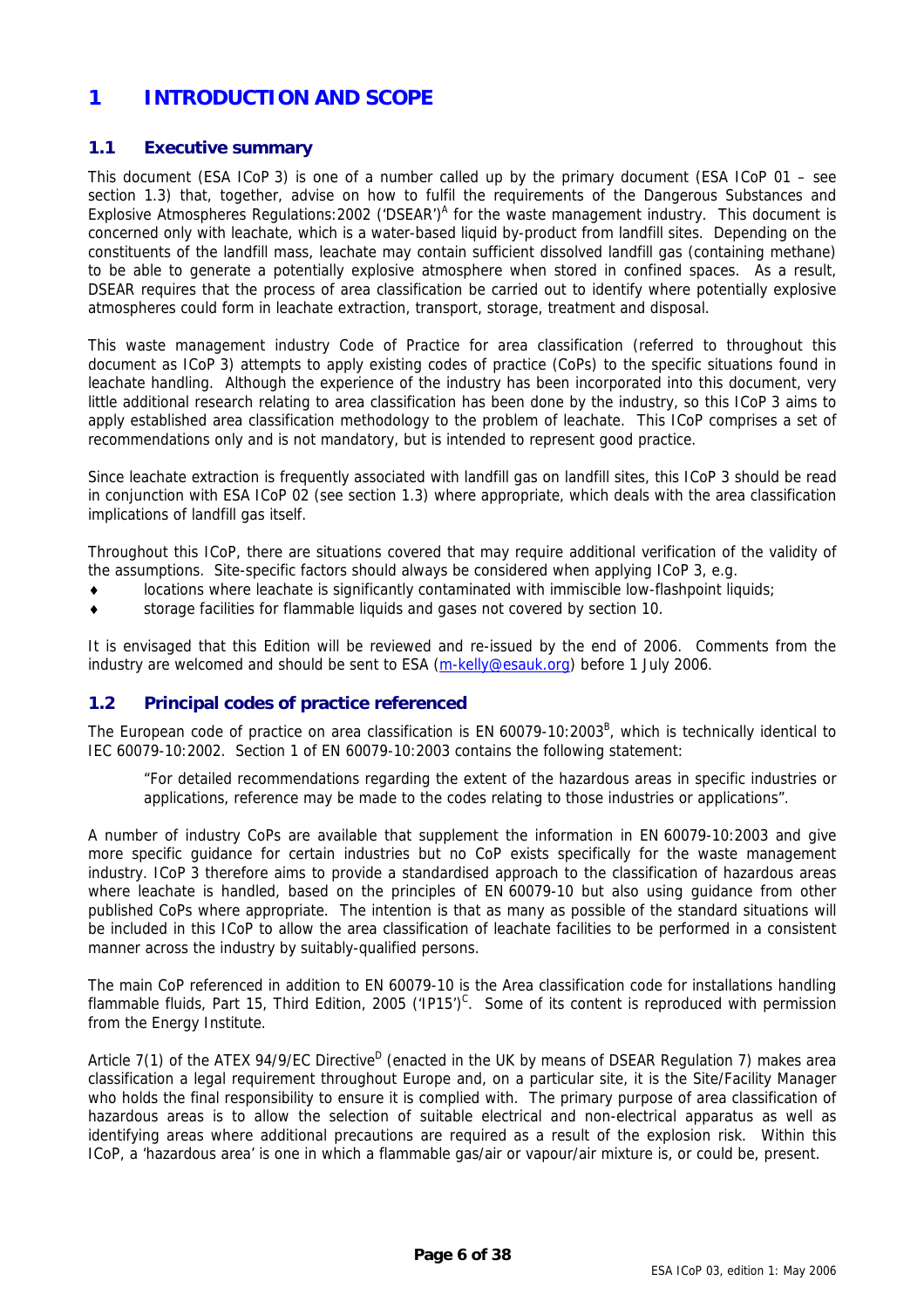# <span id="page-6-0"></span>**1.3 Scope**

[ICoP 3](#page-5-1) should be applied in the design of new works, the refurbishment of existing works and where no area classification currently exists. This document does **not** consider

- ♦ construction operations
- ♦ drilling operations, for which a safe system of work is currently being developed in association with the relevant bodies;
- maintenance operations, for which a safe system of work should be applied;
- catastrophic failures, within the meaning EN 60079-10:2003 (see section [4.2.4\)](#page-12-1);
- safety issues associated with toxic, asphyxiant or other hazards associated with leachate and the associated gases;
- activities concerned with flammable materials other than leachate extraction, treatment and disposal;
- where leachate has significant contamination by low-flashpoint VOCs (as discussed in detail in section [3.2\)](#page-8-1)

[I](#page-37-9)n some cases, standard guidance is available apart from that already referenced in this ICoP  $EFGHHJK$  $EFGHHJK$  $EFGHHJK$  $EFGHHJK$  $EFGHHJK$  $EFGHHJK$  $EFGHHJK$ . Industry guidance has also been produce on general DSEAR compliance (ESA ICoP 1) and area classification on landfill gas abstraction, utilisation and combustion (ESA ICoP 2). However, further guidance is required for situations specific to the waste management industry. Such activities include:

- Drilling (ESA ICoP 4)
- Landfill Operations ICoP (ESA ICoP 5) publication due April 2006
- Treatment Operations ICoP (ESA ICoP 6) including liquid treatments/solidification, advanced conversion technologies, aerosol destruction facilities
- Solid waste non-destructive facilities (ICoP 7), including civic amenity (CA) sites, transfer stations and materials recycling facility (MRF)

### <span id="page-6-2"></span>**1.4 Limitations of this ICoP and summary of the approach used**

The only flammable material considered in leachate is methane, which can be present in concentrations up to 50 mg/litre<sup>[1](#page-6-1)</sup> (see section [3.1\)](#page-8-2). At such concentrations, small leaks of leachate will not produce enough methane to form a potentially explosive atmosphere of significant size. Therefore, leaks of leachate from seals (e.g. pumps, valves) and pipework joints (e.g. flanges, screwed joints) will be treated as producing a zone of negligible extent, even where the potential leak is indoors. This is because, even in an indoor location, any amount of ventilation, however small, will be sufficient to disperse the very tiny amounts of methane liberated.

Likewise, where large volumes of leachate are stored in an open tank or lagoon, the total amount of dissolved methane may be very large, but methane is only able to escape from leachate at the surface. Therefore, the *rate* of methane release is slow as it is limited by the ability of methane-richer leachate to diffuse to the surface. Thus no zone will be applied because the ventilation is sufficient to disperse the methane liberated at the surface. This is true even where the level of liquid in an open tank is well below the rim: the ventilation will be restricted but adequate.

Zoning is necessary, however, where methane is liberated from a large volume of leachate in situations of very low levels of ventilation, such as would apply in a closed tank without forced ventilation. The tank is likely to have a vent, but fortuitous air exchange through the vent is not likely to be sufficient to guarantee an adequate degree of ventilation. Where forced ventilation is supplied (as in methane stripping or aerobic biodegradation processes), this does not necessarily remove the requirement for a zone, but the zone will be less onerous (typically a zone 2), to take account of interruptions in the supply of ventilation.

Where the zone extent calculated is excessively large, consideration should be given to further engineering or other methods to reduce the size of the zone.

<span id="page-6-1"></span><sup>|&</sup>lt;br>1

In theory, concentrations might exceed 50 mg/l of dissolved methane, but since landfill atmospheres typically contain only up to 60% methane gas by volume, dissolved concentrations recorded are usually up to 10 - 15 mg/l of dissolved methane. See <http://www.methane-stripping.com/introduction.html>and [http://www.methane-stripping.com/html/solubility\\_curve.html](http://www.methane-stripping.com/html/solubility_curve.html)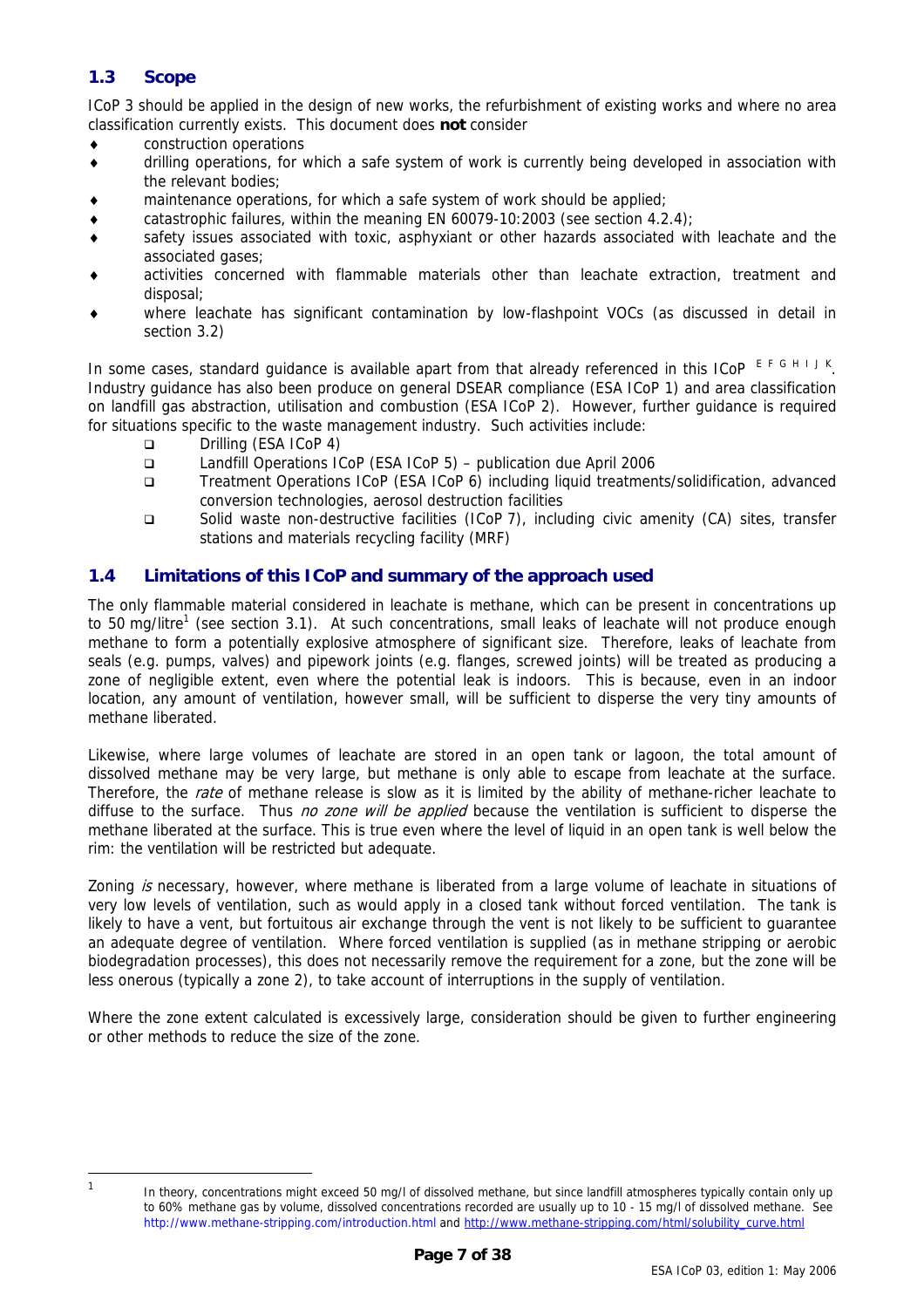# <span id="page-7-0"></span>**2 GLOSSARY OF TERMS**

| Term                                                                    | <b>Explanation</b>                                                                                                                                                                                                                                                                                                                                                       |  |  |  |  |
|-------------------------------------------------------------------------|--------------------------------------------------------------------------------------------------------------------------------------------------------------------------------------------------------------------------------------------------------------------------------------------------------------------------------------------------------------------------|--|--|--|--|
| anaerobic reaction                                                      | a chemical reaction or a microbial reaction that does not require the presence of air<br>or oxygen                                                                                                                                                                                                                                                                       |  |  |  |  |
| anoxic                                                                  | without the presence of oxygen                                                                                                                                                                                                                                                                                                                                           |  |  |  |  |
| apparatus group                                                         | the part of the certification code (IIA, IIB, IIC or II) that indicates the range of<br>gases and vapours for which the equipment is suitable. Equipment marked IIC or<br>II is suitable for all gases and vapours (provided the temperature class is<br>appropriate). IIB equipment is suitable for IIA and IIB gases. IIA equipment is<br>suitable only for IIA gases. |  |  |  |  |
| area classification                                                     | the process of zoning the site to delineate between hazardous areas and non-<br>hazardous areas                                                                                                                                                                                                                                                                          |  |  |  |  |
| basal seal                                                              | clay liner, plastic membrane or other impermeable material underneath the waste,<br>primarily engineered to prevent leachate from seeping into the ground below the<br>landfill.                                                                                                                                                                                         |  |  |  |  |
| category 1D                                                             | dust-protected equipment that is suitable for installation in zone $20^2$ ; it may equally<br>be used in zones 21 and 22.                                                                                                                                                                                                                                                |  |  |  |  |
| category 2D                                                             | dust-protected equipment that is suitable for installation in zone 21; it may equally<br>be used in a zone 22.                                                                                                                                                                                                                                                           |  |  |  |  |
| category 3D                                                             | dust-protected equipment that is suitable for installation in zone 22.                                                                                                                                                                                                                                                                                                   |  |  |  |  |
| category 1G                                                             | equipment with a very high level of protection, suitable for installation in zone $0^3$ ; it<br>may equally be used in zones 1 and 2. Most Category 1G electrical equipment is<br>protected by intrinsic safety.                                                                                                                                                         |  |  |  |  |
| category 2G                                                             | equipment with a high level of protection, suitable for installation in zone 1; it may<br>equally be used in a zone 2.                                                                                                                                                                                                                                                   |  |  |  |  |
| category 3G                                                             | equipment with a standard level of protection, suitable for installation in zone 2.                                                                                                                                                                                                                                                                                      |  |  |  |  |
| condensate                                                              | the liquid that forms as landfill gas cools                                                                                                                                                                                                                                                                                                                              |  |  |  |  |
| equivalent diameter<br>$D_{eq}^L$ , equivalent<br>release hole diameter | the diameter of the actual release hole assuming it is reduced to an equivalent<br>circular cross section (This concept is used in IP15).                                                                                                                                                                                                                                |  |  |  |  |
| grades of release                                                       | see section 4.2.1                                                                                                                                                                                                                                                                                                                                                        |  |  |  |  |
| flashpoint                                                              | the minimum temperature, under standard conditions, at which a flammable liquid<br>produces sufficient vapour to form a potentially explosive atmosphere above the<br>liquid                                                                                                                                                                                             |  |  |  |  |
| hazardous area                                                          | an area where there is a reasonable probability of finding a potentially explosive<br>atmosphere                                                                                                                                                                                                                                                                         |  |  |  |  |
| immiscible                                                              | a liquid that does not mix with another liquid, e.g. water and gasoline are<br>immiscible                                                                                                                                                                                                                                                                                |  |  |  |  |
| leachate                                                                | water-based liquid that collects in a landfill site, containing dissolved landfill gas and<br>numerous other contaminants depending on the constituents in the landfill mass                                                                                                                                                                                             |  |  |  |  |
| lower explosive limit                                                   | the minimum amount of flammable gas that, mixed with air, will produce a                                                                                                                                                                                                                                                                                                 |  |  |  |  |
| (LEL)                                                                   | potentially explosive atmosphere; it is usually expressed as a percentage by volume                                                                                                                                                                                                                                                                                      |  |  |  |  |
| miscible liquid                                                         | a liquid that mixes with another liquid, e.g. water and ethanol are miscible                                                                                                                                                                                                                                                                                             |  |  |  |  |
| negligible extent                                                       | where the estimated volume of a potentially explosive atmosphere is small (less<br>than 0.1 m <sup>3</sup> , equivalent to a sphere of radius 0.3 m) <sup>4</sup> , it is defined as having<br>'negligible extent' and no zoning applies.                                                                                                                                |  |  |  |  |
| non-hazardous area                                                      | an area where there is a negligible or extremely low probability of a potentially<br>explosive atmosphere being present; such an atmosphere may be present under<br>catastrophic <sup>5</sup> failure conditions                                                                                                                                                         |  |  |  |  |
| potentially explosive<br>atmosphere                                     | a mixture of gas and air that is within the flammable range, i.e. between the LEL<br>and UEL                                                                                                                                                                                                                                                                             |  |  |  |  |

<span id="page-7-1"></span> $\frac{1}{2}$ Note that equipment should ideally be installed in the non-hazardous area or, if in a hazardous area, in the zone of least risk

<span id="page-7-2"></span><sup>3</sup> Note that equipment should ideally be installed in the non-hazardous area or, if in a hazardous area, in the zone of least risk

<span id="page-7-3"></span><sup>4</sup> Strictly speaking, a 'hypothetical volume' (V<sub>z</sub>) of less than 0.1 m<sup>3</sup> rather than a zone volume is the criterion for being "of negligible extent". EN 60079-10:2003 calculation 4 (conclusion) states that a  $V_z < 0.1$  m<sup>3</sup> allows the ventilation to be assessed as degree 'high'. From the definition of degree 'high' in clause B.3.1, a zone of negligible extent results.

<span id="page-7-4"></span><sup>5</sup> See section 4.2.4.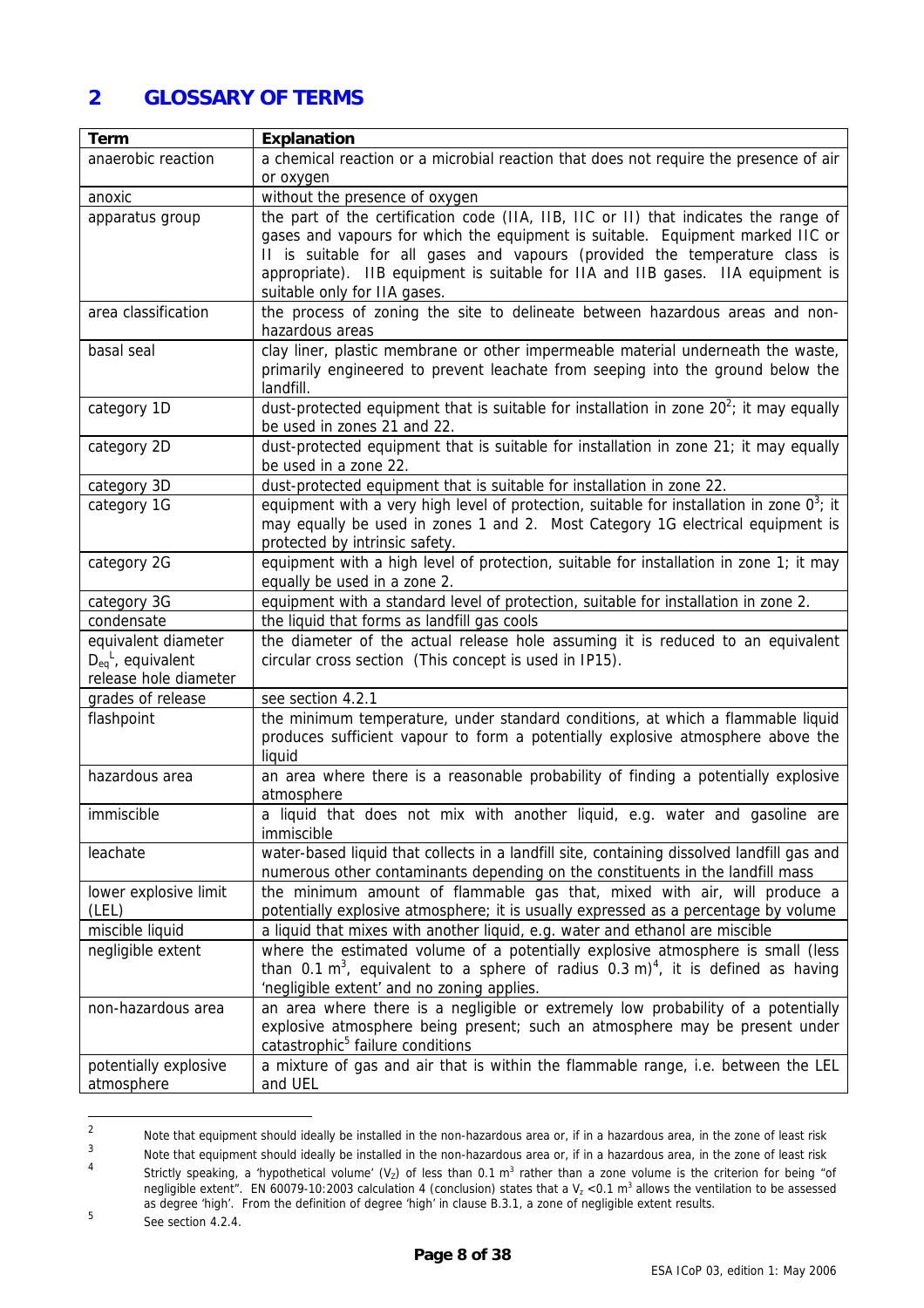<span id="page-8-0"></span>

| Term                           | Explanation                                                                                                                                                                                                                                                                  |
|--------------------------------|------------------------------------------------------------------------------------------------------------------------------------------------------------------------------------------------------------------------------------------------------------------------------|
| temperature class              | Equipment is designated with a temperature class, T1 to T6; T6 equipment is the<br>coolest (below 85°C), whereas T1 equipment is the hottest (below 450°C). Gases<br>and vapours are also assigned temperature classes T1 to T6 to allow suitable<br>equipment to be chosen. |
| upper explosive limit<br>(UEL) | the maximum amount of flammable gas that, mixed with air, will produce a<br>potentially explosive atmosphere; it is usually expressed as a percentage by volume                                                                                                              |
| zones                          | see section 4.2.2                                                                                                                                                                                                                                                            |

# **3 PROPERTIES OF LEACHATE**

### <span id="page-8-2"></span>**3.1 Landfill gas in leachate**

Leachate is formed when liquid seeps through a landfill and, in so doing, extracts substances from the deposited wastes containing numerous contaminants depending on the constituents in the landfill mass.

Leachate itself is not a flammable liquid. However, the flammable material most likely to be associated with leachate is landfill gas, which is produced by the anaerobic decomposition of organic matter. Landfill gas is a mixture predominantly of methane  $(CH<sub>4</sub>)$  and carbon dioxide  $(CO<sub>2</sub>)$  and the methane content makes it flammable. Methane has a fairly low solubility in water, so leachate that contains water as the only solvent will not contain large quantities of dissolved or entrained methane. The presence of organic materials within the water may increase the solubility of methane. Although present in small quantities, methane will tend to be liberated from leachate, the rate of release increased when the temperature is increased or the pressure is reduced. Where methane is released into an unventilated space (such as inside a closed holding tank), it must be assumed that a potentially explosive atmosphere of methane and air could exist above the liquid level unless otherwise proved.

Water industry research has indicated that 1.4 mg/litre<sup>M</sup> of methane dissolved in leachate is sufficient to form a flammable methane/air mixture above the liquid. A factor of safety of 10 has generally been imposed by the water industry<sup>[6](#page-8-3)</sup>, so leachate with concentrations above 0.14 mg/litre<sup>[7](#page-8-4)</sup> should be considered as presenting a flammable risk.

Measurements within the waste management industry indicate that concentrations up to 50 mg/litre<sup>[N](#page-37-14)</sup> can occur, although this is very rare. The solubility of pure methane in water without organic contaminants is approximately 22mg/litre<sup>[8](#page-8-5)</sup>, depending on conditions. However, when leachate is in contact with landfill gas, the maximum measured level of dissolved methane is approximately 15mg/l, since landfill gas is not pure methane. Leachate that is discharged under consent into (foul) sewers is generally required by water companies to have a methane concentration below 0.14 mg/litre. In order to achieve this, leachate may need to be treated – a process known as 'methane stripping'. Other treatment processes may also be required before the leachate can safely be released and these may also reduce methane concentration, so, if the methane concentration is adequately reduced, methane stripping will not be required as a separate process.

# <span id="page-8-1"></span>**3.2 Other flammables in leachate**

Leachate could pose a flammable risk where volatile organic compounds (VOCs) such as petrol or solvents have been disposed of in the landfill mass rather than to a specialist disposal facility. However, since July 2004, the disposal of liquid wastes has been prohibited to all landfill sites (non-hazardous and hazardous). Nevertheless, many (co-disposal) landfills had accepted liquid wastes before this date. The principle of codisposal was that the liquid wastes were applied to wastes that contained sufficient unsaturated capacity to adsorb these liquids. In studies carried out on large numbers of samples<sup>0 P</sup>[,](#page-37-16) no problems in respect to flammable contamination in leachate was found at any site monitored. Thus, it can be deduced that these liquids will have been be completely absorbed in all UK landfills, and furthermore, anaerobic decomposition within the mass of waste will have taken place during the intervening period. Even if, in small pockets of waste, this has not been achieved, evidence suggests that negligible amounts of flammable liquid collect in

<span id="page-8-5"></span>8 SRC PHYSPROP database, 2004

 $\overline{6}$ 

<span id="page-8-3"></span>The same safety factor has been applied by the mining industry, partly due to the flammable risk, but also due to the toxic risk to miners working for long periods in enclosed environments

<span id="page-8-4"></span><sup>7</sup> Thames Water, for example, currently require less than 0.1 mg/litre; other thresholds may apply with other water authorities.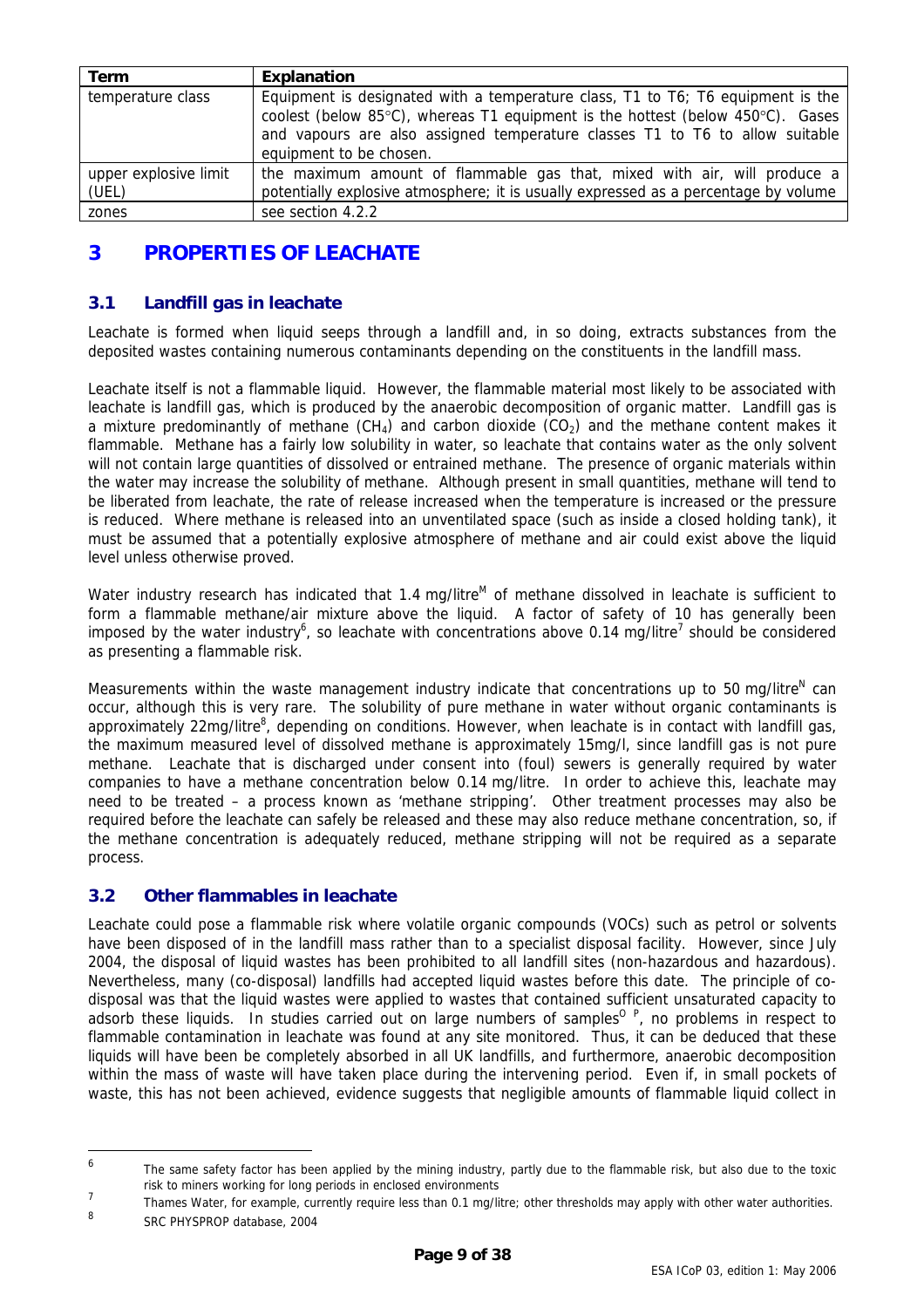<span id="page-9-0"></span>UK leachates. Evidence within the industry<sup>[9](#page-9-1)</sup> indicates that leachate samples from municipal solid waste do not exceed permissible concentrations normally set in sewer discharge consents due the presence of oils and greases.

It has been concluded that the presence of significant quantities of solvents is not typical and therefore this code of practice **will not consider leachate that is contaminated in this way**. Nevertheless, on old sites where drums of VOCs may have been disposed of in the landfill mass in the past, this possibility should be considered and the risk assessed on a site-specific basis by reference to any available site records and the knowledge of those still operating the site. Thus, in this ICoP, the only flammable material considered in leachate is methane from dissolved landfill gas.

# **3.3 Properties of flammable liquids and gases encountered in leachate handling**

| <b>Name</b>                              | Mol.<br>mass | LEL <sup>11</sup><br>$(\% v/v)$ | <b>Flash</b><br>point<br>(°C) | <b>Boiling</b><br>point<br>(°C) | Density<br>at stp<br>(kg/m <sup>3</sup> ) | $SVP12$ at<br>$32^{\circ}$ C<br>(kPa) | Appar<br>atus.<br>group | <b>T-class</b><br>$(AIT^{13})$ |
|------------------------------------------|--------------|---------------------------------|-------------------------------|---------------------------------|-------------------------------------------|---------------------------------------|-------------------------|--------------------------------|
| butane*                                  | 58           | 1.9                             | gas                           | gas                             | 2.4                                       | gas                                   | ПA                      | T1 (450°C)                     |
| diesel fuel <sup>14</sup>                | $282^{15}$   | 0.5                             | 55                            | >180                            | 820                                       | low                                   | $IIA^{\circ}$           | T3 (250°C)                     |
| landfill gas (60% methane)               | 27.2         | 4.4                             | qas                           | qas                             | 1.1                                       | gas                                   | 11A                     | T1 (537°C)                     |
| methanol                                 | 32           | 5.5                             | 11                            | 65                              | 791                                       | 13.2@20°C                             | ПA                      | T2 (464°C)                     |
|                                          |              |                                 |                               |                                 |                                           | 25.0@32°C <sup>16</sup>               |                         |                                |
| natural gas (assumed<br>methane $)^{17}$ | 16           | 4.4                             | qas                           | qas                             | 0.66                                      | qas                                   | 11A                     | T1 $(537^{\circ}C)$            |
| propane*                                 | 48           | 1.7                             | gas                           | qas                             | 2.0                                       | gas                                   | 11A                     | T1 (455°C)                     |

#### Table 1. flammable gases and liquids<sup>10</sup>

\* LPG is a mixture containing various proportions of, predominantly, butane and propane.

Where landfill gas is the only flammable hazard, all hazardous area equipment is suitable since landfill gas has the least onerous apparatus group and temperature class. Note, however, that equipment must be correctly selected against other criteria, notably the zone and environmental conditions such as ingress protection requirements.

Thereare numerous components associated with the decomposition of waste – refer to LFTGN 04<sup>R</sup> which addresses the health and environmental aspects, but not primarily the flammable risk. . However, as this ICoP is concerned only with the flammable risk, the health and environmental aspects are beyond the scope of this ICoP.

# **3.4 Properties of activated carbon dust**

Activated carbon dust (referenced in section [8.5\)](#page-22-1) is explosive at concentrations above approximately 0.14 mg per litre of air<sup>18</sup>. It has a K<sub>ST</sub> index of 1, indicating a relatively low rate of explosion pressure rise<sup>19</sup>.

<span id="page-9-1"></span> 9 Enviros have carried out extensive monitoring  $\frac{10}{2}$ 

<span id="page-9-2"></span><sup>&</sup>lt;sup>10</sup> Data from BS EN 61779-1:2000 except where indicated otherwise

<span id="page-9-3"></span> $LEL = lower$  explosive limit

<span id="page-9-4"></span> $12$  SVP = saturated vapour pressure

<span id="page-9-5"></span> $13$  AIT = auto-ignition temperature

<span id="page-9-6"></span><sup>&</sup>lt;sup>14</sup> Data from Conoco-Phillips MSDS for auto diesel/DERV<br><sup>15</sup>

<span id="page-9-7"></span><sup>&</sup>lt;sup>15</sup> Diesel fuel oil is typically a mixture of C10 to C28 hydrocarbons; the estimated molecular mass is based on C<sub>20</sub>H<sub>42</sub><br><sup>16</sup>

<span id="page-9-8"></span>

<span id="page-9-9"></span><sup>16</sup> SVP for methanol from www.s-ohe.com/methanol.html<br>
17 Natural gas is a mixture containing (approx.) methane 88%, ethane 5.3%, higher alkanes 2.7%, nitrogen 3.0%, CO<sub>2</sub> 1.5%<br>
18

<span id="page-9-10"></span> $18$  Data from J T Baker MSDS

<span id="page-9-11"></span>Data from Cabot Corporation MSDS; the K<sub>ST</sub> index scale runs from 0 (non-explosible) to 3 (strongly explosible).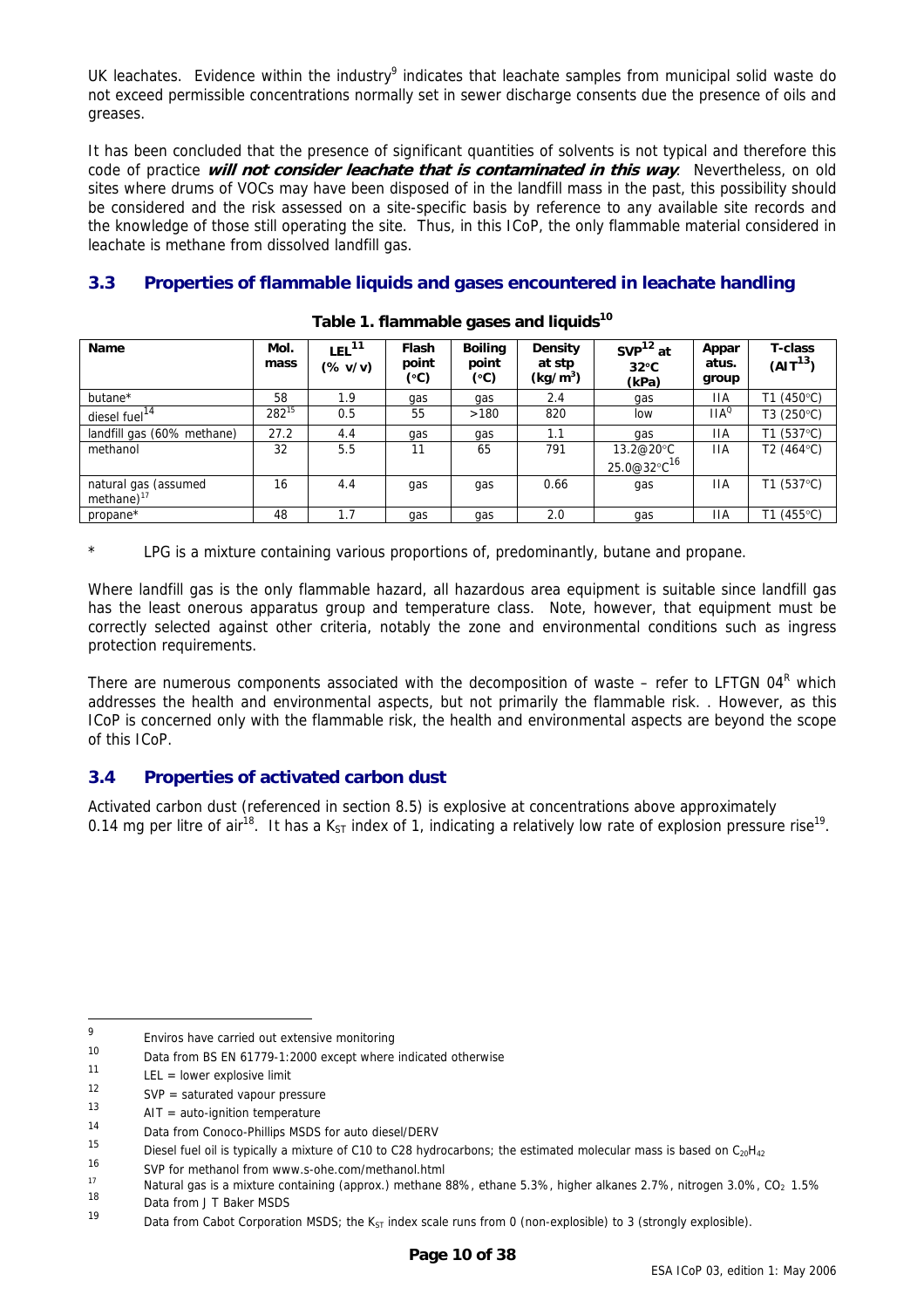# <span id="page-10-0"></span>**4 THE PRINCIPLES OF AREA CLASSIFICATION**

# **4.1 Safety principles**

This sub-section is reproduced unchanged from EN 60079-10:2003 section 3.1.

Installations in which flammable materials are handled or stored should be designed, operated and maintained so that any releases of flammable material, and consequently the extent of hazardous areas, are kept to a minimum, whether in normal operation or otherwise, with regard to frequency, duration and quantity.

It is important to examine those parts of process equipment and systems from which release of flammable material may arise and to consider modifying the design to minimise the likelihood and frequency of such releases and the quantity and rate of release of material.

These fundamental considerations should be examined at an early stage of the design development of any process plant and should also receive prime attention in carrying out the area classification study. In the case of maintenance activities other than those of normal operation, the extent of the zone may be affected but it is expected that this would be dealt with by a permit-to-work system<sup>20</sup>. In a situation in which there may be an explosive gas atmosphere, the following steps should be taken:

a) eliminate the likelihood of an explosive gas atmosphere occurring around the source of ignition, or

b) eliminate the source of ignition.

Where this is not possible, protective measures, process equipment, systems and procedures should be selected and prepared so the likelihood of the coincidence of a) and b) is so small as to be acceptable. Such measures may be used singly, if they are recognised as being highly reliable, or in combination to achieve an equivalent level of safety. EN 1127-1:1998<sup>[S](#page-37-19)</sup> may be a useful reference.

# **4.2 Area classification terminology**

#### <span id="page-10-1"></span>**4.2.1 Grades of release**

Potential releases of flammable materials are assigned 'grades of release', which are defined in EN 60079- 10:2003 section 2.7 as shown in Table [2:](#page-10-2)

<span id="page-10-2"></span>

| Table 2: definitions of grades of release |                                                                                                                                                                                                                         |  |  |  |
|-------------------------------------------|-------------------------------------------------------------------------------------------------------------------------------------------------------------------------------------------------------------------------|--|--|--|
| Grade of<br>release                       | <b>Definition</b>                                                                                                                                                                                                       |  |  |  |
| Continuous:                               | a release which is continuous or is expected to occur frequently or for long periods<br>(typically > 1000 hours/year)                                                                                                   |  |  |  |
| Primary:                                  | a release which can be expected to occur periodically or occasionally during normal operation<br>(typically between 10 and 1000 hours/year)                                                                             |  |  |  |
| Secondary:                                | a release which is not expected to occur during normal operation and, if it does occur, is<br>likely to do so only infrequently and for short periods<br>(typically less than 10 hours/year and for short periods only) |  |  |  |

The text in *italics* is not part of the definitions in EN 60079-10 but is additional guidance found in IP15 section 1.6.4. There is no clear definition of 'short periods' as applied to secondary grade releases, but EN 60079-10 Calculation No. 7 implies that a persistence time of less than one hour is consistent with the definition of a secondary grade release.

<span id="page-10-3"></span> $20$ 

The permit-to-work will include a risk assessment and will also consider procedures for safe systems of work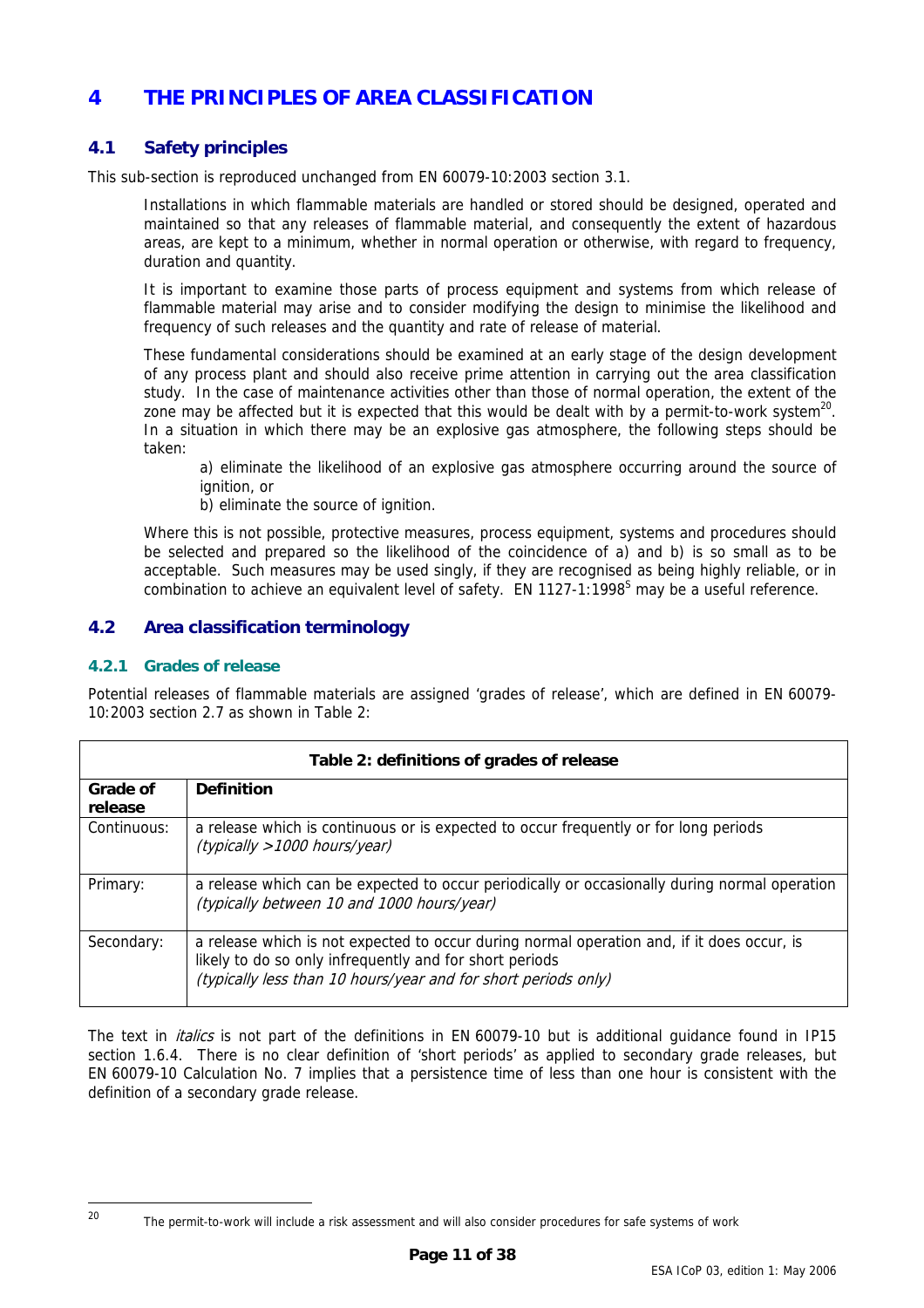### <span id="page-11-1"></span><span id="page-11-0"></span>**4.2.2 Zone definitions**

<span id="page-11-2"></span>The zone number assigned is based solely on the probability of an explosive atmosphere being present in a given location. Three probabilities are recognised as defined in [Table 3](#page-11-2) below:

| Table 3: Zone definitions |                                                                                                                                                                                                                                                       |  |  |  |  |  |
|---------------------------|-------------------------------------------------------------------------------------------------------------------------------------------------------------------------------------------------------------------------------------------------------|--|--|--|--|--|
| <b>High probability</b>   |                                                                                                                                                                                                                                                       |  |  |  |  |  |
| Zone $0$                  | A place in which an explosive atmosphere consisting of a mixture with air of<br>flammable substances in the form of gas, vapour or mist is present<br>continuously or for long periods or frequently.                                                 |  |  |  |  |  |
| Zone 20                   | A place in which an explosive atmosphere in the form of a cloud of<br>combustible dust in air is present continuously, or for long periods or<br>frequently.                                                                                          |  |  |  |  |  |
| <b>Medium probability</b> |                                                                                                                                                                                                                                                       |  |  |  |  |  |
| Zone 1                    | A place in which an explosive atmosphere consisting of a mixture with air or<br>flammable substances in the form of gas, vapour or mist is likely to occur in<br>normal operation occasionally.                                                       |  |  |  |  |  |
| Zone 21                   | A place in which an explosive atmosphere in the form of a cloud of<br>combustible dust in air is likely to occur in normal operation occasionally.                                                                                                    |  |  |  |  |  |
| Low probability           |                                                                                                                                                                                                                                                       |  |  |  |  |  |
| Zone 2                    | A place in which an explosive atmosphere consisting of a mixture with air of<br>flammable substances in the form of gas, vapour or mist is not likely to<br>occur in normal operation but, if it does occur, will persist for a short period<br>only. |  |  |  |  |  |
| Zone 22                   | A place in which an explosive atmosphere in the form of a cloud of<br>combustible dust in air is not likely to occur in normal operation but, if it<br>does occur, will persist for a short period only.                                              |  |  |  |  |  |

Areas where there is an even lower probability of an explosive atmosphere being present can be classified as non-hazardous but possible catastrophic events<sup>21</sup> leading to the formation of an explosive atmosphere in such areas are subject to a risk assessment.

#### **4.2.3 Relationship between grades of release, zones and installed equipment**

<span id="page-11-3"></span>In unrestricted open-air locations, the relationship between grades and zones generally apply as shown in Table [4:](#page-11-3)

<span id="page-11-4"></span>

| Table 4: grade or release/zone relationship |                               |                                |  |  |  |
|---------------------------------------------|-------------------------------|--------------------------------|--|--|--|
| <b>Grade of release</b>                     | Corresponding gas/vapour zone | <b>Corresponding dust zone</b> |  |  |  |
| Continuous grade release                    | zone 0                        | 20                             |  |  |  |
| Primary grade release                       | zone 1                        |                                |  |  |  |
| Secondary grade release                     | zone 2                        |                                |  |  |  |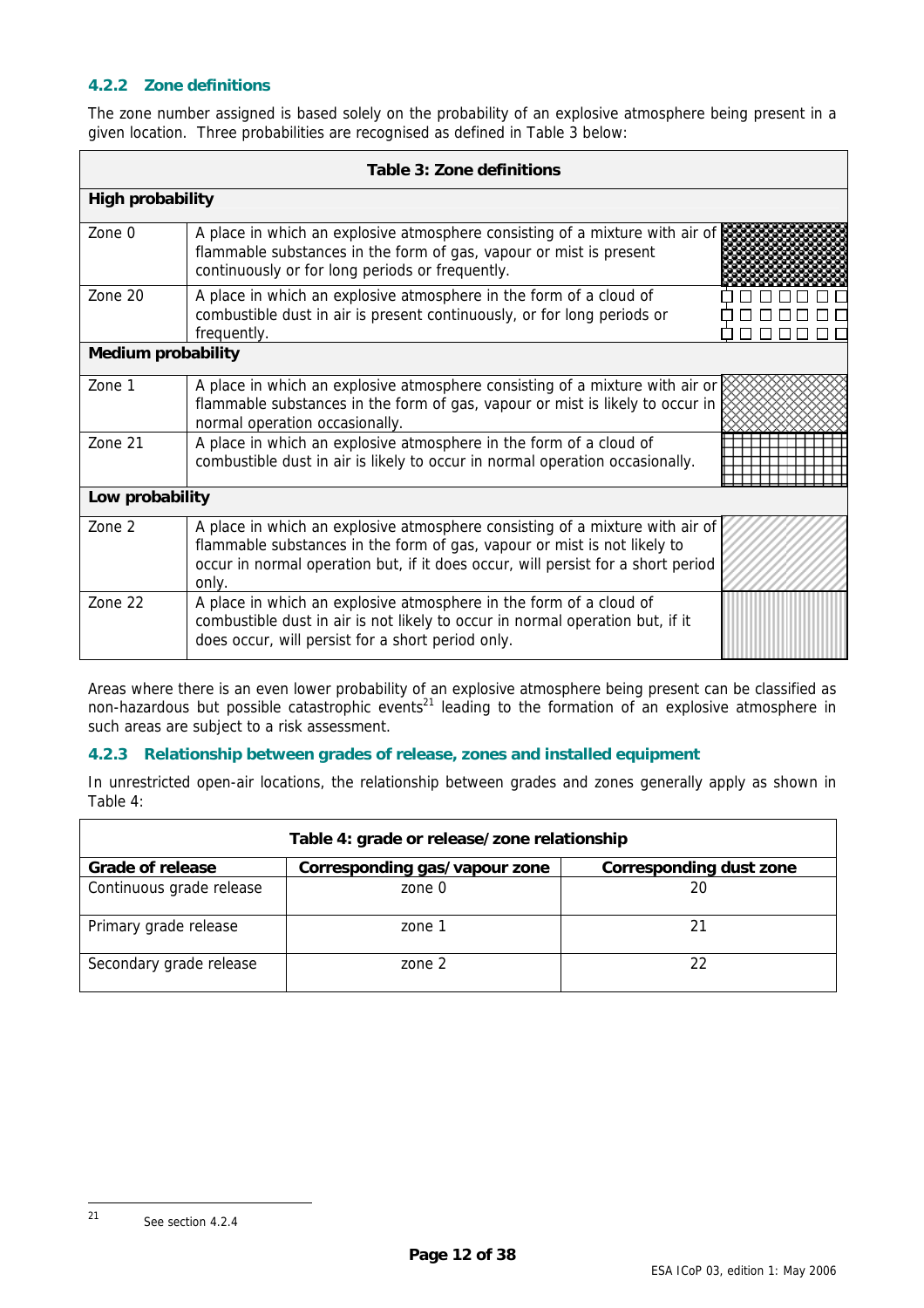<span id="page-12-2"></span><span id="page-12-0"></span>Equipment manufactured against the ATEX Product Directive is marked to indicate its 'Category'. The category is used to select the zone or zones in which it may be used as shown in Table [5:](#page-12-2)

| Table 5: ATEX category/zone relationship |                           |                                                    |  |  |  |  |  |
|------------------------------------------|---------------------------|----------------------------------------------------|--|--|--|--|--|
| <b>ATEX Category</b>                     | <b>Permitted zones of</b> | <b>Design requirements</b>                         |  |  |  |  |  |
|                                          | use                       |                                                    |  |  |  |  |  |
| 1G                                       | 0, 1, 2                   | safe with two independent faults or safe even when |  |  |  |  |  |
| 1D                                       | 20, 21, 22                | rare malfunctions are considered                   |  |  |  |  |  |
| 2G                                       | 1. 2                      | safe when foreseeable malfunctions are considered  |  |  |  |  |  |
| 2D                                       | 21, 22                    |                                                    |  |  |  |  |  |
| 3G                                       |                           | safe in normal operation                           |  |  |  |  |  |
| 3D                                       |                           |                                                    |  |  |  |  |  |

A fuller treatment of DSEAR compliance is covered in ESA ICoP 01.

The grade of release and zone are not synonymous. Poor ventilation may result in a more stringent zone (typical of pits, trenches and indoor situations where ventilation is limited). High levels of ventilation (e.g. local extract ventilation) may be used to allow a less stringent zone classification to be defined.

#### <span id="page-12-1"></span>**4.2.4 Catastrophic failures**

It is important to note that area classification only deals with reasonably foreseeable events and does not consider highly improbable ('catastrophic') events. EN 60079-10 section 1.1(d) defines 'catastrophic' failures as "beyond the concept of abnormality dealt with in the standard" and lists "the rupture of a process vessel or pipeline and events that are not predictable" as examples. Thus, a 'catastrophic' failure may cause an explosive atmosphere to be present in an area defined by area classification as 'non-hazardous' and such situations are subject to a risk assessment by the operator under other legislation. Catastrophic failures are outside the scope of this ICoP.

Forced ventilation failure is not normally regarded as 'catastrophic', since it is a reasonably foreseeable event. However, the concept of catastrophic failure could be applied to ventilation that is highly reliable (e.g. where a standby fan cuts in if the duty fan fails). In this case, the area classification process need not consider ventilation failure.

Another example of where the concept of 'catastrophic' failure is used in area classification is where two independent abnormal events are required for a potentially explosive atmosphere to exist. Secondary grade releases are, by definition, abnormal. Therefore, failure of the local extraction system at the same time as a leak from, say, a faulty gasket need not be considered.

The *extent* of the zone is dependent on a number of factors, e.g. the properties of the flammable materials, process pressure, leak aperture, ventilation, safety factors applied etc..

The process of area classification, therefore, involves the identification of all flammable materials, the identification and grading of all releases of flammable material, the assessment of the level of ventilation and/or housekeeping and the determination of the resulting types and extents of the zones. The allocation of zones enables the correct equipment, practices and procedures to be applied to protect the health and safety of the workers concerned with the facility.

# **4.3 Information needed for area classification**

Area classification should be carried out by those who have knowledge of the properties of leachate, the process and the equipment, in consultation, as appropriate, with safety, electrical, mechanical and other engineering personnel.

This ICoP gives guidance on the procedure for classifying areas in which there may be an explosive gas atmosphere and on the extent of zones 0, 1 and 2. The area classification should be carried out when the initial process and instrumentation line diagrams and initial layout plans are available and confirmed before plant start-up. Reviews should be carried out during the life of the plant.

An example of a method for recording the area classification is given below in Table [6.](#page-12-3) Its use is not mandatory but it may be useful where more unusual situations occur.

#### <span id="page-12-3"></span>**Table 6: example of table for recording area classification**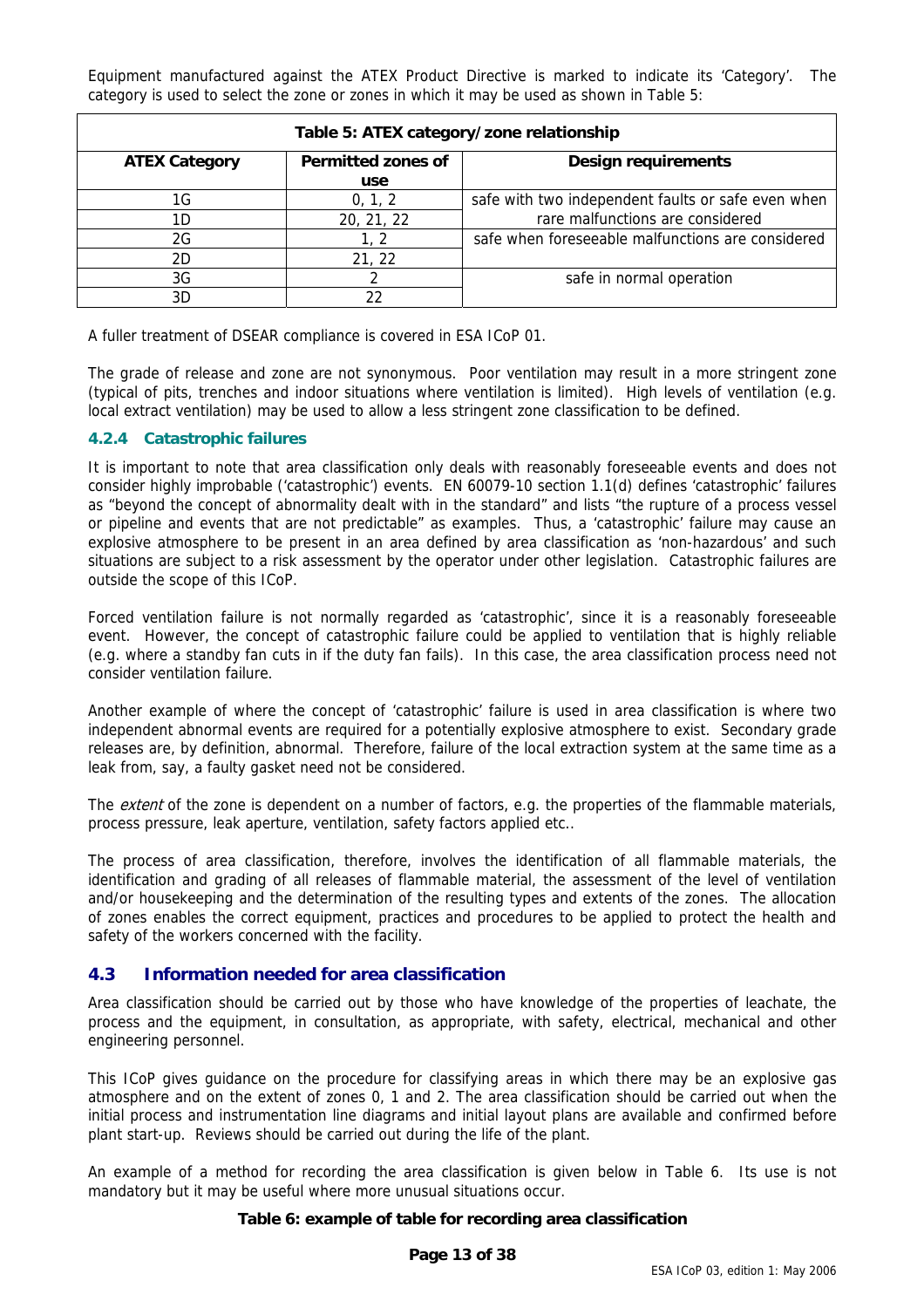| Plant:    |            |            |                  | Drawing:                    |      |             |           | Flammable material: landfill gas |               |                    |       |               |
|-----------|------------|------------|------------------|-----------------------------|------|-------------|-----------|----------------------------------|---------------|--------------------|-------|---------------|
|           | Release    |            |                  | Operating<br>temp. & press. |      | Ventilation |           | Hazardous area                   |               |                    |       |               |
| <b>No</b> | Plant item | Location   | Grade            | $^{\circ}C$                 | mbar | Type        | Degree    | Availability                     | Zone no.      | Zone radius<br>(m) |       | See<br>note   |
|           |            |            |                  |                             |      |             |           |                                  |               | Vert.              | Horiz | #             |
|           | see note A | see note B | see<br>note<br>C | see note D                  |      | note<br>E   | note<br>Е | note<br>G                        | see note<br>H | see note I         |       | see<br>note J |
| 2         |            |            |                  |                             |      |             |           |                                  |               |                    |       |               |

#### **Notes on the use of this table**

- A Plant item: this means an item, such as a leachate riser, closed tank, etc. and should include the relevant part of the item, for example "interior", "exterior around hatch". A single plant item may have two or more lines.
- B Location: where the item is physically located, e.g. "gas compound"
- C Grade: this refers to the grade of release, i.e. continuous, primary or secondary
- D Operating temperature and pressure: the temperature and pressure are likely to be "ambient".
- E Ventilation type: this is natural, artificial or both.<br>F Ventilation degree: this is high medium or low
- Ventilation degree: this is high, medium or low. Outdoors, ventilation is 'medium' degree, whereas indoors it will be 'low' if there is very little ventilation, 'medium' with, say, 12 air changes/hour and only 'high' where the air flow is so strong as to effectively dilute any release almost immediately to below its LEL, giving rise to a dilution zone of negligible size.
- G Ventilation availability: this can be 'good', 'fair' or 'poor'. Outdoors, availability is 'good'; indoors, where forced ventilation is used, it will generally only be 'good' if there is a standby fan that starts automatically if the duty fan fails.
- H Zone number: this can be 0, 1 or 2, as detailed in this ICoP
- I Zone extent: the size of the zone, as detailed in this ICoP
- J It is important that this is filled in to give a reference to the part of this (or another) document from which the zoning has been derived; also include any non-standard features and/or reasons for deviations from the ICoP.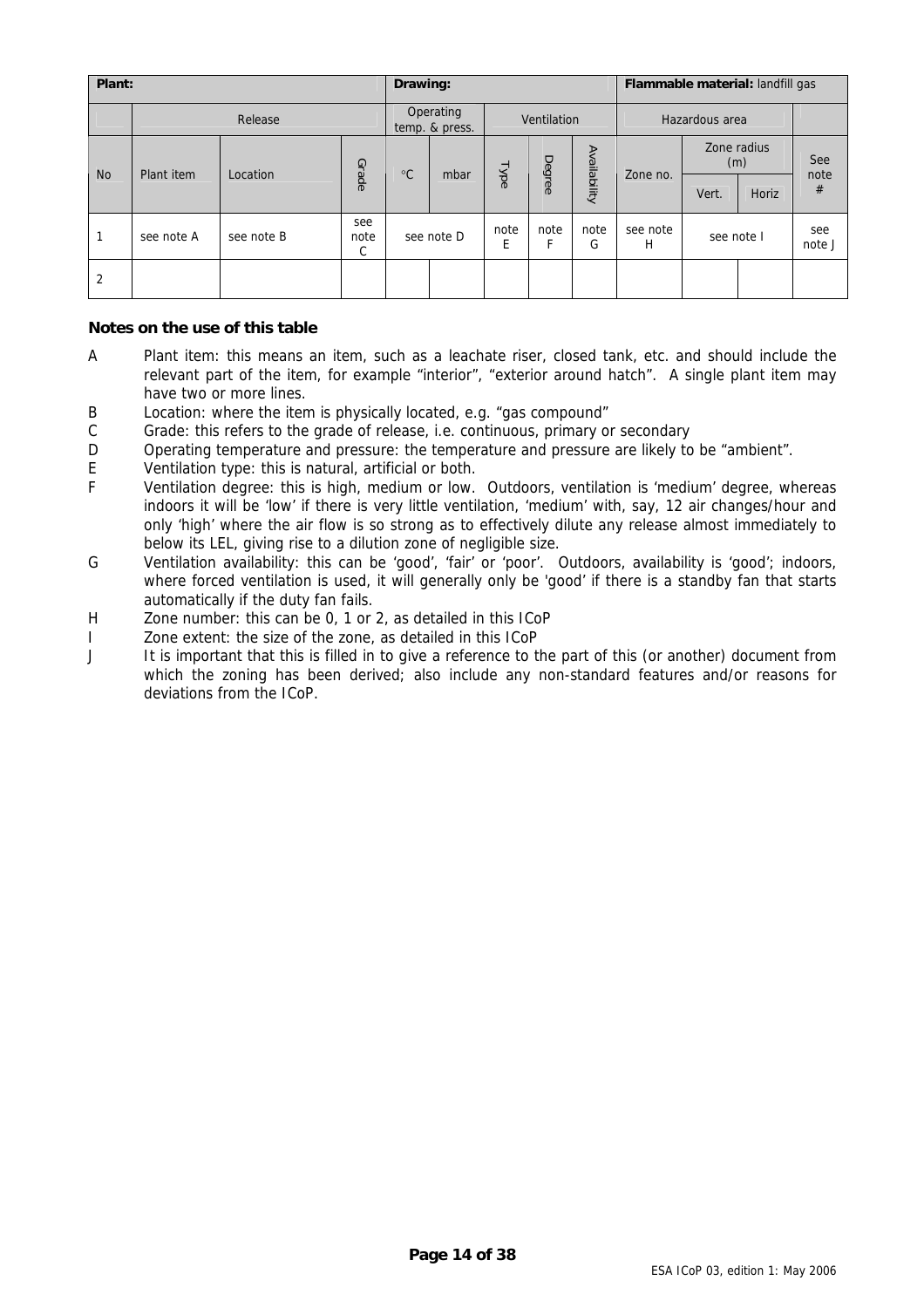# <span id="page-14-0"></span>**5 AREA CLASSIFICATION FOR LEACHATE EXTRACTION**

# **5.1 Leachate extraction points**

#### **5.1.1 Description**

Leachate extraction points are primarily designed to remove leachate from the base of the engineered 'cell' (a subsection of the whole landfill void). However, landfill gas can also be harvested. They are generally installed along the slope of the wall of the cell or as vertical chambers or boreholes within the waste mass.

Most leachate extraction points which were raised with the waste, or installed before waste infilling commenced connect into the leachate drainage system. Most retrofitted bored extraction wells do not connect with the leachate drainage system, and rely entirely on percolation through the waste materials to collect leachate.

There are various orientations: horizontal, side slope risers and vertical. The various types are identical to each other in terms of the area classification, and also similar to gas wells. What follows is a typical example, the principles of which can be applied to other types of leachate extraction systems.

The pipe is commonly a wide-diameter jointed pipe with no flanged joints between the top and the leachate collection chamber, which is a horizontal section of pipe, extending a number of metres, with perforations in the pipe. Inside this is a leachate pumping main.

The common types of leachate extraction systems are pneumatic and electrical. Another type, rarely used since the 1990s, is hydraulic, as in eductors. The following description applies to pneumatic and most electric pump systems. Eductor systems do not possess trigger devices, but are otherwise similar and the sections that follow apply equally.

A pump<sup>22</sup> is located in the leachate chamber and a trigger device<sup>23</sup> is also often installed. The trigger device is used to monitor the levels of leachate at that point. An alternative to this method is to have a separate pipe placed next to the side riser pipe in which the trigger device may be located. At a pre-set level, the pump automatically switches on and delivers the leachate up the internal pipe. Once it reaches a predetermined lower level, the pump will automatically switch off. The control system for the pump is located above ground, usually in the vicinity of the leachate extraction point.

Internal pressures are variable, but where gas extraction is operative the system would be under vacuum, typically 40 mbarg. When no gas extraction is taking place, positive pressures up to 80 mbarg could be present.

#### **5.1.2 Zoning**

Refer to Figure [1](#page-16-1) and Table [7](#page-15-1) below, both of which deal with the zoning resulting from landfill gas. A fuller explanation of the area classification approach is found in ESA ICoP 2. In summary, the assumption made is that the entire yield may leak out of the well via the Bentonite seal under fault conditions. A maximum yield of 30 m<sup>3</sup>/h of landfill gas has been taken as an upper limit for almost all leachate risers, but other yields are possible and Table [7](#page-15-1) gives the corresponding zone extents.

A leachate riser resembles a gas well and the same area classification generally applies, with a zone 1 above the liquid level and a zone 2 below. There is an external zone 2 around the seal and a smaller zone 2 around the sample point. However, removal of the dipping cap when the leachate riser is at an overpressure allows the well to depressurise quickly and gives a potentially explosive atmosphere that is short-lived but could be larger than that given in Table [7.](#page-15-1) Since dipping will often be required on a monthly (or more frequent) basis, it will be necessary in practice to remove the cap even when an overpressure is detected. In this case, a maintenance procedure<sup>24</sup> will be required to ensure that the ventilated gas does not come in contact with a potential ignition source. This can be done by such measures as isolating fixed electrical equipment, the exclusion of unsuitable mobile equipment, venting the gas elsewhere, etc..

<span id="page-14-1"></span><sup>22</sup>  $\frac{22}{23}$  Electric, air-driven or other pumps may be used.

<span id="page-14-2"></span><sup>&</sup>lt;sup>23</sup> The trigger device could be a transducer, float switch, etc.<br>
<sup>24</sup> A transistenence procedured may be known as a tracthed guy

<span id="page-14-3"></span><sup>24</sup> A 'maintenance procedure' may be known as a 'method guidance' or another similar term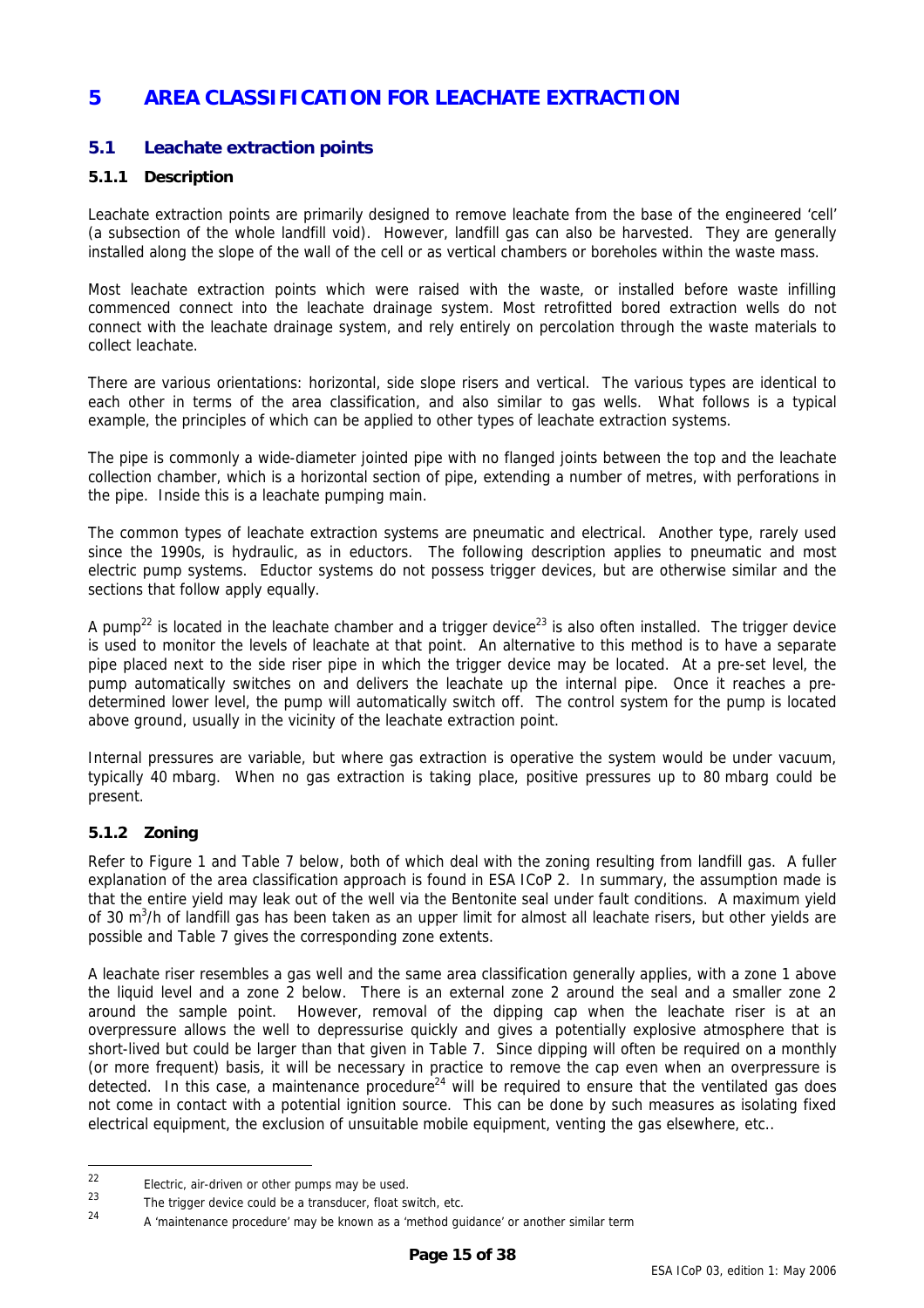<span id="page-15-0"></span>Below the water level can usually be classified as a non-hazardous area. This is the case if the control system<sup>25</sup> preventing the pump from becoming unsubmerged is considered to be of a high reliability type. Alternatively, if a top-fill pump is used and suitable measures<sup>26</sup> are taken to ensure it does not fall over when lowered into the well and pump itself dry (thereby becoming a potential ignition source), the region below the liquid level may also be classified as non-hazardous. If these measures are not in place and there is a reasonable probability of the pump becoming unsubmerged, then the region below the water level should be classified as a zone 2. ESA ICoP 5 should be referenced for a more detailed treatment of the subject of choosing pumps and whether electrical or air-driven are preferred.

<span id="page-15-1"></span>Compared to the volume of landfill gas evolved, any potentially explosive atmosphere from leachate will be well within the zones defined for landfill gas.

| Landfill gas release rate of well $(m^3/h)$<br>Radius of zone 2 (x metres) |  |
|----------------------------------------------------------------------------|--|
|                                                                            |  |
| (rounded up to 0.1m)                                                       |  |
| 0.4                                                                        |  |
| 0.5                                                                        |  |
| 3<br>0.7                                                                   |  |
| 0.8                                                                        |  |
| 5<br>0.9                                                                   |  |
| 10<br>1.3                                                                  |  |
| 15<br>1.6                                                                  |  |
| 20<br>1.8                                                                  |  |
| 25<br>2.0                                                                  |  |
| 30<br>2.2                                                                  |  |
| 2.6<br>40                                                                  |  |
| 50<br>3.0                                                                  |  |

<sup>-</sup>

<span id="page-15-2"></span><sup>&</sup>lt;sup>25</sup> An appropriately-certified transducer or other means of detecting the 'pumping dry' situation are also appropriate if assessed as sufficiently reliable. Over/undercurrent protection is often used, but care should be taken that, when a pump is replaced, the protection remains appropriate. For example, cavity pumps require overcurrent protection whereas centrifugal require undercurrent protection.

<span id="page-15-3"></span><sup>26</sup> Such measures might be, for example, securing the pump on a 'sledge' prior to being offered into the opening of the leachate extraction point; the pump is secured in such a way that it cannot turn over when presented and located in the side riser. For vertical wells, the pump could be supported at the top until it reaches the bottom of the well and therefore cannot turn over.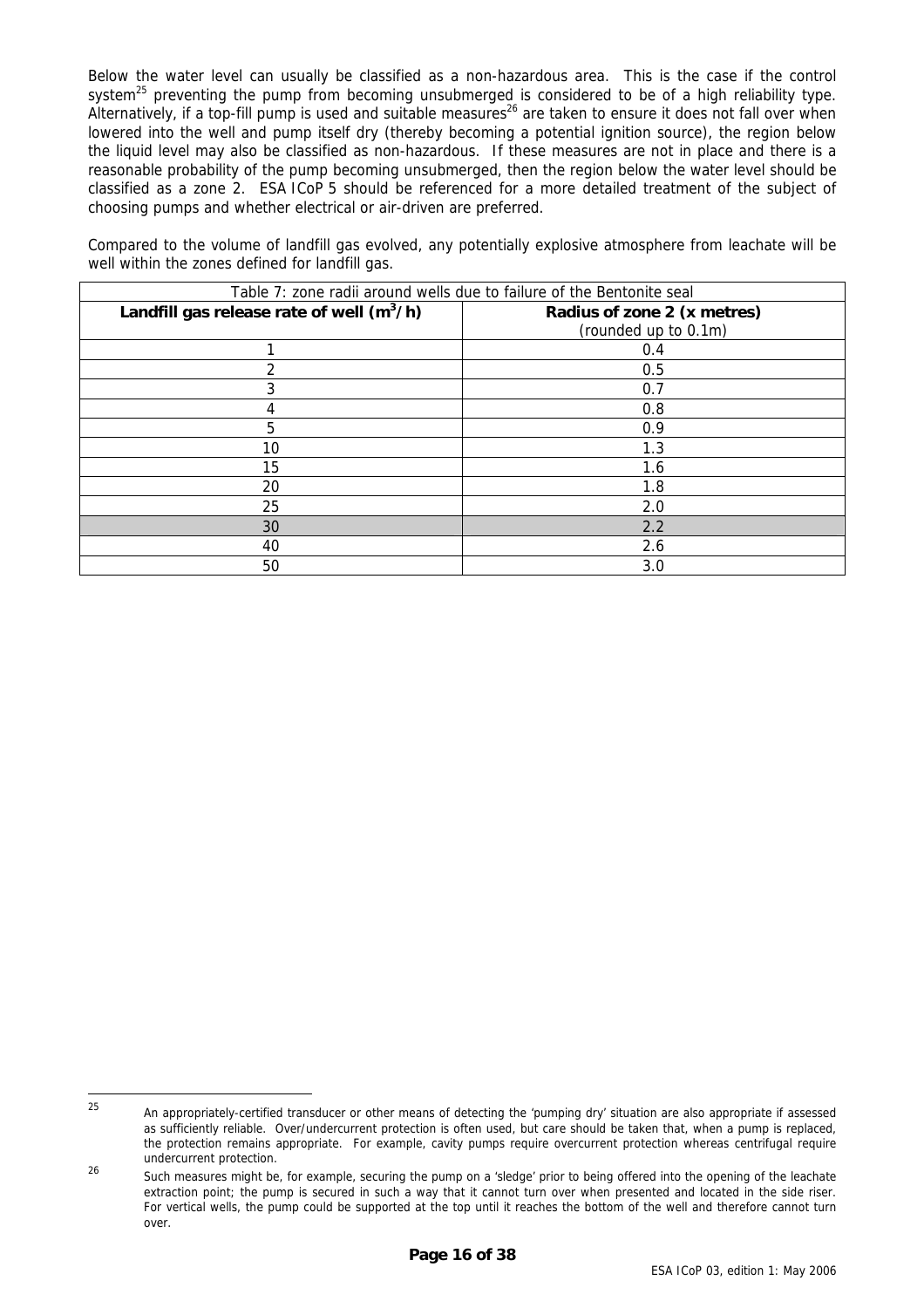<span id="page-16-1"></span>

<span id="page-16-0"></span>

# **5.2 Leachate recirculation injection**

This facility involves penetrating the capping so, as in the case of gas wells and leachate extraction wells, there is the possibility of leaks around the seal. A zone 2 applies – see Table [7](#page-15-1) above for the extent of the zone.

# **5.3 Gravitational extraction**

In gravitational extraction, leachate runs under gravity to storage without being first brought to the surface. The zoning in the pipe is the same as for pipes on the downhill side of break tanks (see Figure [2\)](#page-18-1), i.e. zone 2.

Some old landfills may discharge by gravity drains into public sewers and some inadvertently may discharge to surface water drains. All landfill gas pathways into sewers or other pipework require investigation and appropriate zoning under such circumstances as a partly full leachate drain presents a significant risk of gas migration into such a sewer or drain system.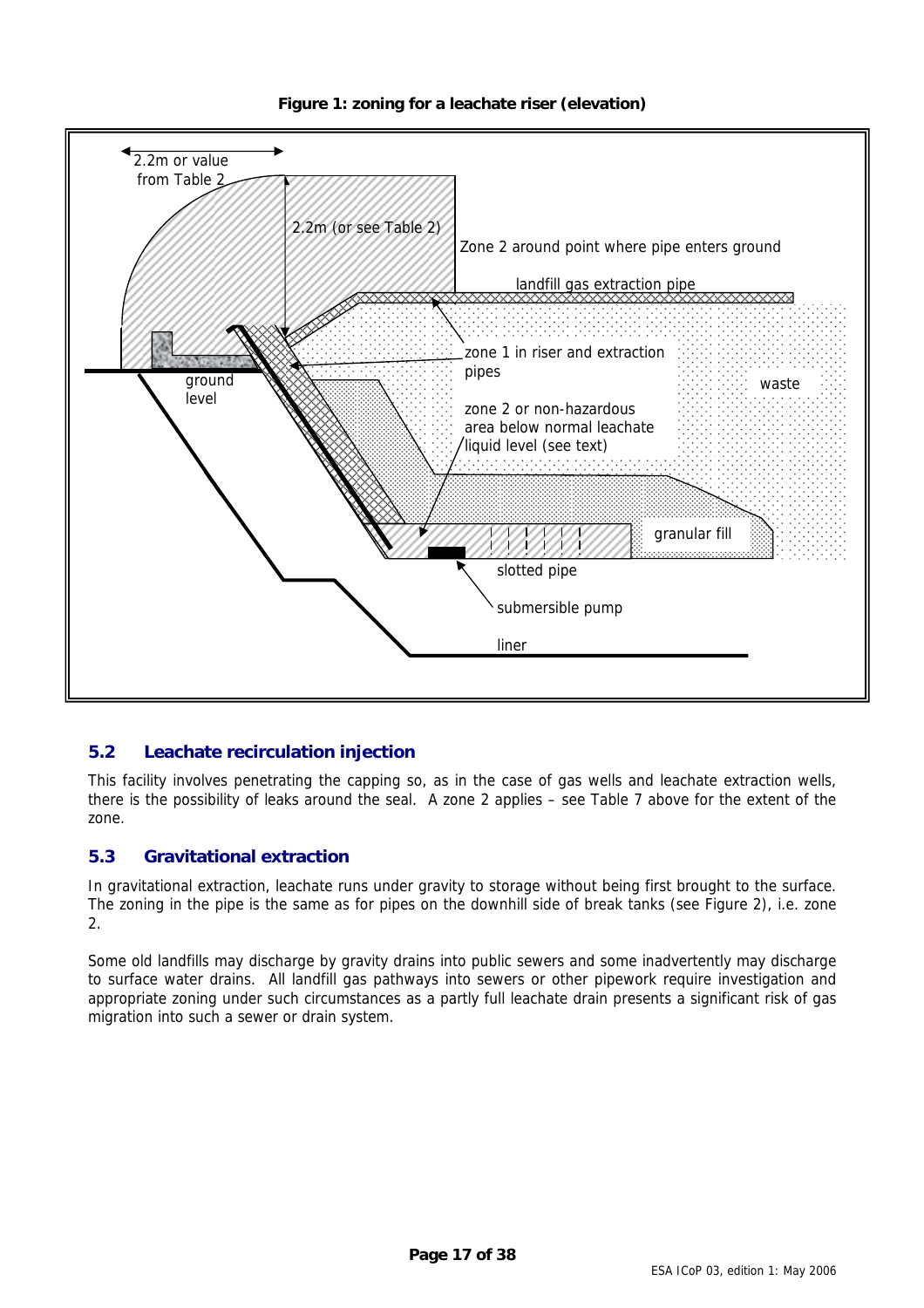# <span id="page-17-0"></span>**6 AREA CLASSIFICATION FOR LEACHATE TRANSMISSION**

### **6.1 Pipework**

Leachate may be pumped or gravity-fed, or a combination of the two. Leaks from the containment system are secondary grade releases, but, for the reasons given in section [1.4,](#page-6-2) no zone is required around such potential release points (flanges, screwed joints, valves, seals, etc.) since the release of a small amount of leachate will give rise to a negligible release of methane.

Where leachate is gravity-fed, it is possible that air could enter the pipe at the top of the rise, via a break tank or other opening in the pipe. Therefore, in these locations, the pipework should be classified as zone 2 internally, because, if an air space occurs, methane could accumulate in flammable concentration with the air – refer to Figure [2.](#page-18-1) Where air spaces cannot form, the pipe may be classified as non-hazardous.

While assessing risks associated with leachate pipelines, care should be taken to ensure that granular pipe bedding and surround materials are discontinuous where leachate pipework then passes through the landfill cap. This is usually achieved by omitting the normal stone pipe bedding and surround materials for a short distance, and then compacting clay around the pipe (i.e. providing a clay 'stank' within the pipe trench). This ensures that landfill gas migration does not occur through the pipe bedding and surround.

Some long leachate pipelines may possess air release valves. In the case of pumped or gravitating leachate, the air released may contain methane, so a zone 0 is appropriate internally. The release of the air is infrequent, so the area around the valve should be classified as a zone 1. A zone radius of 3 m, as for the passively-ventilated storage tank in Figure [3,](#page-19-1) applies (although this radius is conservative).

Note: the main equipment likely to be affected by the zoning of pipework is the pump. Since it is highly unlikely that a flammable methane/air mixture could form within the pump, the pump need not be protected for use in a hazardous area. However, if the pump is being used within a zone resulting from releases of landfill gas other than from the leachate (e.g. at the well head), then the pump will need to be appropriate for the zone. ESA ICoP 1 gives more information on the selection of suitable equipment for zoned areas; existing equipment in zones 2 need not necessarily be certified.

# **6.2 Break tanks**

Refer to Figure [2.](#page-18-1) A break tank is sometimes located at the highest point of a pipe run. If this is the case, air will enter because the hatch is not completely sealed. Methane is likely to build up in this space, so it is classified as zone 1 above the liquid level (i.e. above the outflow pipe).

The hatch may not be closely-fitting but, when closed, any external potentially explosive atmosphere will be a zone 1 of negligible extent. However, it may be opened while a potentially explosive atmosphere exists within the tank, so the zone 2 around the hatch is to take account of this. The main mechanism for methane to rise out of the tank is its buoyancy, but the total inventory is small, so a zone 2 radius of 1 m may be assigned $^{27}$ .

Below the liquid level will be a non-hazardous area since there is no reasonably foreseeable mechanism by which the tank could become emptied of leachate. Damage or corrosion to the tank is considered to be 'catastrophic' and outside the scope of area classification.

<span id="page-17-1"></span> $27$ 

Based on IP15 Figure 3.29 (oil-water separator vent)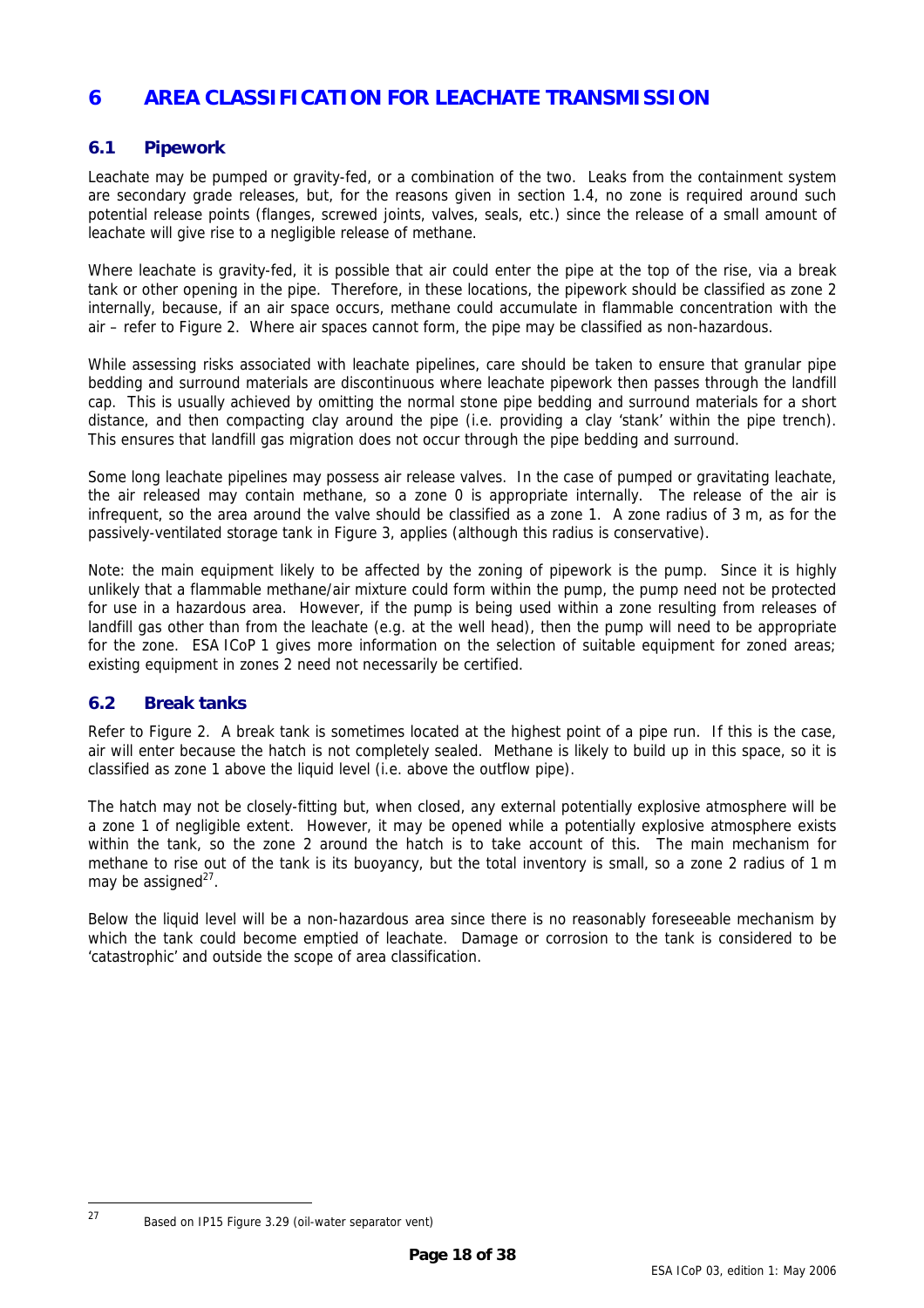<span id="page-18-1"></span>**Figure 2: zoning of a break tank at the high point of a pipe run (elevation)** 

<span id="page-18-0"></span>

Break tanks that are used as collection tanks will have the same classification if there is an unventilated air space internally.

# **6.3 Methane migration through ducts**

The use of ducts (or pipes) to provide cable routes between hazard zoned areas (wet wells etc) and cable termination points (e.g. local panels, kiosks, control rooms, etc.) is to be avoided wherever possible unless essential to maintain functionality. Where ducts are considered essential, they may be used to provide cable route from electric-pumped or trigger-instrumented leachate wet wells into control panels and control rooms. Reliance on sealing and re-sealing these ducts immediately after maintenance is not considered to be adequate. An air-gap with free air circulation should be provided in addition to sealing and no electrical equipment should be placed close to exit of the duct in case landfill gas is emitted. The local panels, kiosks, control rooms, etc. can then be considered as non-hazardous areas.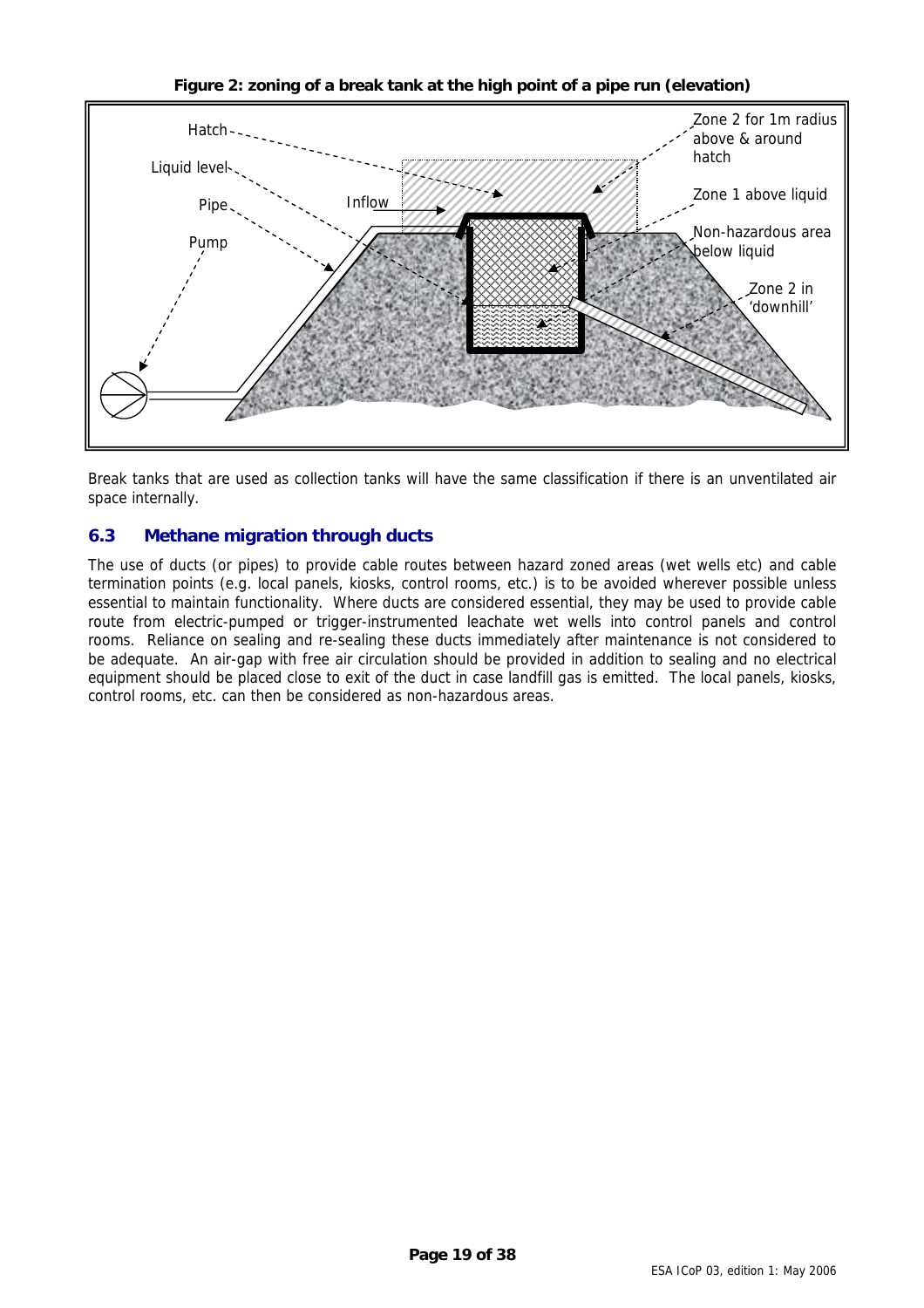# <span id="page-19-0"></span>**7 AREA CLASSIFICATION FOR LEACHATE STORAGE**

# <span id="page-19-3"></span>**7.1 Open tanks/lagoons**

Leachate releases methane at a relatively slow rate into the air above the liquid. The rate is determined by the concentration of methane, surface area, agitation, turbulence, temperature and pressure. In an open tank or lagoon, the natural ventilation is sufficient to prevent the formation of methane in explosive concentrations, so no zone is required above the liquid.

# **7.2 Closed tanks (passive ventilation)**

In a closed tank without significant ventilation, the concentration of methane will rise over time and, if the right conditions persist, it is possible for a potentially explosive methane/air mixture to develop. If the ventilation is low enough to allow it to form, once formed it will persist. It is difficult to establish a minimum provision of natural ventilation that will reliably prevent the formation of a potentially explosive atmosphere, since the effectiveness of natural ventilation is dependant on variables such as wind speed. Therefore, to adopt a conservative approach, all closed tanks with passive ventilation only should be classified as zone 0 internally above the minimum liquid level.

The zoning for a closed tank is as shown in Figure [3](#page-19-1) below. All closed tanks will have one or more vent. The maximum release rate of a potentially explosive atmosphere occurs when the tank is being filled, displacing the gas mixture above the liquid. EN 60079-10:2003 example 8 deals with a tank containing a flammable liquid with a vapour denser than air, but this example can be extended to gas/air mixtures. This example recommends a zone 1 with a radius of 3 m.

Some tanks may have a submersible pump. The working level of the tank varies from the maximum capacity down to the level determined by the pump. Provided the pump is reliably prevented from pumping itself dry<sup>28</sup>, below this lower liquid level can be classified as a non-hazardous area.



<span id="page-19-1"></span>

<span id="page-19-2"></span><sup>&</sup>lt;sup>28</sup> Some pumps are inherently incapable by design of pumping themselves dry, whereas others may need further control measures such as a level switch. This subject is dealt with more fully in ICoP 2.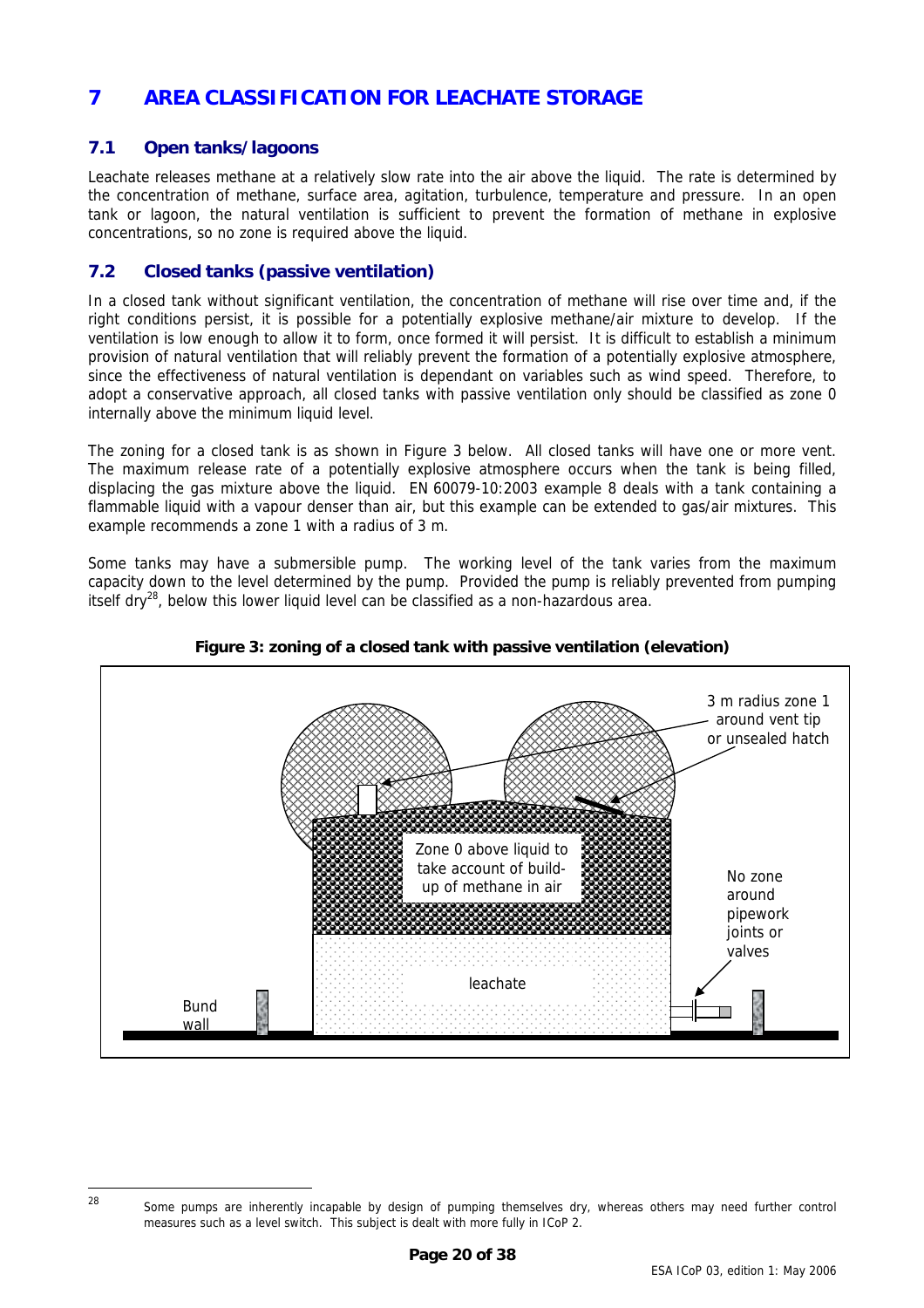# <span id="page-20-2"></span><span id="page-20-0"></span>**7.3 Closed tanks (active ventilation)**

Active ventilation in this context implies forced (mechanical) ventilation that is sufficient to reliably prevent the formation of a potentially explosive atmosphere. This requires methane to be diluted to less than 1/4 LEL. In normal operation, therefore, there is no potentially explosive atmosphere within the tank. However, if it is reasonably foreseeable that the ventilation could fail, or operating conditions require the ventilation to be turned off for a length of time sufficient for the methane concentration to rise to the LEL, then the interior of the tank should be classified as a zone 2, with corresponding zones around vents and unsealed hatches. Refer to Figure [4](#page-20-1) below.



<span id="page-20-1"></span>

The zones 2 can only be changed to non-hazardous if standby ventilation automatically cuts in should the main ventilation fail.

#### **7.4 Bowsers and tankers**

Bowsers and tankers are mobile versions of the fixed tanks described above; the area classification is as shown in Figure [5.](#page-25-1)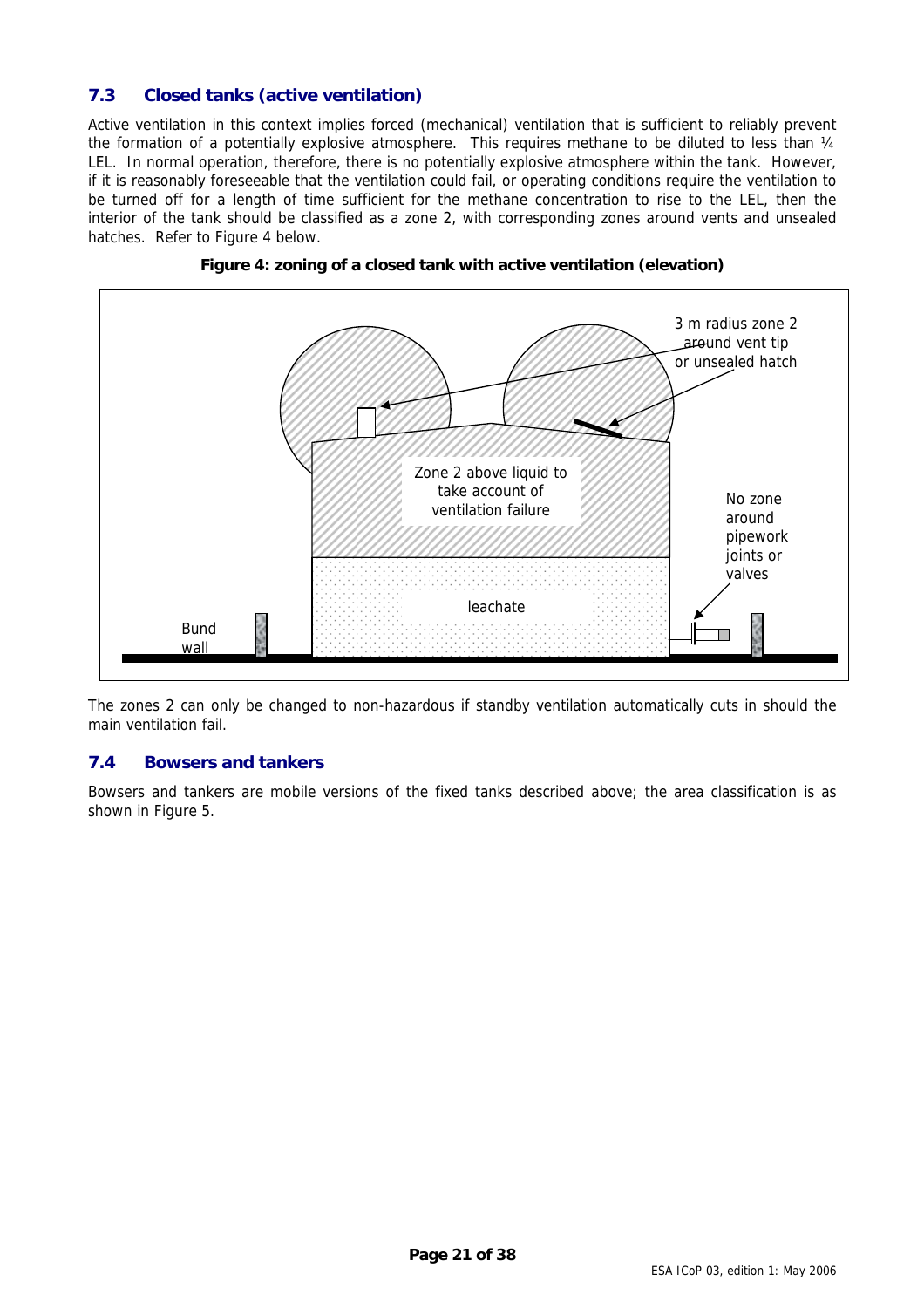# <span id="page-21-0"></span>**8 AREA CLASSIFICATION FOR LEACHATE TREATMENT**

### **8.1 Methane Stripping – closed tanks**

Methane stripping involves bubbling air through the leachate. The methane concentration in leachate is monitored at various points in the process. If required, methane stripping is performed using a series of tanks (or separate chambers within one tank), each of which further reduces the methane concentration. Methane stripping is usually done as a continuous process and is necessary to reduce the methane concentration to below the limit of 0.14mg/litre imposed by the water authorities<sup>29</sup>. This limit is a factor of 10 below the LEL to provide a factor of safety (see Appendix 1). Once leachate has been treated in this way, it may be discounted from further area classification considerations.

In normal operation, the air above the liquid is removed at a rate that prevents the formation of a potentially flammable atmosphere by the action of the air being bubbled through the leachate. Thus, the only time when a potentially flammable atmosphere can form is if the passive ventilation fails or when the aeration is de-energised, for whatever reason. Clearly, a potentially explosive atmosphere can only form if the tank is still charged with leachate at above 1.4 mg/l dissolved methane. Some plants may be designed not to deenergise while the plant is still charged with unstripped leachate. However, the failure of the aeration system is a foreseeable event, so must be considered for area classification purposes. Therefore, the tanks will be classified as zone 2 as for a closed tank with active ventilation – see section [7.3](#page-20-2) and Figure [4.](#page-20-1)

# **8.2 Methane stripping – open tanks**

These tanks may be above or below ground level. The interior of the tank is not classified as a hazardous area for the reasons given in section [7.1.](#page-19-3) 

### **8.3 Aerobic biodegradation**

This process uses micro-organisms that oxidise pollutants in the presence of oxygen. In most methods, as in the methane stripping process, air is bubbled up through the leachate. However, in order to provide a suitable environment for the micro-organisms in the sludge, to achieve treatment by aerobic biodegradation the quality of the liquor is always kept close to the discharge quality and only small amounts of raw leachate are discharged into such tanks or lagoons at any time. The result is that the contents of the tank must always be maintained in a highly aerobic condition in order for a biological aeration to work successfully. These aerobic conditions are not compatible with the production or discharge of methane gas. Any methane gas which is introduced in the raw leachate feed will therefore be very rapidly mixed and oxidised in the liquid in any aeration tank. No methane hazard exists and zoning is not therefore necessary for both covered and open tanks.<sup>[30](#page-21-2)</sup>

Open tanks and lagoons, with or without aeration, do not require zoning for the reasons given in section [7.1.](#page-19-3) 

Aerobic biodegradation works best within a temperature envelope of 15°C to 30°C, with 20°C to 25°C being ideal. If the temperature drops much below the minimum, then external heating may be required. Possible methods to achieve this are:

- propane;
- diesel;
- ♦ landfill gas;
- natural gas;

waste heat from the gas engine, tapped off from the exhaust or the flare.

The zoning associated with these various fuels is covered in section [10.](#page-26-1)

The tanks are heated by means of a heat exchanger to produce hot water, which runs through heating elements in the tank itself.

<span id="page-21-1"></span><sup>29</sup> Not all Water Authorities place a set limit on methane discharges, in which case levels of methane above 0.14mg/litre are permissible in the discharge. However, all discharges must comply with the Public Health Act 1936, which prohibits the discharge of anything flammable into sewers (ie >1.4mg/l in this case).

<span id="page-21-2"></span><sup>&</sup>lt;sup>30</sup> Even if treatment stops for a period of weeks on end (which is not part of normal operation as even dry in summer and low leachate availability, some aeration would normally be undertaken), the high concentration of nitrate ions, NO<sub>3</sub>, (which provide large amounts of combined oxygen) will prevent spontaneous generation of methane. All of this combined oxygen is available for utilisation before the contents go anaerobic and start to generate methane in the presence of methanogenesis organisms. Nitrate-rich treated leachate effluent is known to actually keep the sewage "sweet" when discharged into a sewer during its passage to the sewage works. The nitrate prevents anaerobic conditions, without which strong "septic" odours and potentially methane would develop.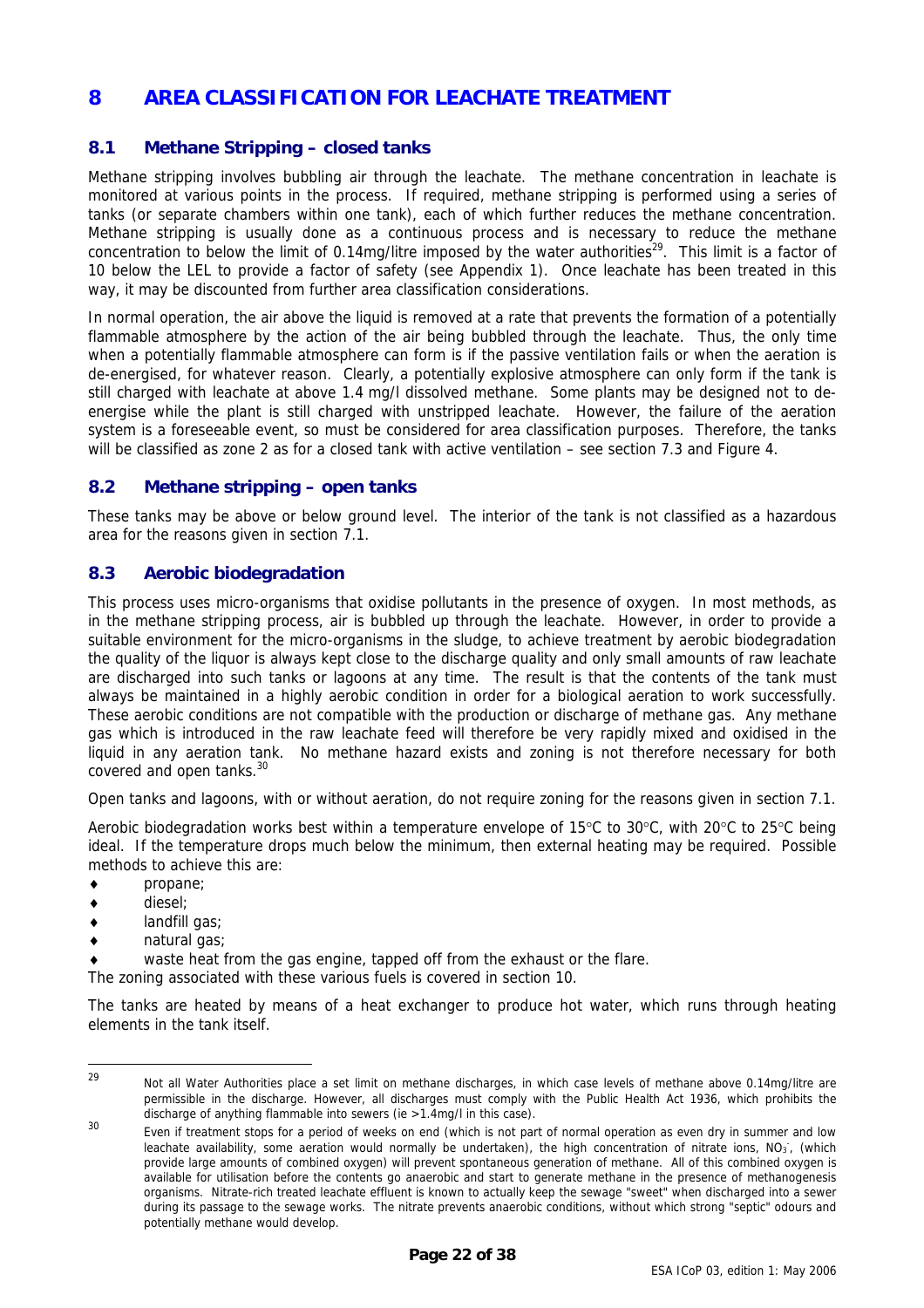# <span id="page-22-0"></span>**8.4 Denitrification (anoxic biodegradation)**

Denitrification may be a process requirement for leachate treatment where total nitrogen removal is required. Denitrification is an oxidative process in which bacteria use nitrate as the terminal electron acceptor in place of dissolved oxygen, hence the anoxic (no oxygen) zone requirements. Nitrate is reduced to form water and nitrogen gas. No flammable materials are produced.

Leachates are predominantly low in available carbon, which the bacteria require for their metabolism. To ensure stable denitrification is achieved, it is often necessary to provide an additional source of readily available carbon. To feed the micro-organisms, methanol (or a non-flammable material such as molasses) may be added.

Over-dosing is possible, but, since methanol is miscible with water and the amount of methanol is very small compared to the amount of water, the vapour pressure above the mixture would be insufficient to form a potentially explosive atmosphere.

The methanol is broken down by the micro-organisms in the leachate so it can be assumed that the methanol is at a negligible level when the leachate is discharged. Methanol is dealt with in section [10.5.](#page-30-1) 

The space above the liquid will contain oxygen from the air, even though the micro-organisms will slowly remove it. Methane may be liberated from the untreated leachate, so, if the tank is unventilated, it should be classified as shown in Figure [3.](#page-19-1) If the tank is ventilated, it should be classified as shown in Figure [4.](#page-20-1) 

Some denitrification tanks may not necessarily comprise a methane risk and require a hazard zoning. The zoning proposed above should be a presumed requirement, unless site specific tests are used to demonstrate otherwise.

# <span id="page-22-1"></span>**8.5 Powdered activated carbon (PAC) systems**

PAC can form a potentially explosive atmosphere. It is used in a small number of reactors to improve the performance by scavenging for toxic materials (adsorbable organic halogens, AOX) and also provide a high surface area for micro-organisms to establish. It is stored in silos, big bags or 200 litre drums. Transfer is by air or screw feeder to a blending tank, from which it is pumped to the reactor.

Granulated Activated Carbon (GAC) rather than the powder form may be used, for example in filters. Although it must be considered as a fire risk, granulated carbon is outside the scope of area classification, since this only deals with dust *clouds* within the flammable range. It is, however, possible that the granulated carbon contains sufficient fines such that it can produce a potentially explosive atmosphere when handled.

PAC is already in powder form, so is more likely to generate a potentially explosive atmosphere. Once in the blending tank and mixed with water, its flammable properties can be ignored.

The likely transport and storage facilities will be addressed in general terms below, but a site-specific survey will be required. In addition to the guidance given below, reference to the applicable CoP for dust classification (EN 61241-10<sup>[T](#page-37-20)</sup>) is essential.

#### **8.5.1 Screw conveyors**

Where these are handling granulated carbon, it is unlikely that a potentially explosive atmosphere will form, so, typically, a zone 22 applies inside. For PAC, a zone 21 or even 20 is more appropriate. In both cases, the fire risk from internal friction should be considered.

#### **8.5.2 Air transfer systems**

A potentially explosive atmosphere is highly likely in air transfer systems and the interior should be classified as zone 20 unless there is clear evidence that the dust concentration does not exceed the LEL in normal operation $31$ , in which case a zone 22 applies.

<span id="page-22-2"></span> $31$ 

In practice, it is usually very difficult to make this judgement, so the 'default' is a zone 20.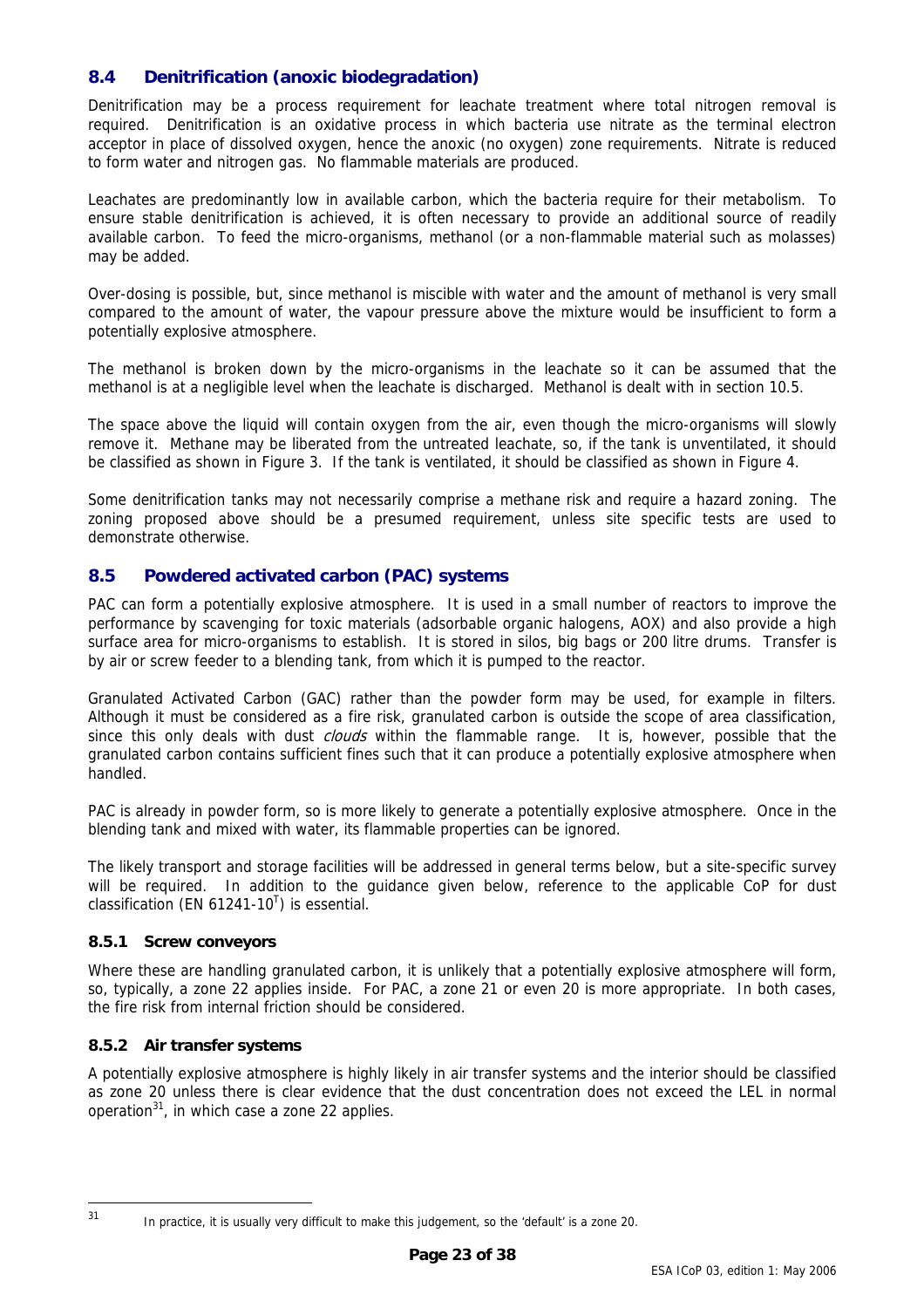#### **8.5.3 Dust extraction filter**

This is normally classified as a zone 20 upstream of the filter (internally) and a zone 22 (externally) on the downstream side. The external zone 22 typically extends 1 m around the filter and vertically downwards to the solid floor. Where filter changing is done, it is advisable to designate a zone 21 of the same dimensions, so the zone 21 superimposes the zone 22.

Even though the concentration of dust may be well below the LEL in the extracted air, it is common for the filter to be of the 'reverse jet' type, which periodically cleans the filter element by a jet of air, thus creating an internal dust cloud, which is highly likely to be within the explosive range. Thus, the upstream side of the filter is a zone 20, even if the air transfer system is a lower zone classification.

#### **8.5.4 Silos**

The default is a zone 20 internally, although a zone 21 may be applied if the silo is only filled periodically. A zone 22 can only be applied if there is clear evidence that the dust concentration does not exceed the LEL in normal operation.

#### **8.5.5 Leaks from the containment system**

Unlike for gases and liquids, leaks from solid joints (flanges, screwed joints, seals, etc.) are not regarded as secondary grade releases, since leaks cannot realistically give rise to a flammable dust cloud of significant size. Flexible couplings (typically rubber or fabric) are considered as secondary grade releases but, where the system is at an underpressure, no zone applies, since failure of the coupling at the same time the existence of an overpressure is considered a 'catastrophic' failure and outside the scope of area classification (see section [4.2.4\)](#page-12-1).

Where the system is at an overpressure, failures of flexible couplings will result in a zone 22. EN 61241-10 recommends a zone extending 1 m around the release, extending to the ground. However, minor tears in the flexible couplings may be quickly noticed and repaired, so a smaller zone 22 (even of negligible extent) may be justified. A decision based on experience with the equipment in question may be made.

### **8.5.6 Equipment for use in zones 20, 21 and 22**

The information in this section is outside the scope of area classification, but is provided for guidance. Refer to ESA ICoP 1 for a fuller treatment.

New equipment (electrical and non-electrical) for dust zones will need to be appropriately ATEX-marked. For existing equipment, the approach used in the UK is found in HSG103<sup>U</sup>, which permits equipment that is merely protected against dust.

**Zone 22:** Paragraph 38 states: "In [zone 22]….older equipment made with a dust resistant enclosure to IP5X may remain in service".

**Zone 21:** Paragraph 37 states: "…. in zone 21 …. existing equipment …. with a dust-tight enclosure made to IP6X is still likely to be suitable".

Thus, provided the equipment is in good condition and no further ignition hazards are identified, if it meets these fairly modest requirements, it may be considered satisfactory for continued use; it is not necessary to replace it with ATEX-marked equipment.

**Zone 20:** historically, BS 7535<sup>[V](#page-37-22)</sup> was applied. The approach can be summarised as follows: For flammable dust zones, install equipment that is suitable for the equivalent flammable gas zone and is also dust-tight.

Thus, for zone 20, intrinsically safe equipment that is also IP6X may be appropriate for continued use, provided due consideration is given to factors such as the ruggedness of the enclosure, ohmic<sup>32</sup> heating of the dust, etc. Non-electrical equipment also requires assessment - refer to ESA ICoP 1.

It should be noted that sparks generated by static discharge are usually of far greater concern than installed electrical or non-electrical equipment.

<span id="page-23-0"></span> $32$ 

Ohmic heating occurs when the dust is conductive; if the dust collects between uninsulated electrical parts, the current flowing can cause a heating effect due to the resistance of the dust.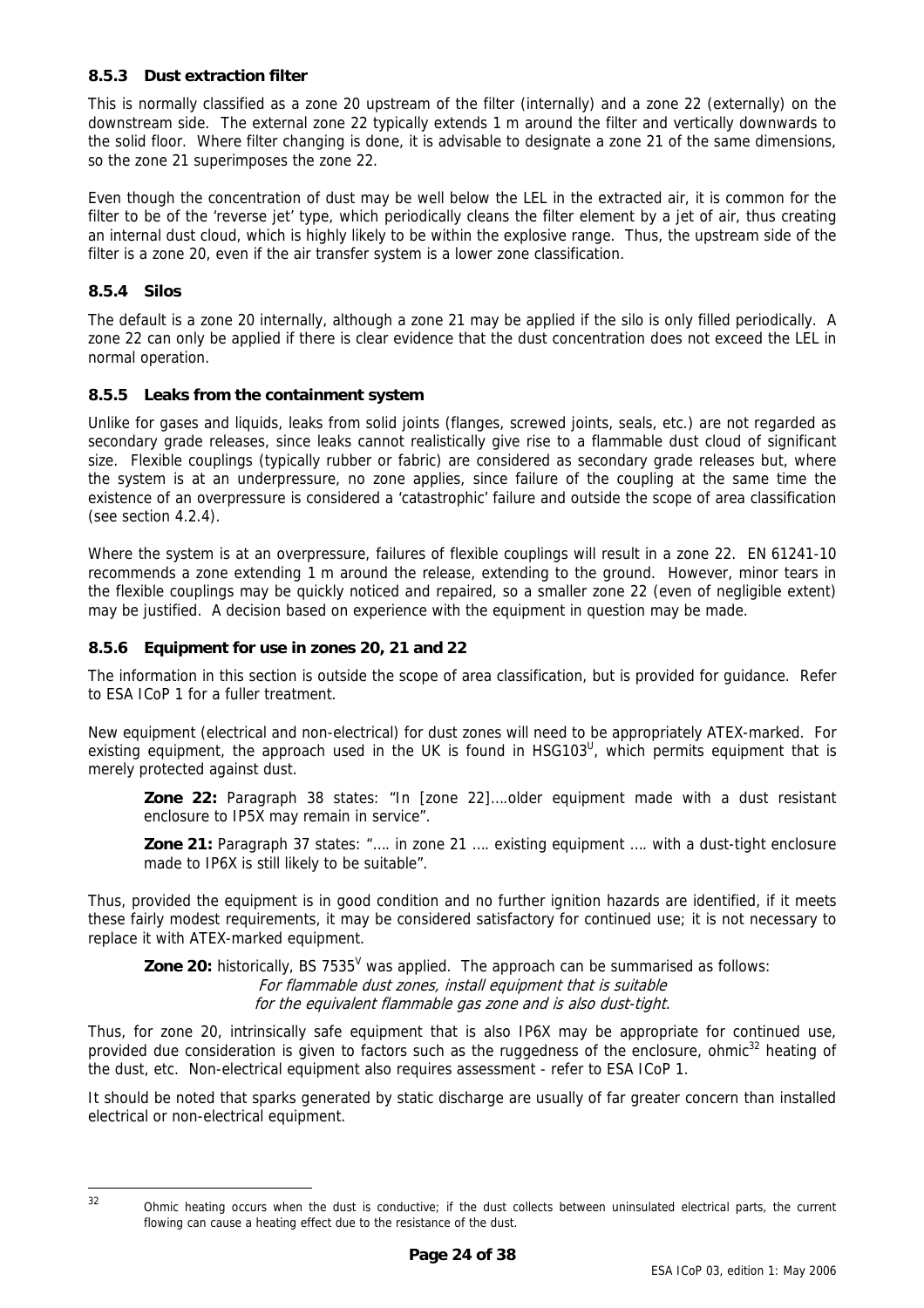# <span id="page-24-0"></span>**9 AREA CLASSIFICATION FOR LEACHATE DISPOSAL**

# **9.1 Effluent holding**

Holding tanks containing untreated leachate with a concentration above 0.14 mg/litre (or an unknown methane concentration) should be classified in accordance with Figures [3](#page-19-1) and [4.](#page-20-1)

Most effluent holding tanks only contain leachate with a methane concentration below 0.14 mg/litre. If conditions become anaerobic, then the methane concentration may rise, although this takes many days, by which time the leachate will normally have been discharged into the sewer.

If the effluent is known to be below 0.14 mg/litre, then the tank may be zoned as non-hazardous for the reasons given in section [7.1.](#page-19-3) 

### **9.2 Sampling points**

For the reasons given in section [1.4,](#page-6-2) small amounts of leachate can release only negligible amounts of methane, so zones are of negligible extent. Thus, there are no hazardous areas associated with leachate sampling points unless there is a possibility of gas being released. In this case, a zone of radius 1 m applies. This will be a zone 1 if methane is normally released or a zone 2 if it is occasionally but accidentally released.

### **9.3 Discharge to sewers**

The discharge of leachate may be by gravity or pumping. All leachate should be below 0.14 mg/litre methane in order to comply with the water utility company's normal requirements as defined within the sewer discharge consent. This concentration has been set in order that the utility company can comply under all circumstances with its responsibilities in respect of occupational protection of its own workers. In abnormal situations, some leachate may accidentally be disposed of direct to sewer with levels above 0.14 mg/litre without producing a zoning requirement or an explosion hazard, provided levels are still below the flammable limit. Where methane strippers are not in place, the 0.14 mg/litre limit may accidentally be exceeded and it is possible that the flammable limit of 1.4 mg/litre is also exceeded. This is not acceptable since the utility company's area classification may assume discharges are non-flammable; the utility company should be informed immediately if this is done. However, flammable concentrations of methane are highly unlikely to build up in drains where there is significant ventilation or dilution from other nonflammable flows.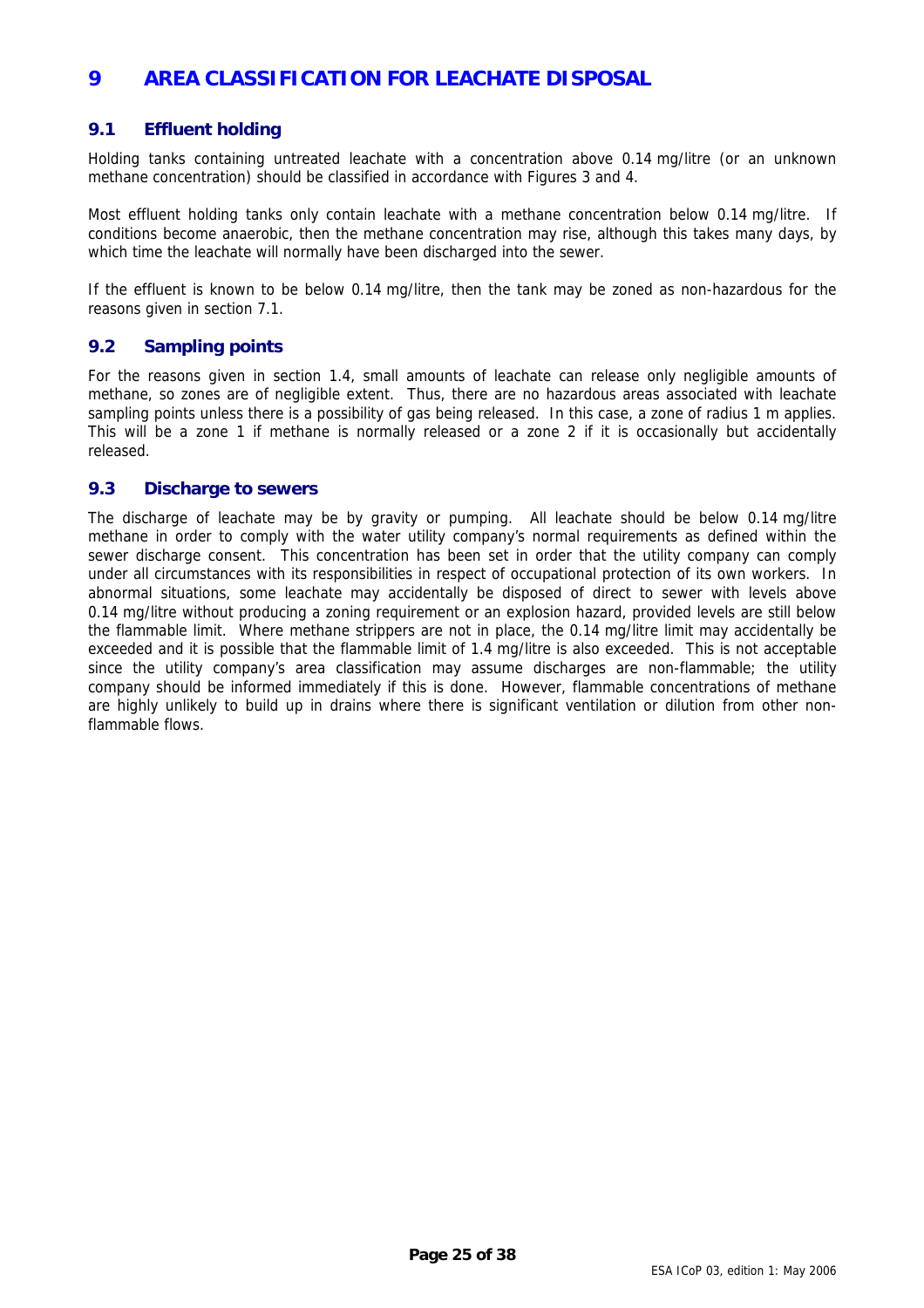# <span id="page-25-0"></span>**9.4 Tankered removal (treated and untreated leachate)**

Treated leachate that has been methane-stripped to below 0.14 mg/litre methane can be regarded as nonhazardous.

Leachate that is above 0.14 mg/litre or that has an unknown methane concentration should be treated as being capable of forming a potentially explosive atmosphere in closed containers such as the tanker – refer to Figure [5](#page-25-1) below. A zone 2 around the vent is based on IP15 Figure 3.5 but further zones associated with leaks or spills are not required since small leachate spills release insignificant amounts of methane.



### <span id="page-25-1"></span>**Figure 5: zoning diagram for tanker loading leachate**

# **9.5 Discharge points into reed beds, soakaways to ground etc.**

Discharges into such open areas require no zoning for the reasons given in section [7.1.](#page-19-3)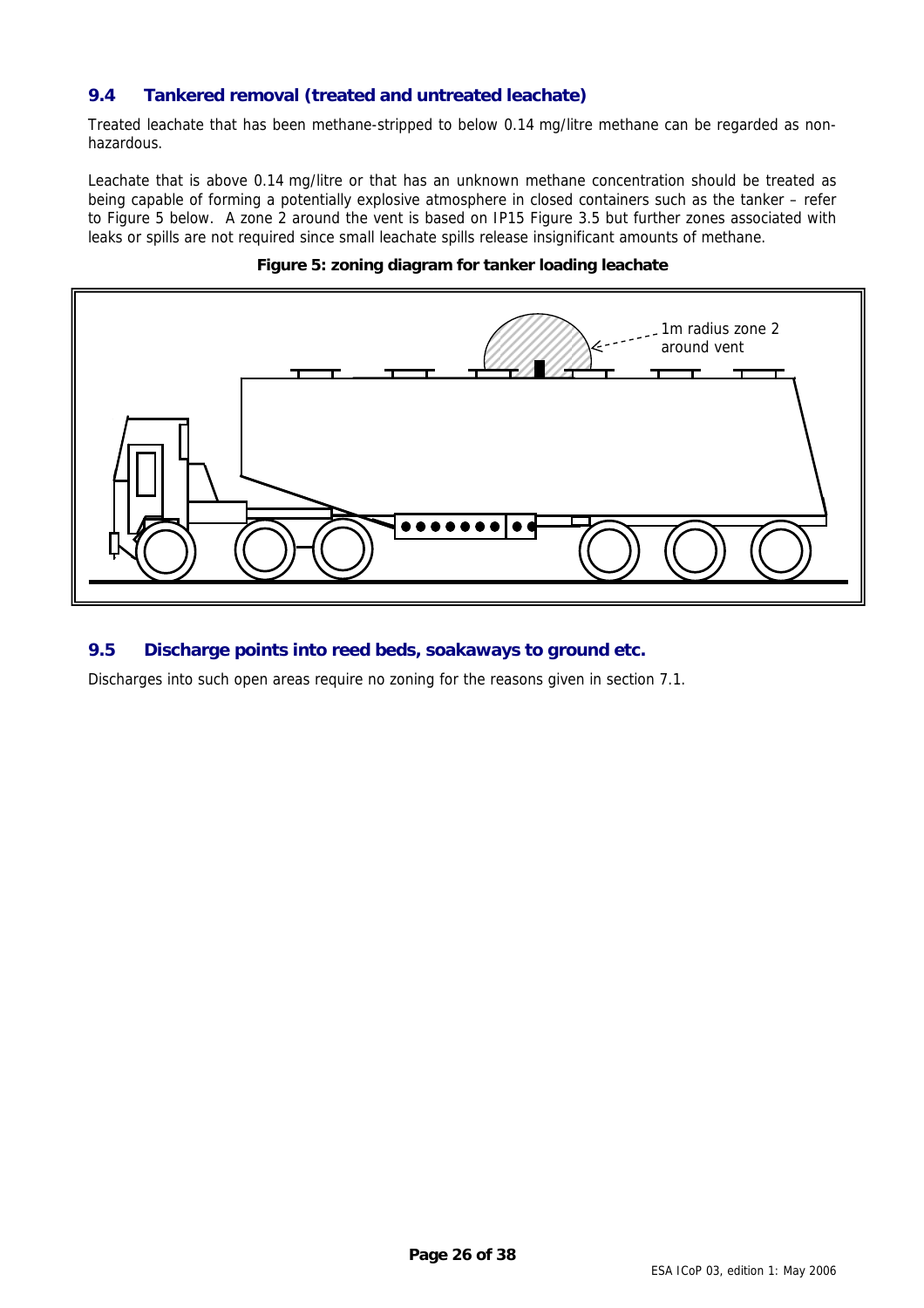# <span id="page-26-1"></span><span id="page-26-0"></span>**10 DELIVERY, STORAGE AND DISTRIBUTION OF FUELS**

Anaerobic biodegradation needs a raised temperature for which various fuels are used, such as:

- ♦ propane
- diesel held in from storage tanks, delivered by tanker
- $landfill$  gas piped directly from the landfill
- natural gas

In addition, methanol is used to feed micro-organisms.

# **10.1 Propane**

Commercial propane may be at pressures up to 5 bar absolute (4 bar gauge) at  $45^{\circ}$ C ambient<sup>w</sup>. Under modest pressure, propane is a liquid, but, on release into the air at ambient pressure, it will rapidly boil and form a gas; this mixes with the air to form a potentially explosive atmosphere. Pipework and vessels should be installed to a high standard with a minimum number of joints and suitably protected against damage. Ideally, there should be no joints in indoor areas.

### **10.1.1 Tanker delivery of propane**

Ideally, there should be a dedicated area assigned to tanker unloading that is not shared by other vehicles. If this is not practical, then measures should be taken (e.g. use of cones) to ensure that no vehicles can be accidentally driven close to the tanker when unloading is taking place. Refer to Figures [6](#page-26-2) and [7,](#page-27-1) which are based on IP15 Figure 3.15.



<span id="page-26-2"></span>

Note that there is a zone 2 inside the cab; this is conservative, but is to take account of poor ventilation.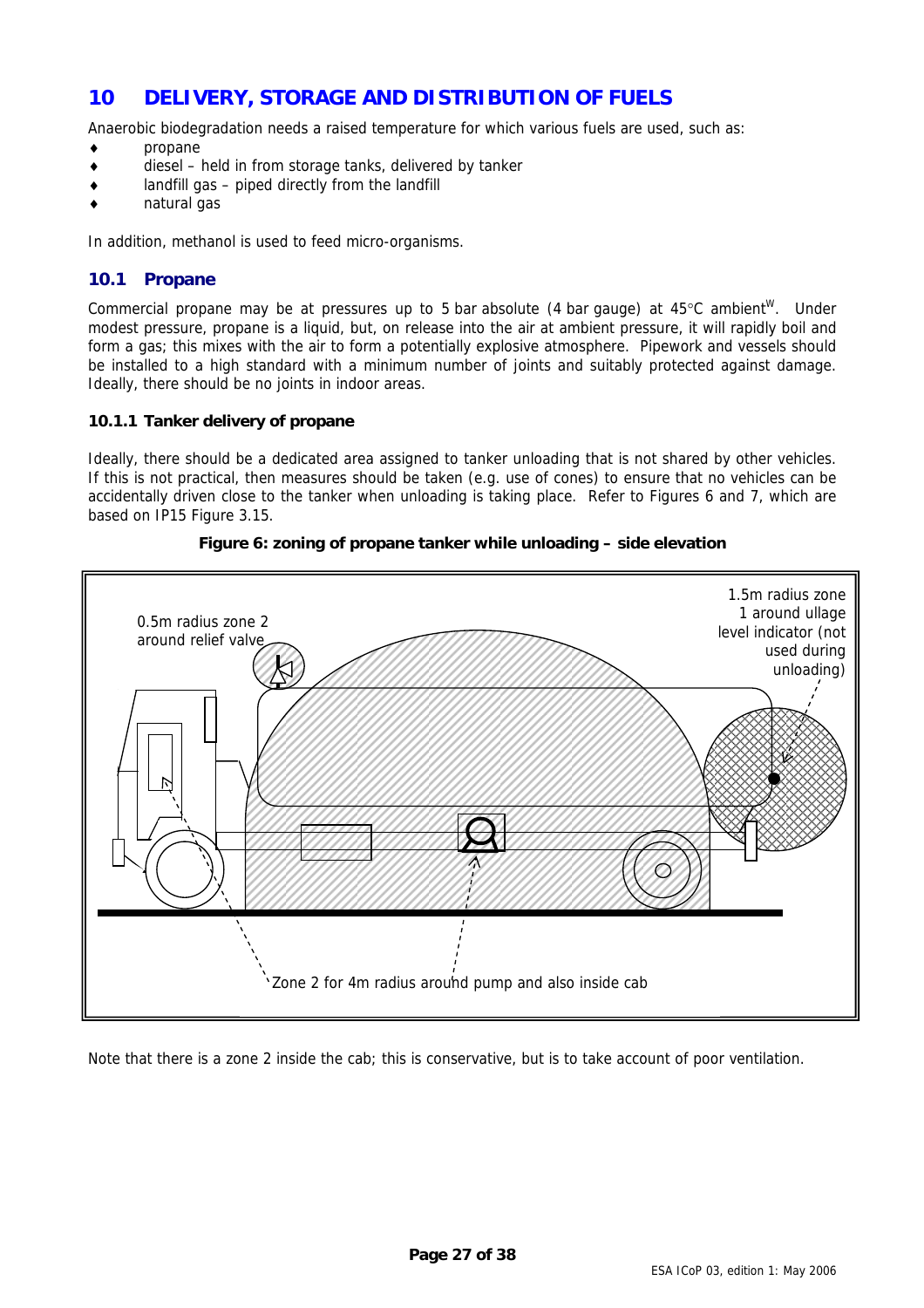<span id="page-27-1"></span>

<span id="page-27-0"></span>**Figure 7: zoning of propane tanker while unloading – rear elevation**

### **10.1.2 Propane storage**

Propane (LPG) is held in fixed storage tanks, which are re-filled periodically by tanker. The propane tank may be inside a locked compound and is usually surrounded by a low wall or drain to contain spillages. There is a vent that prevents an excessive pressure within the tank, but the associated pressure relief valve is not designed to lift during filling or normal use, hence there is a zone 2 around this vent, rather than a zone 1.

Refer to Figures [8](#page-27-2) and [9,](#page-28-1) which are based on IP15 Figure 3.3. There is a zone 1 around the coupling point to take account of small releases when making and breaking the connection. Liquid spills result in a zone 2. If present, the drain is classified as zone 1 below ground level since the ventilation is poor.

<span id="page-27-2"></span>

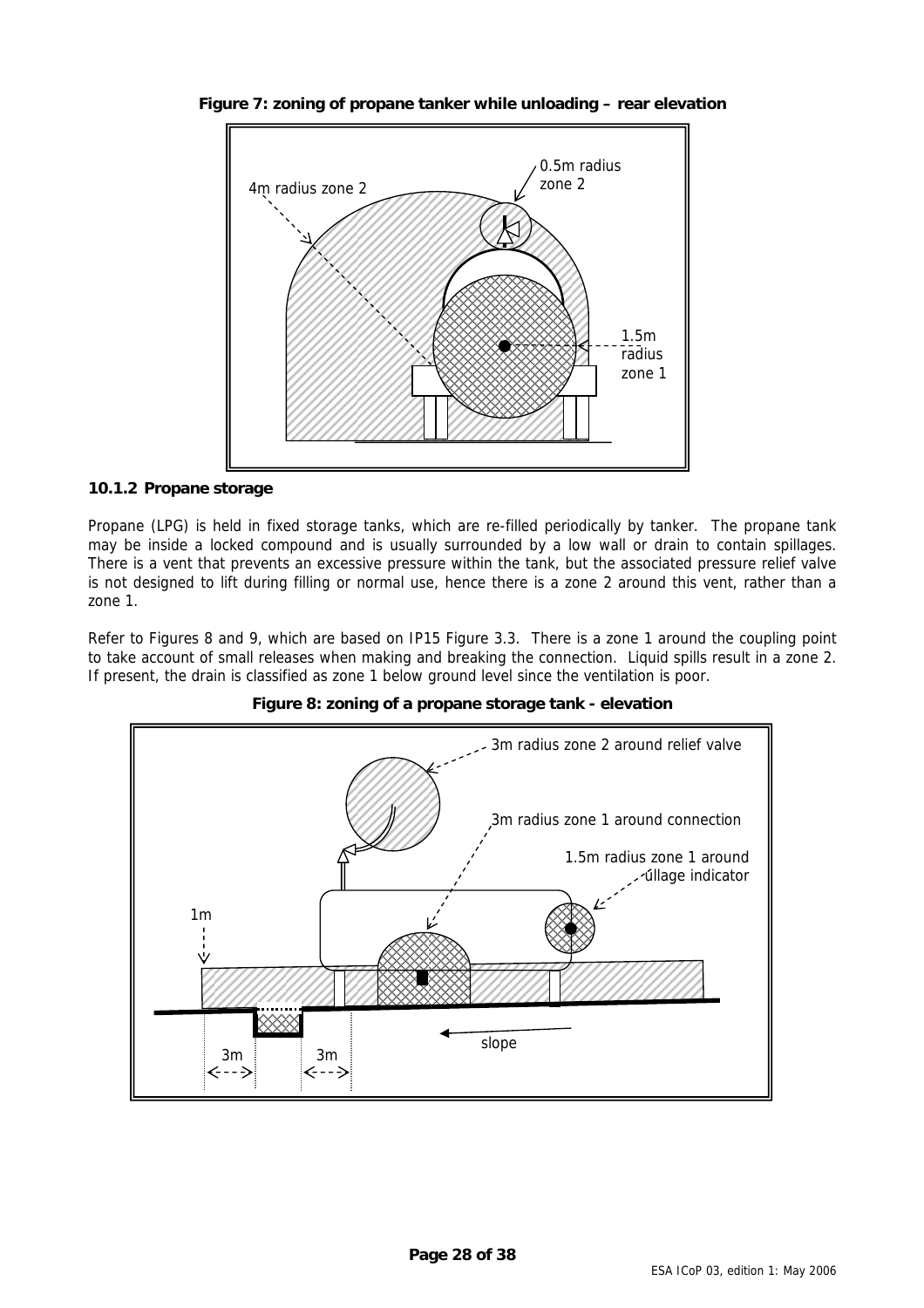<span id="page-28-0"></span>

<span id="page-28-1"></span>**Figure 9: zoning of a propane storage tank – plan view**

Further guidance on the installation of such tanks is available from The LPG Association<sup>x</sup>.

# **10.1.3 Propane distribution pipework**

There will be zones 2 around distribution pipework joints, valves and other secondary grade releases. IP15 Table C9(b) gives a zone radius of 2 m for a 1 mm hole for pressures up to 5 bara and a Category A fluid<sup>33</sup>. In well-maintained pipework, this hole size is a reasonable upper limit, so a 2 m zone 2 should be assigned around all secondary grade releases in well-ventilated outdoor locations.

Propane pipework joints should be avoided inside buildings where possible. The zone extent cannot be calculated without consideration of the local ventilation characteristics, but will be considerably larger indoors. To ensure that secondary grade releases do not persist in excess of the time allowed for a zone 2 to be appropriate, IP15 section 6.4.1 requires 12 air changes/hour. This may be produced by forced ventilation or by adequate openings in the structure to allow a sufficient air change rate by natural ventilation. Rather than calculate the extent of the zone within the enclosure, it is simplest to designate a zone 2 throughout the enclosure, with no external extent (since forced or outdoor natural ventilation will rapidly dilute gas from a small leak). A more rigorous approach is to use the equations in EN 60079- 10:2003 section B.4.2, which may be used to calculate the hypothetical volume  $(V<sub>z</sub>)$ . Pipework with joints inside unventilated or poorly-ventilated rooms is highly undesirable and urgent consideration should be given to moving the pipework or, failing this, improving the ventilation.

<span id="page-28-2"></span>

 <sup>33</sup> IP15 Table A3 defines LPG (liquefied butane, propane, etc.) as Category A fluids.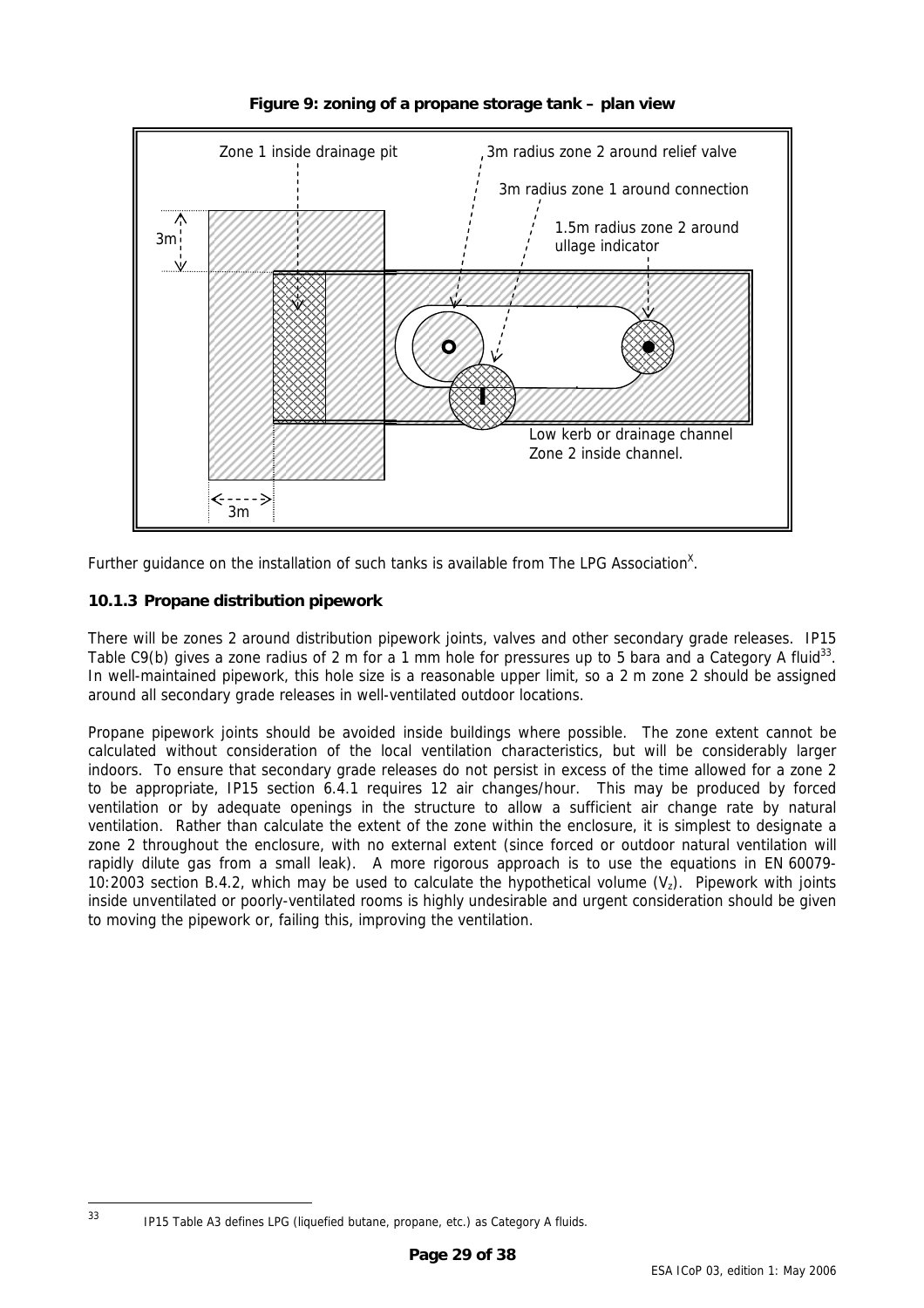# <span id="page-29-0"></span>**10.2 Diesel**

Diesel is held in tanks with an atmospheric vent, which may be directly on top of the tank (Figure [10\)](#page-29-1) or in a remote location, typically if the tank is located indoors. The zoning is based on IP15 Figure 3.1(a) and note 1.



<span id="page-29-1"></span>

Diesel has a flashpoint of 55°C minimum, depending on the blend. IP15 clause A1.1 states: "To clarify the position pending further research, ….where a fluid is more than 5°C below its flashpoint and at atmospheric pressure or under only a few metres head in a storage tank, it can be treated as non-hazardous". Therefore diesel, which has a flashpoints more than 5°C above ambient, can be treated as non-hazardous provided it cannot leak onto a hot surface or be released as a mist.

This means that pools of diesel need not be treated as requiring zoning. Care should be taken, however, to ensure that pipework is routed such that potential leaks from joints and seals onto hot surfaces are avoided.

Mist formation at leaks in the pipework system is possible at pressures above 2 barg and it is likely that this pressure is exceeded during delivery and when the diesel is pumped to the burner. However, although it is appropriate to consider assigning a zone 2 around secondary grade releases, the level of protection required for electrical equipment encompassed by the mist zone 2 is minimal. Much or all of this equipment may not be compliant with zone 2 requirements for gases and vapours. This is, however, not necessary for either pre-ATEX or post-ATEX equipment. The following guidelines may be used<sup>Y</sup>:

If equipment suitable for use in zone 2 is not fitted, it is permissible to use industrial equipment, which does not have an external hot surface within  $5^{\circ}$ K of the flashpoint of a pure liquid<sup>34</sup> (or within 15°K<sup>Z</sup> of the flashpoint of a mixture) and is **sealed from the ingress of mist**.

IP5X (dust-proof) equipment is more than sufficient to cause mists to coalesce. Diesel is a mixture with a flashpoint of above 55°C, so surface temperatures below 40°C can be assumed to be low enough to prevent significant vapour generation.

# **10.3 Landfill gas**

ESA ICoP 2 should be referenced for the utilisation of landfill gas, notably section 6. To summarise the information contained in ICoP 2, where landfill gas is used to generate heat in a boiler room, the boiler rooms are generally not zoned, provided the pipework is installed to the appropriate standards and the room has adequate ventilation. Experience has shown that small releases of fuel gas do not accumulate into potentially explosive atmospheres of significant size.

<span id="page-29-2"></span>

 <sup>34</sup> Value taken from section A1.1 of Area Classification Code for Petroleum Installations, Part 15, 2004, Institute of Petroleum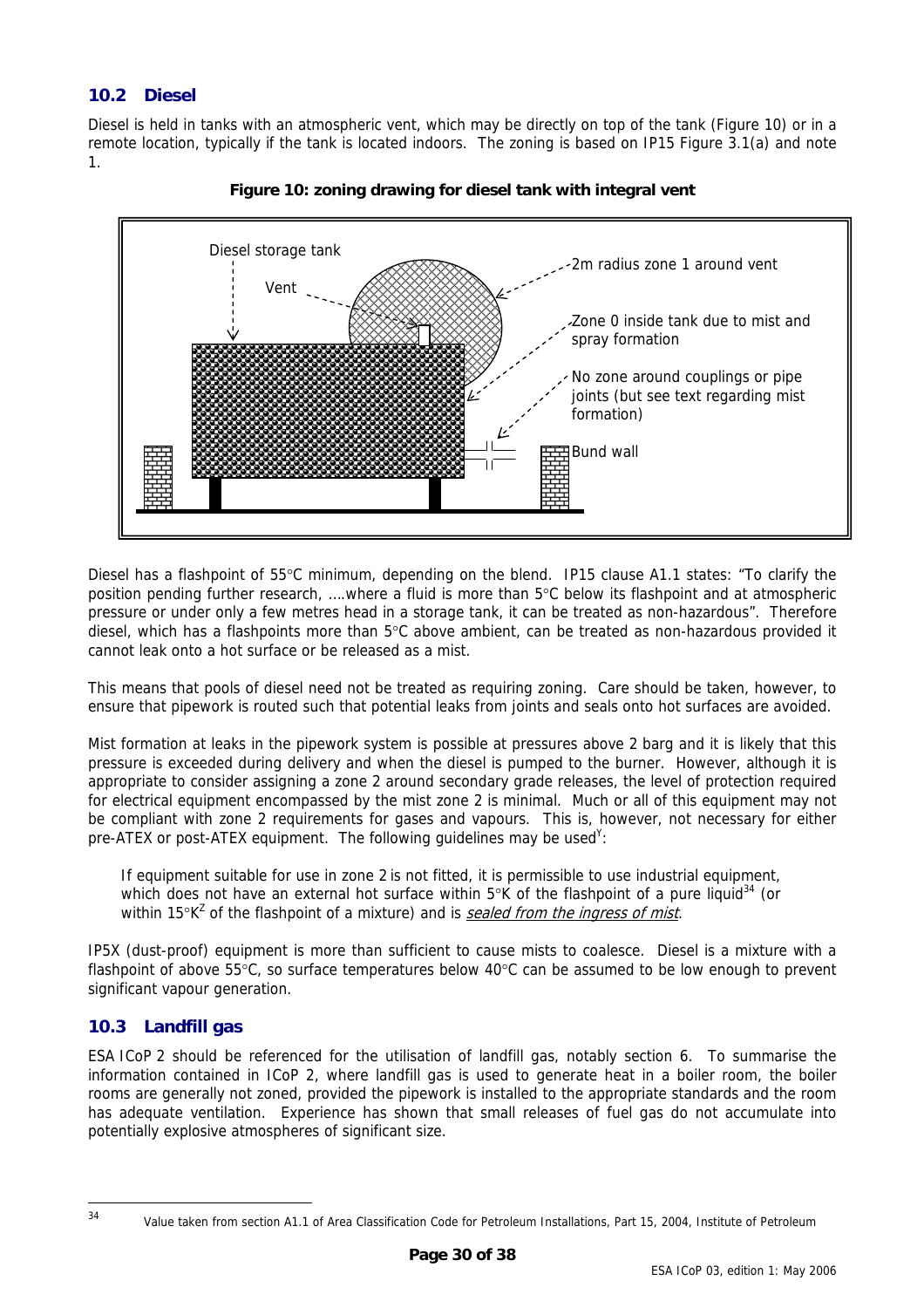### <span id="page-30-0"></span>**10.4 Natural gas**

Where natural gas is used to generate heat, the same guidance applies as for landfill gas – refer to ESA ICoP 2. The compound or building housing the incoming supply is the responsibility of the gas supplier.

#### <span id="page-30-1"></span>**10.5 Methanol storage and distribution**

Where methanol is used, it is held in a storage tank, supplied by a road tanker. There is an electronic dosing pump that injects the required amount of methanol into the biological reactor; the dosing pipe should dose below the bottom water line of the process vessel. Methanol concentrations achieved during dosing within the reactor will be minimal as bacteria will readily oxidise applied solutions. With dilution factors of over a 1000 times plus oxidation rates, methanol will not be released into the upper atmosphere, or , if so, in negligible concentrations.

From an area classification perspective, consideration needs to be given to:

- ♦ tanker delivery
- storage tanks
- pipework
- pumps

These are covered in the following sub-sections.

#### **10.5.1 Tanker delivery of methanol**

Refer to Figures [11](#page-30-2) and [12,](#page-31-1) which are based on IP15 Figure 3.12 for a tanker unloading a low flashpoint liquid. Ideally, there should be a dedicated area assigned to tanker unloading that is not shared by other vehicles. If this is not practical, then measures should be taken (e.g. use of cones) to ensure that no vehicles can be accidentally driven close to the tanker when unloading is taking place $35$ .

#### <span id="page-30-2"></span>**Figure 11: zoning drawing for tanker unloading a low flashpoint liquid (side elevation)**



<span id="page-30-3"></span><sup>35</sup> This is a summary of the control measures are required – IP15 section 3.4.2 should be consulted for the full range of controls.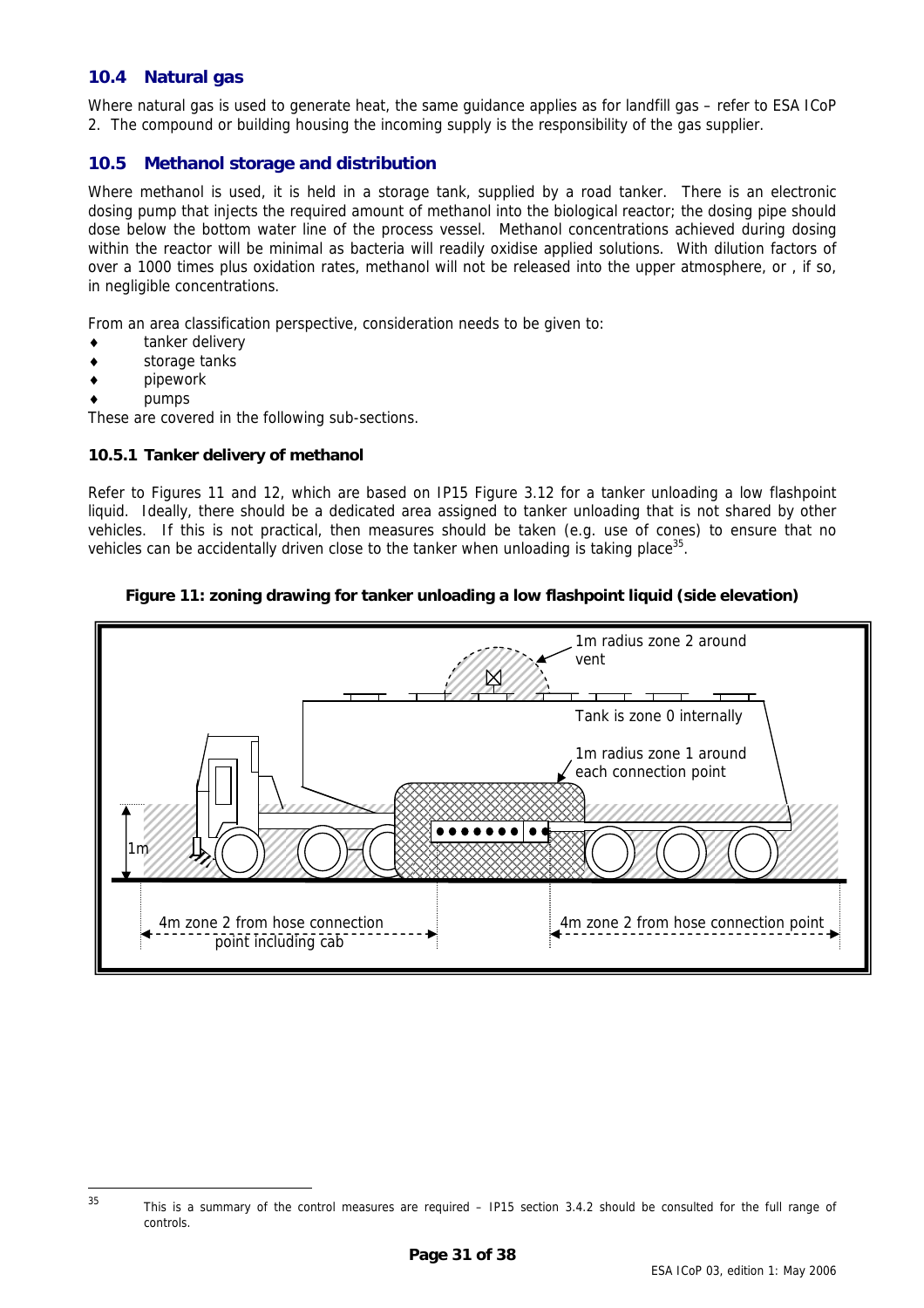<span id="page-31-0"></span>

### <span id="page-31-1"></span>**Figure 12: zoning drawing for tanker unloading a low flashpoint liquid (rear elevation)**

# **10.5.2 Methanol storage tanks**

Figure [13](#page-31-2) below is based on Figure 3.1 of IP15, which deals with the storage of low flashpoint liquids.

<span id="page-31-2"></span>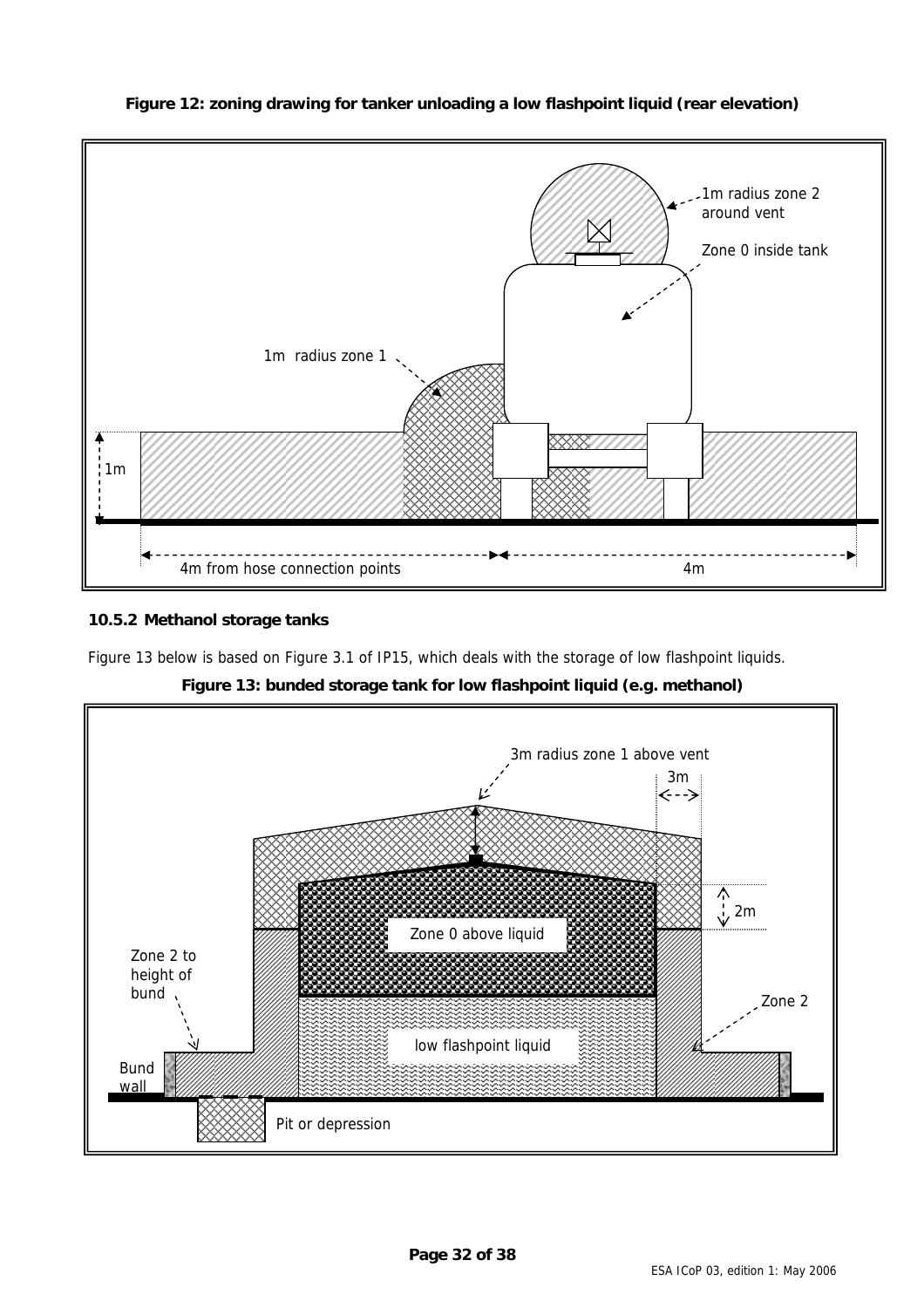<span id="page-32-0"></span>The zone 1 shown on figure [13](#page-31-2) around the vent is due to vapour expelled when the tank is filled or gets warm. The zone 2 shown is in case of overfilling the tank or secondary grade releases in the bund, such as flanges and valves.<sup>[36](#page-32-2)</sup>

If the tank is inside a building, refer to Figure [14.](#page-32-1) In this case, the vent is remote from the tank then a 3 m zone 1 applies around the vent and the zone 2 extends down to the ground, to take account of over-filling or very low wind conditions (based on guidance in IP15 Figure 5.3).

#### <span id="page-32-1"></span>**Figure 14: zoning drawing for an indoor tank containing a low flashpoint liquid with remote vent**



#### **10.5.3 Methanol distribution pipework**

Pipework systems contain a number of potential secondary grade releases, for example:

- flanges
- screwed joints
- valve seals

Leaks from these items will result in a zone 2 in outdoor or well-ventilated indoor locations. It is not possible to define a zone radius that will fit all situations, but some general guidance is given below that will fit most outdoor situations.

#### **Flanges**

For *outdoor* locations, a zone 2 extent of 2.5 m is reasonable worst-case value, which takes account of reasonably foreseeable failures<sup>37</sup>. These values are based on IP15 Tables C9(a) and C9(b)<sup>38</sup>, from which the values of  $R_1$  and  $R_2$  respectively in Figure [15](#page-33-1) are derived. These values apply for pressures up to 5 bara

<span id="page-32-2"></span>

<sup>&</sup>lt;sup>36</sup> In the event of a large loss of containment which fills the bund, the potentially explosive atmosphere would extend beyond the bund wall. This should be too improbable to be within the scope of area classification, but if it is regarded as a reasonably foreseeable failure, then refer to IP15 Table 5.7 for the zone extent. Generally, there is no zone 2 beyond the bund.

<span id="page-32-3"></span><sup>&</sup>lt;sup>37</sup> Such failures equate to LEVEL I and LEVEL II failures from IP15 Table C6.

<span id="page-32-4"></span>IP15 considers methanol to be 'Category C' provided it is not handled above its boiling point.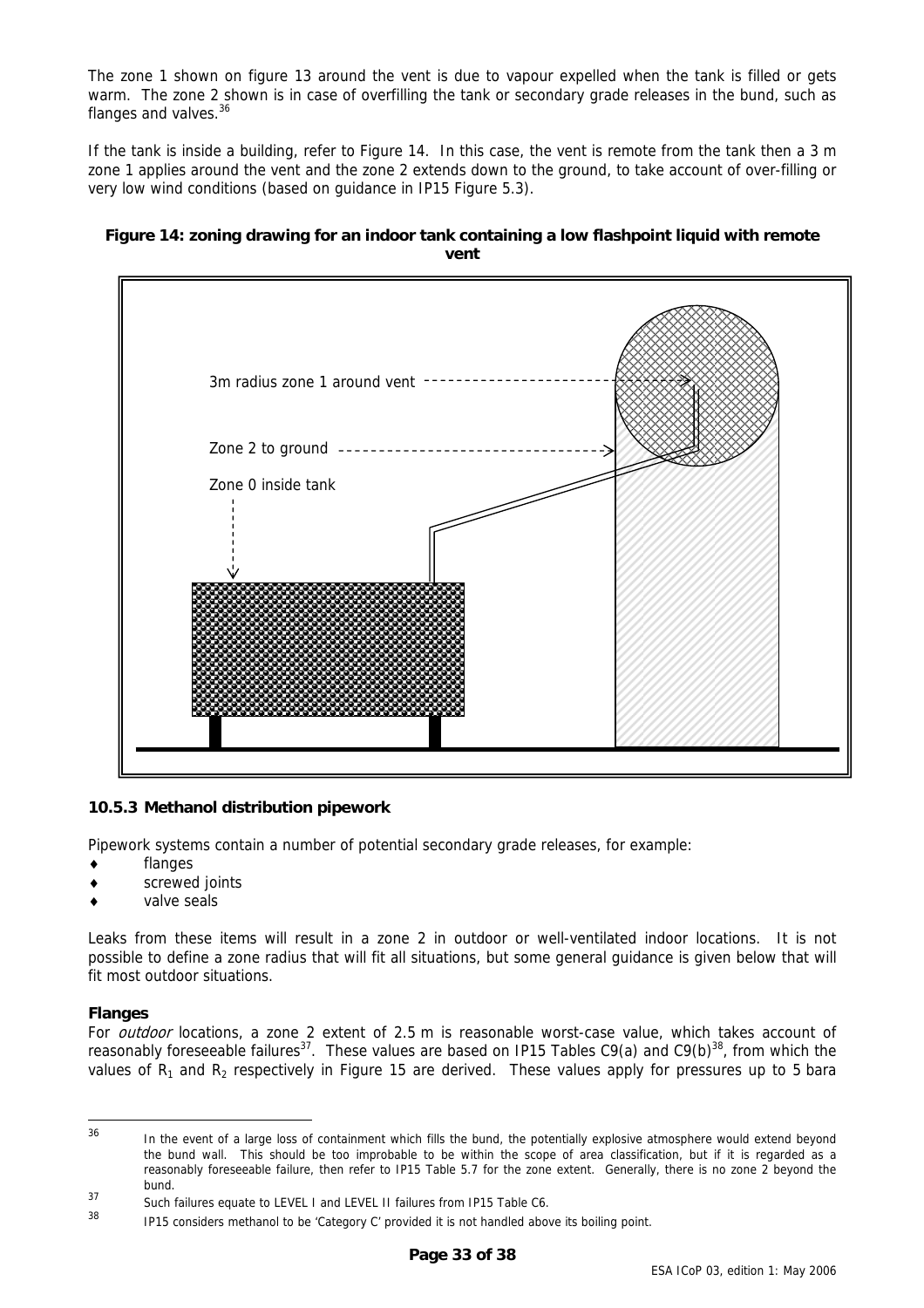<span id="page-33-0"></span>(4 barg) and for an equivalent hole diameter of 1 mm (cross-sectional area 0.9 mm<sup>2</sup>), which is a reasonable upper limit for well-maintained pipework.

To take account of liquid drops falling to the ground, the zone extends to the ground. For flanges that are a distance greater than  $R_1$  from the ground, two zones may be defined: one around the flange and one at ground level to take account of pool formation.

#### **Screwed joints**

Screwed joints are, in general, likely to have smaller equivalent hole diameters than flanges, so the same zoning can be applied if a conservative approach is followed.

#### **Valves**

According to IP15 Table C6, the commonest failure mode of valves is from an equivalent hole diameter of 0.1 mm (cross-sectional area 0.008 mm<sup>2</sup>), with a larger leak from an equivalent hole diameter of 2 mm (cross-sectional area  $3.14 \text{ mm}^2$ ). If consideration of the process conditions, environmental factors and maintenance regime leads to the conclusion that leaks more serious than a slight weeping of liquid are highly improbable, then valves can be zoned as for flanges, although the zoning will be conservative.

If other than minor leaks are considered reasonably probable, then the zoning drawing in Figure [15](#page-33-1) can be used, but  $R_1 = 4$  m,  $R_2 = 4$  m (based on IP15 Tables C9(a) and C9(b) for a 2 mm hole diameter and a pressure up to 4 barg).



<span id="page-33-1"></span>**Figure 15: zoning drawing for joint or valve carrying low flashpoint liquid - outdoors** 

Many flanged joints give rise to smaller leaks than an equivalent hole diameter of 1 mm, depending on the integrity of the joint and whether operating conditions are adverse or relatively benign. IP15 Tables C9(a) and C9(b) do not give smaller values than those quoted above, so other methods can be used to define smaller zone extents if required; such methods are outside the scope of this ICoP.

For higher pressures and larger leak orifices, IP15 Table C9(a) gives the following information (Table [8\)](#page-34-1) for a release that is not close to an obstruction, such as the ground: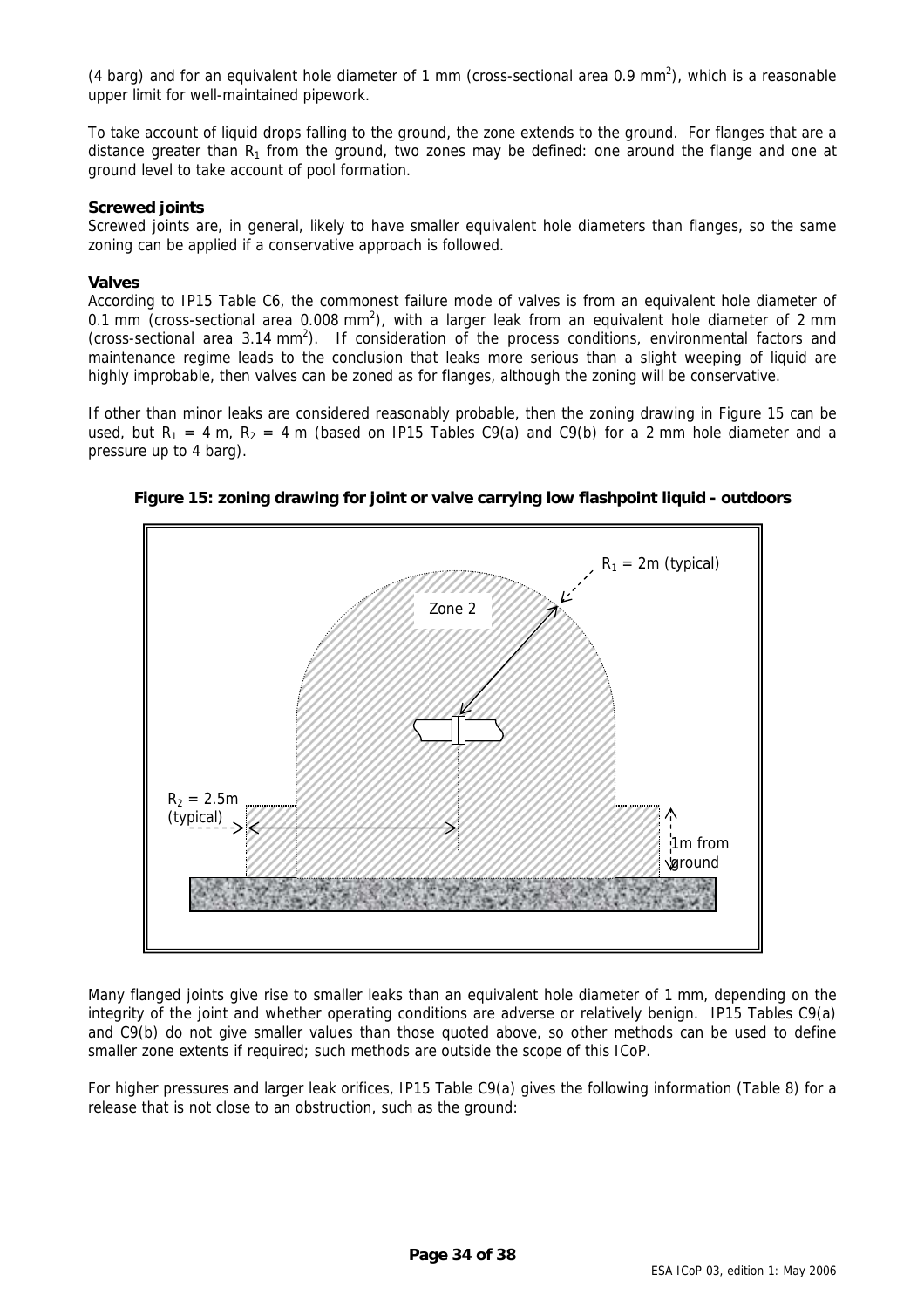<span id="page-34-0"></span>

| <b>Release pressure</b><br>(bara) |                 | Hazard radii $R_1$ (m)<br>for given release hole equivalent diameter |                 |                  |  |  |  |  |
|-----------------------------------|-----------------|----------------------------------------------------------------------|-----------------|------------------|--|--|--|--|
|                                   | 1 <sub>mm</sub> | 2 <sub>mm</sub>                                                      | 5 <sub>mm</sub> | 10 <sub>mm</sub> |  |  |  |  |
|                                   |                 |                                                                      |                 |                  |  |  |  |  |
|                                   |                 |                                                                      |                 |                  |  |  |  |  |
| 50                                |                 |                                                                      |                 |                  |  |  |  |  |
|                                   |                 |                                                                      |                 |                  |  |  |  |  |

<span id="page-34-1"></span>**Table 8: zone 2 radii for flanges etc not at ground level - outdoors** 

If the release is close to the ground, higher zone extents are appropriate, as shown in Table [9](#page-34-2) (data from IP15 Table C9(b)):

| <b>Release pressure</b><br>(bara) | Hazard radii $R_2$ at ground level (m)<br>for given release hole equivalent diameter |                 |                 |                  |  |  |  |
|-----------------------------------|--------------------------------------------------------------------------------------|-----------------|-----------------|------------------|--|--|--|
|                                   | 1mm                                                                                  | 2 <sub>mm</sub> | 5 <sub>mm</sub> | 10 <sub>mm</sub> |  |  |  |
|                                   |                                                                                      |                 |                 |                  |  |  |  |
|                                   | 2.5                                                                                  |                 |                 |                  |  |  |  |
| 50                                |                                                                                      |                 |                 |                  |  |  |  |
|                                   |                                                                                      |                 |                 |                  |  |  |  |

<span id="page-34-2"></span>**Table 9: zone 2 radii for flanges etc at ground level - outdoors** 

Clearly, potential hole sizes with equivalent hole diameters in excess of 2 mm give rise to unacceptably large zones and do not, in fact, generally apply to pipework – the 5 mm and 10 mm columns relate to potential releases from, for example, pump seals with large diameter shafts. The zone extents for indoor releases will be larger than the equivalent outdoor releases, but an estimation of zone extents indoors is a complex process and is beyond the scope of this ICoP.

Smaller zones 2 or zones of negligible extent may be appropriate if the pipework is high integrity and/or the risk to workers of a possible ignition is assessed of being low. IP15 section 5.4.5.1 allows a more relaxed approach to joints and valves in certain circumstances. The relevant extract is quoted below:

 "For both flanges and valves, the likelihood of release from an individual item is very small and so it may not warrant classification as generating a hazard if a risk-based approach is followed, particularly if it is not operated at high pressures or temperatures. Only when there are a number of possible leak sources close together …. should this area be classified. As a guide, where there are more than 10 leak sources within close proximity (i.e. where their notional Zone 2 areas would overlap), the area should be classified as Zone 2."

#### **10.5.4 Methanol dosing pump**

The dosing pump is required to inject a measured quantity of methanol into the reactor. This section applies to all pumps, however.

Pump design varies widely between standard industrial pumps with a fairly basic seal to high integrity pumps with a double seal that will only leak under catastrophic failure conditions, so need not be considered for area classification purposes.

IP15 Table C6 quotes leak diameters the commonest ("Level I"), less common ("Level II") and rare ("Level III") failure modes of different types of pump seal. The 'levels' take account of the fact that there is no single failure mode for seals. If required, IP15 should be consulted for fuller details on how these levels relate to the 'risk-based approach'.

It is recommended that the manufacturer is consulted where necessary to obtain a leak aperture, but the values in IP15 may be used where leak diameter information from the manufacturer is not available.

For a pump with a single seal and a throttle bush (or an equivalent level of integrity), IP15 gives a leak diameter of 0.1SD for a 'Level I' failure (SD = shaft diameter). For pumps handling methanol at up to 4 barg pumping pressure, the approach used in IP15 Tables C9(a) and C9(b) (for a Category C fluid) give the zone radii as shown in Tables [10 a](#page-35-1)nd [Table 11.](#page-35-2) The zone extents from IP15 calculated for larger shaft diameters are unacceptably large (shaded areas).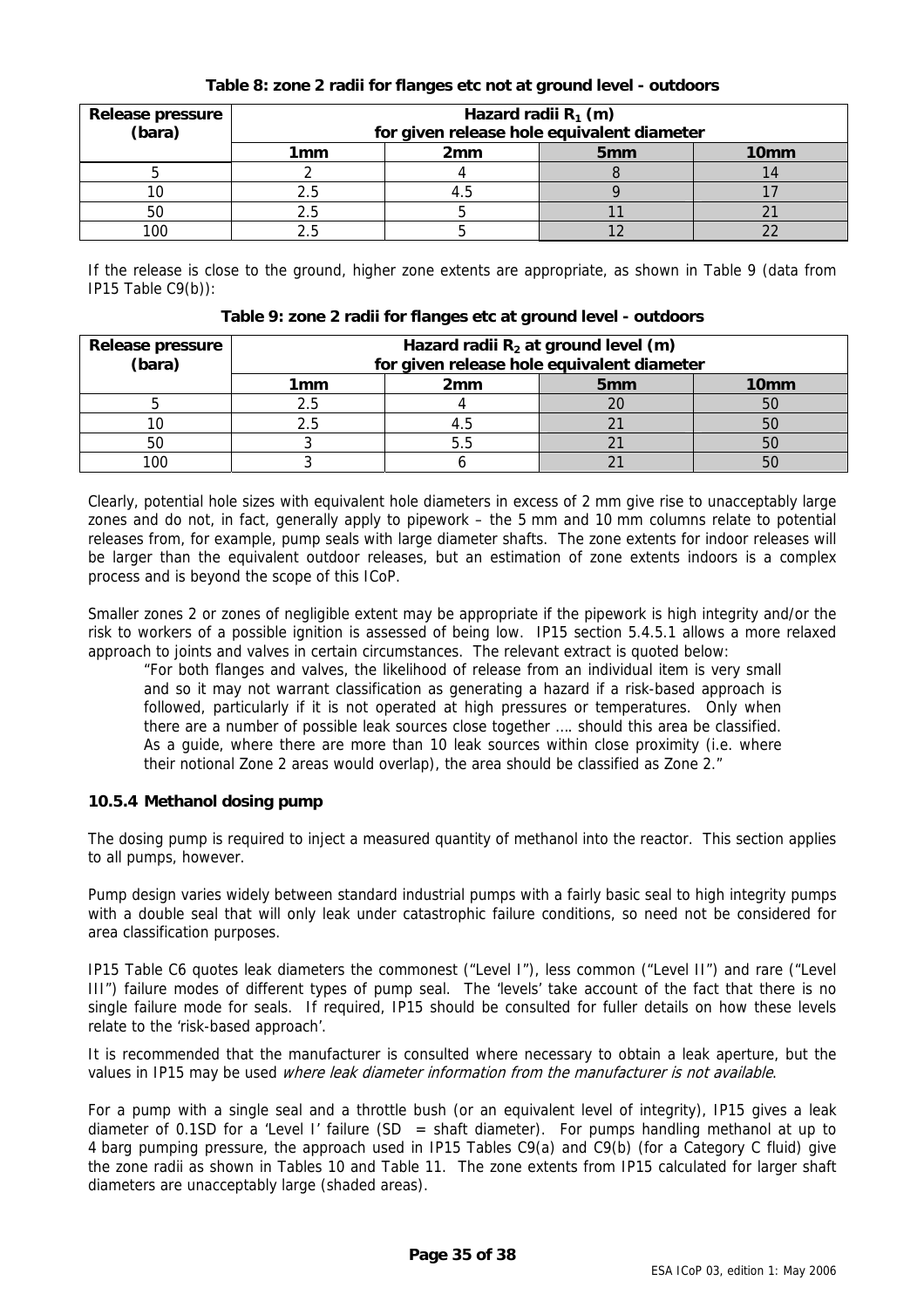

<span id="page-35-0"></span>

<span id="page-35-1"></span>The values of  $R_1$  and  $R_2$  are taken from table [10 b](#page-35-1)elow.

| Table 10: zone radii for pump, single seal, with throttle bush, outdoors |     |               |     |     |    |      |     |
|--------------------------------------------------------------------------|-----|---------------|-----|-----|----|------|-----|
| up to 4 barg (shaft diameters 10 to 100 mm) - LEVELS I & II              |     |               |     |     |    |      |     |
| Shaft diameter (mm)                                                      | 10  | 15            | 25  | 40  | 50 | 80   | 100 |
| Equivalent hole size, $D_{eq} = 0.1SD$ (mm)                              |     | $1.5^{\circ}$ | 2.5 |     | 5  |      | 10  |
| Zone 2 radius, $R_1$ (m)                                                 | 2   |               | 8   | 8   | 8  | 14   | 14  |
|                                                                          |     | (3)           | (5) |     |    | (12) |     |
| Zone 2 radius at ground level, $R_2$ (m)                                 | 2.5 |               | 20  | 20  | 20 | 50   | 50  |
|                                                                          |     | (3.3)         | (5) | (17 |    | (40) |     |

<span id="page-35-2"></span>

| Table 11: zone radii for pump, single seal, with no throttle bush, outdoors |       |       |       |      |      |         |     |
|-----------------------------------------------------------------------------|-------|-------|-------|------|------|---------|-----|
| up to 4 barg (shaft diameters 10 to 100 mm) - LEVELS I & II                 |       |       |       |      |      |         |     |
| Shaft diameter (mm)                                                         | 10    | 15    | 25    | 40   | 50   | 80      | 100 |
| Equivalent hole size, $D_{eq} = 0.23SD$ (mm)                                | 2.3   | 3.45  | 5.75  | 9.2  | 11.5 | 8       | 10  |
| Zone 2 radius, $R_1$ (m)                                                    | 8     | 8     | 14    | 14   |      |         |     |
|                                                                             | (4.8) | (5.5) | (8.9) | (13) |      | no data |     |
| Zone 2 radius at ground level, $R_2$ (m)                                    | 20    | 20    | 50    | 50   |      |         |     |
|                                                                             | (5.6) | (12)  | (25)  | (46) |      |         |     |

The values in brackets are interpolated zone radii from the values given in IP15 Table C9(b). These values apply to outdoor locations; pumps located indoors will have larger zones and an estimation of zone extent is outside the scope of this ICoP.

Further information

The approach used in IP15 has been simplified by considering only the shaft diameter as a guide to the leak orifice. IP15 Table C6 quotes leak diameters for the commonest ("Level I"), less common ("Level II") and rare ("Level III") failure modes of different types of pump seal. The 'levels' take account of the fact that there is no single failure mode for seals. Tables [10](#page-35-1) and [Table 11 a](#page-35-2)bove consider only Levels I and II.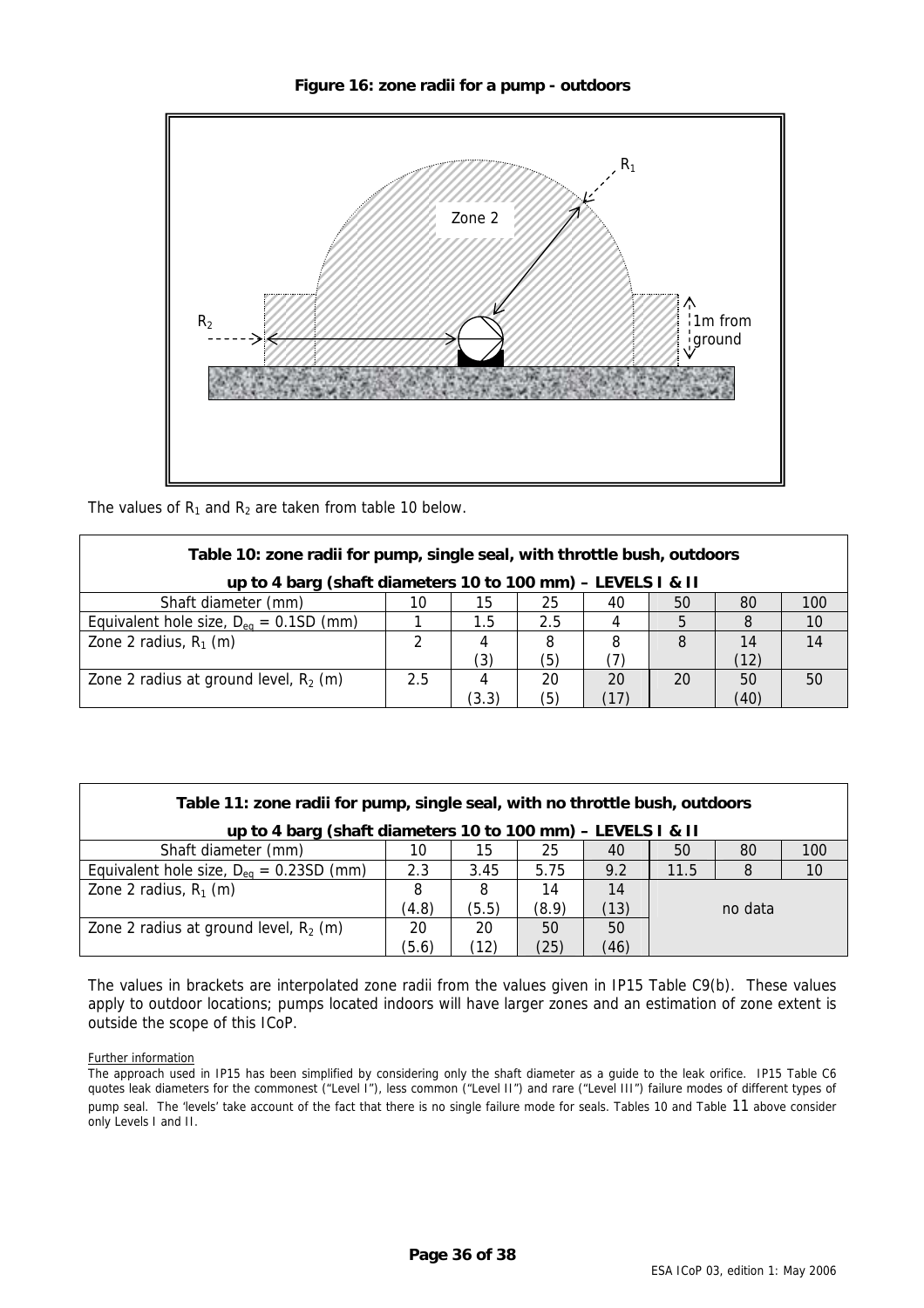# <span id="page-36-0"></span>**APPENDIX 1: CALCULATION OF MAXIMUM METHANE CONCENTRATION ABOVE LEACHATE**

Methane is slightly soluble in water, so a large volume of leachate contains a significant quantity of methane. In a closed system, such as an unventilated tank, methane escapes from the leachate into the air space and an equilibrium is set up. Under equilibrium conditions, methane molecules are released from the surface of the leachate at the same rate as they hit the surface of the leachate and are re-dissolved. The solubility of methane in water reduces with temperature under normal pressures and temperatures<sup>AA</sup>.

Gases dissolve in liquids to form solutions. This dissolution is an equilibrium process for which an equilibrium constant can be written. For example, the equilibrium between methane gas and dissolved methane in water is

$$
CH_4(aq) \leq -\geq CH_4(g).
$$

The dimensionless equilibrium constant for this equilibrium is represented by H:

 $H = C(air)/C(water)$ 

where  $C(water) = concentration of methane in air$ C(water = concentration of methane in water

This is one way of representing Henry's law, which is found to be an accurate description of the behaviour of gases dissolving in liquids when concentrations and partial pressures are reasonably low. This is the case for methane in leachate.

For methane, the dimensionless version of Henry's Law constant at 20°C is 26.9, i.e. the ratio of the concentrations in air and water using any units.

The upper permissible methane concentration is given as 0.14 mg/litre, in most Water Company consents.

The intention is that the maximum permitted discharge concentration should provide a very low risk of explosion to sewer maintenance operatives, and as such the occupational risk is set at  $1/10^{th}$  of the LEL, (in accordance with WHO Guidelines?) which is normally considered to be 5%. Therefore, the consent limit is based upon achieving 0.5% LEL allowing a factor of safety of 10.

The calculation is as follows:-

|      | H      | $=$                             | $26.9 = C-air)/C(water)$                                                                                                                                                                                                                                          |
|------|--------|---------------------------------|-------------------------------------------------------------------------------------------------------------------------------------------------------------------------------------------------------------------------------------------------------------------|
|      |        |                                 | C(air)/0.14                                                                                                                                                                                                                                                       |
| Thus | C(air) | $=$<br>$=$<br>$=$<br>$=$<br>$=$ | 26.9 x 0.14 = 3.766 mg/litre<br>3.766/16000 mol/litre (where 16000 is the number of mq in 1 mole of methane)<br>0.000235 mol/litre<br>0.000235 x 24 litres/litre (where 24 litres is the molar volume at $20^{\circ}$ C)<br>0.00564 litres/litre<br>$0.564\%$ v/v |

Thus, a concentration of 1.4 mg/litre could give a concentration of 5.64% v/v, which is just above the LEL. This calculation validates the threshold value found by test.